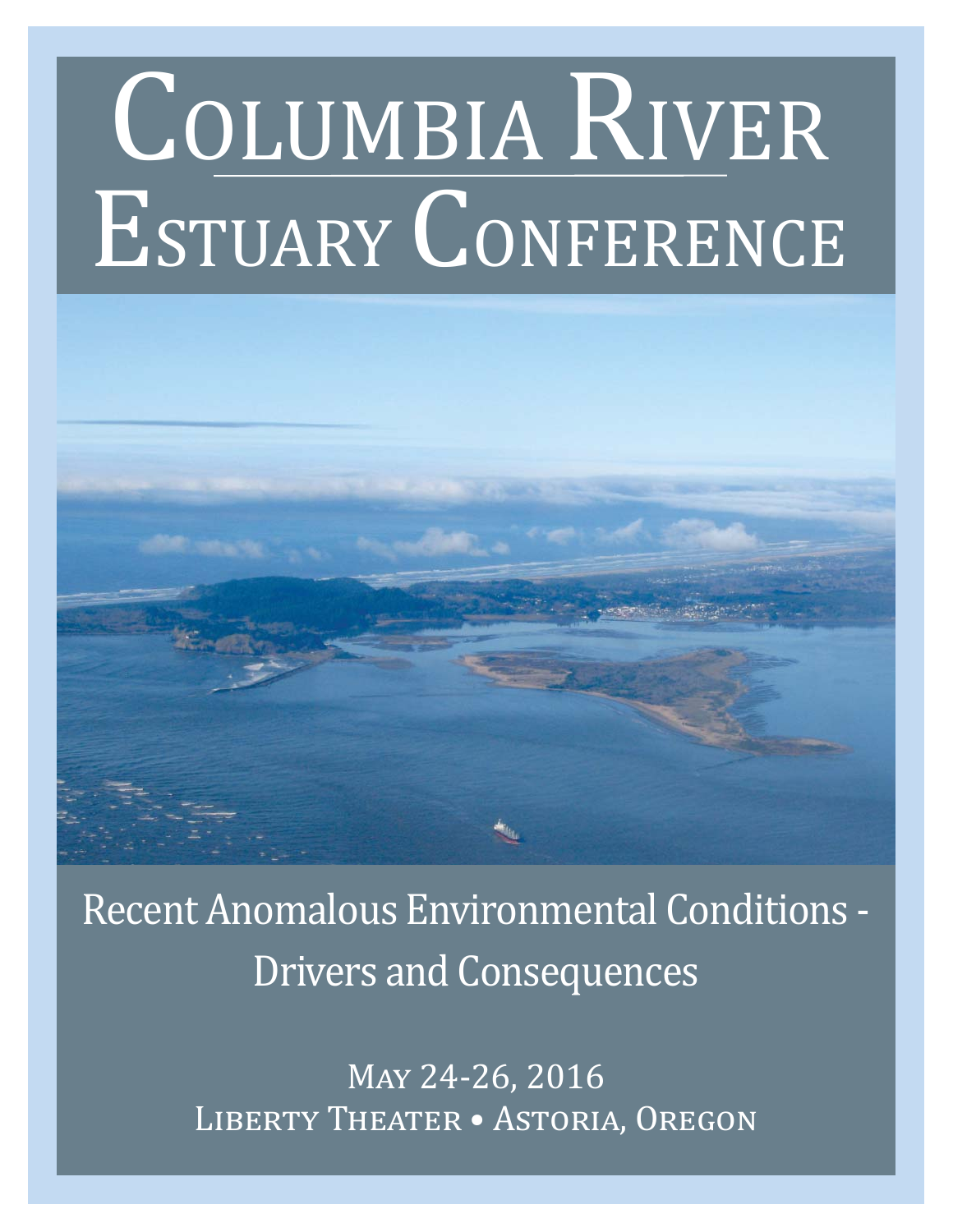# **2016 Columbia River Estuary Conference: Recent Anomalous Environmental Conditions – Drivers and Consequences**

# **May 24 – 26, 2016 Liberty Theater, Astoria, OR**

# **TABLE OF CONTENTS**

| Oral Abstracts: Session 1, Integrating Climate Change Impacts and Multiple Species in Restoration Design and |    |
|--------------------------------------------------------------------------------------------------------------|----|
|                                                                                                              | 16 |
| Oral Abstracts: Session 3, Recent Anomalous Environmental Conditions – Drivers and Consequences.             | 26 |
| Oral Abstracts: Session 4, New Understanding of the Lower Columbia River and Plume Ecosystem                 | 34 |
|                                                                                                              | 46 |
|                                                                                                              |    |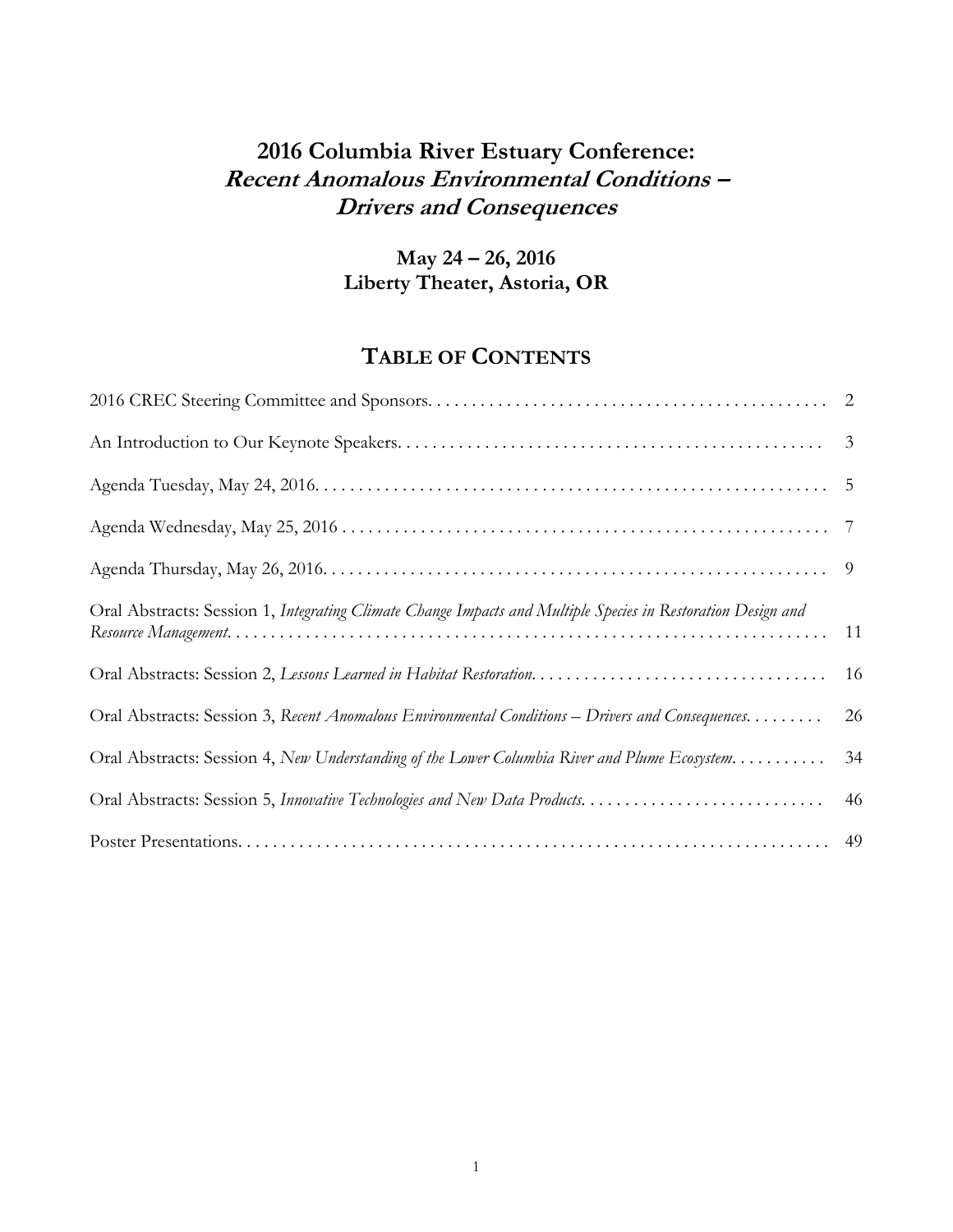# **2016 CREC STEERING COMMITTEE**

This conference was organized by the 2016 Columbia River Estuary Conference Steering Committee. Without their continued participation, guidance, and support, this work could not have been accomplished. Steering Committee Members include (alphabetically):

> **Carla Cole**, Lewis and Clark National Historical Park, National Park Service **Catherine Corbett**, Lower Columbia Estuary Partnership **Nicole Czarnomski**, Washington Department of Fish and Wildlife **Blaine Ebberts**, U.S. Army Corps of Engineers **Amy Horstman**, U.S. Fish and Wildlife Service **Steve Manlow**, Lower Columbia Fish Recovery Board **Gary Johnson**, Pacific Northwest National Laboratory **Jason Karnezis**, Bonneville Power Administration **Denise Lofman**, Columbia River Estuary Study Taskforce **Siena Lopez-Johnston**, Bonneville Power Administration **Jennifer Morace**, U.S. Geologic Survey, Oregon Water Science Center **Joe Needoba**, Oregon Health & Science University Patty O'Toole, Northwest Power and Conservation Council **Curtis Roegner**, NOAA, National Marine Fisheries Service **Rudy Salakory**, Cowlitz Indian Tribe **Cindy Studebaker**, U.S. Army Corps of Engineers **Matt Van Ess**, Columbia River Estuary Study Taskforce

# **2016 CREC SPONSORS**

Thanks to the many sponsors, we are able to put on the 2016 Columbia River Estuary Conference for a greatly reduced cost to participants. Without their continued support, this conference would not have been such a great success! We are tremendously grateful to our sponsors:



*Financial assistance is provided by the Coastal Zone Management Act of 1972, as amended, administered by the Office of Ocean and Coastal Resource Management, National Oceanic and Atmospheric Administration, through a grant to the Department of Land Conservation and Development.*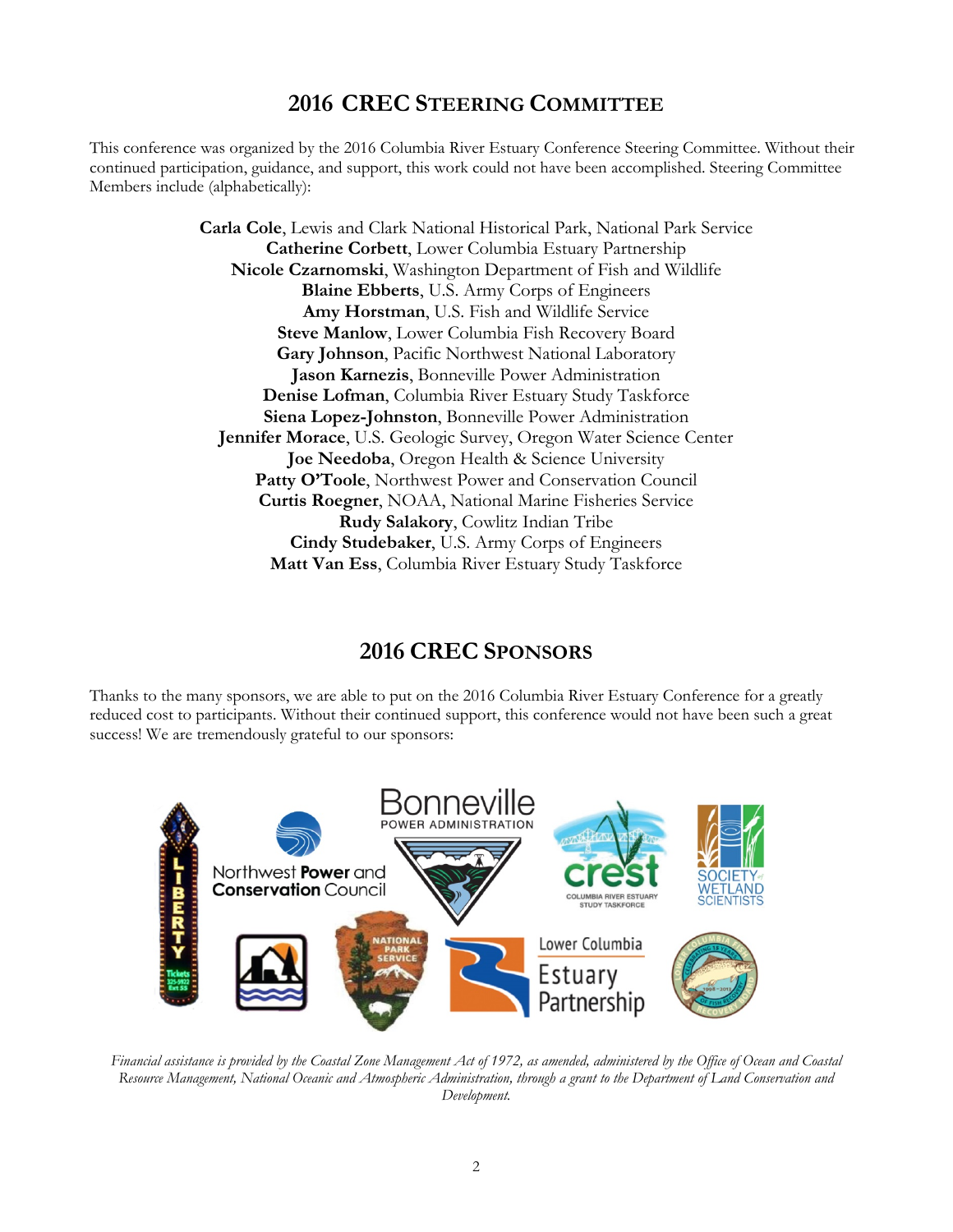# **AN INTRODUCTION TO OUR KEYNOTE SPEAKERS**

### **Phil W. Mote**

### **Director, Oregon Climate Change Research Institute and Oregon Climate Services Oregon State University**

Philip W. Mote is a professor in the College of Earth, Oceanic, and Atmospheric Sciences at Oregon State University; director of the Oregon Climate Change Research Institute (OCCRI) for the Oregon University System; and director of Oregon Climate Services, the official state climate office for Oregon. Dr. Mote's current research interests include scenario development, regional climate change, regional climate modeling with a superensemble generated by volunteers' personal computers, and adaptation to climate change. He is the co-leader of the NOAAfunded Climate Impacts Research Consortium for the Northwest, and also of the Northwest Climate Science Center for the US Department of the Interior. Since 2005 he has been involved in the Intergovernmental Panel on Climate Change, which shared the 2007 Nobel Peace Prize. He is also a coordinating lead author and advisory council member for the US National Climate Assessment, and has served on numerous author teams for the National Research Council (NRC). Dr. Mote earned a B.A. in physics from Harvard University and a Ph.D. in atmospheric sciences from the University of Washington, and arrived at OSU to establish OCCRI in 2009.

**Presentation Summary -** Dr. Mote's presentation will provide an update of the science of climate change relevant to the Columbia River estuary. New modeling by global and regional models continues to refine our projections of future climate, emphasizing that the pace of climate change will largely be determined by global emissions. Changes in precipitation and air temperature have already affected hydrology and water resources in the Northwest. In most watersheds (except those with little snow), as snow accumulation diminishes, spring peak flows shift earlier, winter flow increases, and late-summer flow decreases. Dry years are becoming drier everywhere; the 2014-15 drought was driven in large part by high temperatures, and is an example of conditions that will become common in a few decades. Climate driven changes will likely be profound for Northwest coasts and associated ecosystems. Sea levels here are projected to rise 4-56" by 2100 relative to 2000, with some local variations; the largest contributor to that uncertainty has to do with the behavior of the Antarctic ice sheet.

### **Nick Bond**

### **State Climatologist and Research Meteorologist**

Nick Bond is a senior research scientist with the Joint Institute for the Study of Atmosphere and Ocean (JISAO) of the University of Washington (UW) and also is an affiliate associate professor with the Department of Atmospheric Sciences at UW. His research is on a broad range of topics with a focus on the weather and climate of the Pacific Northwest, and the linkages between the climate and marine ecosystems of the North Pacific. He has a PhD in Atmospheric Sciences from the UW. Most of Dr. Bond's past research (and some ongoing research) involves the collection and analysis of low-level atmospheric observations over the ocean, based on special field measurements from moored buoys and aircraft. Notable examples have involved documenting the effects of the terrain along the U.S. West Coast on landfalling storms during the winter.

As part of the Climate Variability and Predictability (CLIVAR) program, air-sea interactions are being studied in the western sub-tropical Pacific. A majority of his current work is under the broad umbrella of the Fisheries-Oceanography Coordinated Investigation (FOCI). Here the focus has been on the variability in climate and atmospheric forcing of the Bering Sea, and topographical effects on coastal winds in Alaska. The results from this work are being applied to issues related to the marine ecosystems in Alaskan waters, with a special emphasis on the impacts of climate.

**Presentation Summary -** Remarkable warm temperature anomalies developed in the eastern North Pacific during the winter of 2013-14. This presentation will describe the mechanisms responsible for the development of these warm conditions, and its evolution from an offshore to more coastal signature. It will also include a quick look at the year ahead.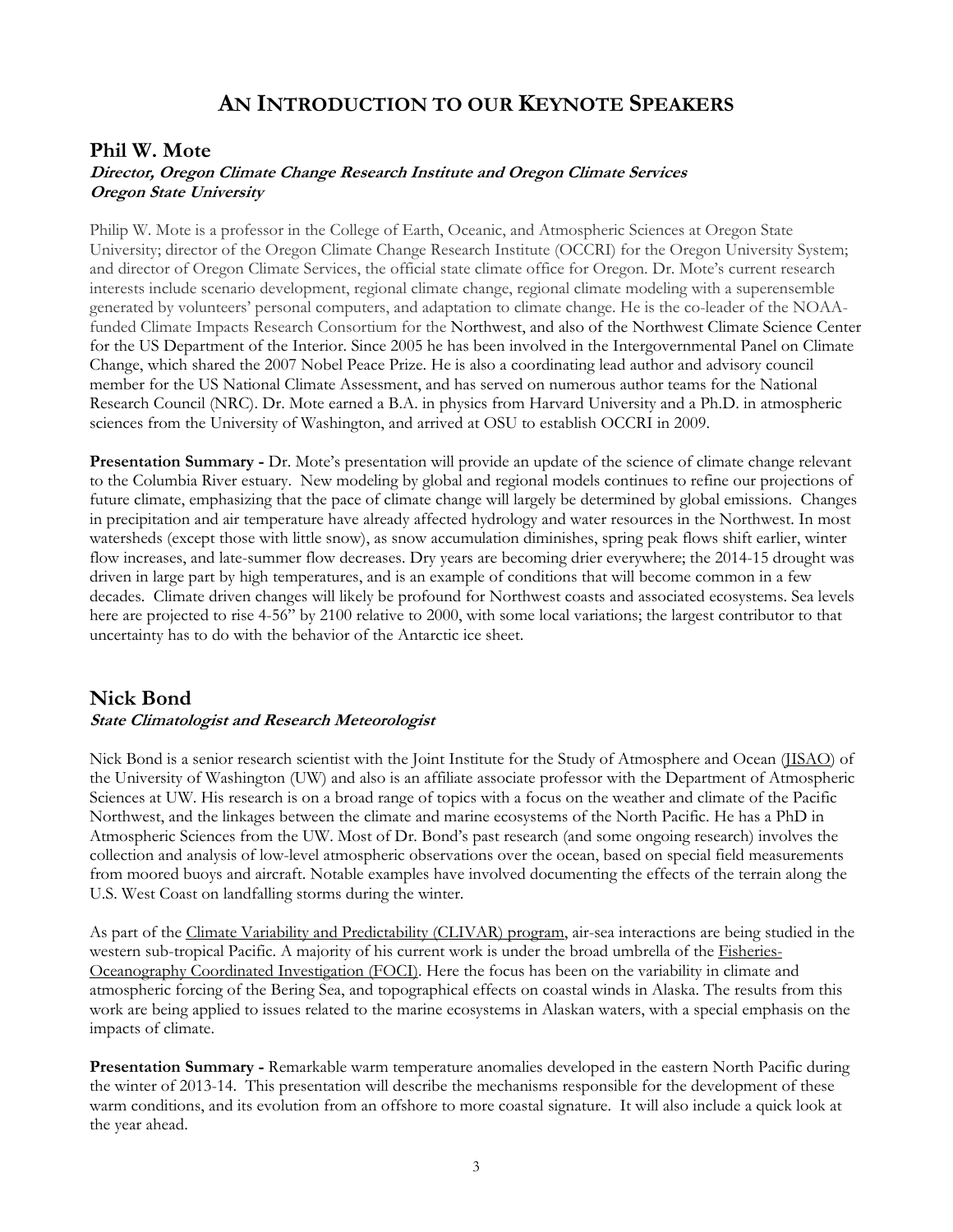### **Bill Peterson Oceanographer**

Bill Peterson spent the first ten years of his life in Vancouver WA. He went to High School in Salem and college at Pacific Lutheran in Tacoma. His M.S. is in Oceanography at the University of Hawaii and Ph.D. from Oregon State University (in 1980). He was an Assistant Professor at Stony Brook University (Long Island) but left there in 1987 for a Senior Research Officer post at the University of Capetown where he spent two delightful years. Next up was a job with NOAA, in Monterey CA, where he served as Supervisory Physical Scientist at the Center for Ocean Analysis and Prediction. After two years in Monterey, he was approached to come to Washington D.C. and serve as Program Manager for the U.S. GLOBEC program, which he did from 1992-1995. He returned to Oregon in late 1995, to Newport. Soon after, he initiated a set of biweekly oceanographic cruises to continental shelf waters off Newport, collecting data which tracks inter-annual variability in hydrography, zooplankton, krill and larval fish. This program is now in its 21st year.

He has served as a Review Editor for Marine Ecology Progress Series (2005-2007) and a Contributing Editor from 2008-2010; he currently serves on the Advisory Board of the South African Journal of Marine Science and the TINRO-Centre Bulletin, Vladivostok Russia (2013-present) and continues to serve on the editorial board of the Journal of Plankton Research. He has received several Bronze Awards from NOAA and was recently honored with the prestigious Distinguished Career Award.

**Presentation Summary -** The Gulf of Alaska (GOA) became anomalously warm in autumn/winter 2013-14 due to a lack of cyclonic storms that usually mix (and subsequently cool) the water column. Warming continued through spring/summer 2014, spreading across the North Pacific (NP) Ocean, resulting in SST anomalies of +4.5°C. This warm mass of water, named colloquially "The Blob," began to shift eastward in spring 2014 but was held offshore of California, Oregon and Washington by offshore Ekman transport associated with coastal upwelling in spring and summer. However, in mid-September, northerly winds weakened, and the Blob moved onshore, raising SST off Oregon by 6<sup>o</sup>C in five hours, and soon occupied the upper 80 m of continental shelf waters off Oregon, bringing  $\sim$ 20 species of phytoplankton and copepods that were either new records for the northern California Current or known to occur only in waters far offshore of Oregon and/or during past major El Niño events (1983, 1998). Many of the unusual species have NP Gyre and/or NP Transition Zone affinities indicating that the source waters of the "Blob" were of offshore and subtropical/tropical origin. Other notable effects observed in coastal waters included a toxic diatom bloom (*Pseudo-nitzschia*) off Washington, Oregon and California that persisted from April-November 2015, a reduced biomass of krill, and high abundance of larvaceans, doliolids, and salps (indicators of oligotrophic ocean conditions). Furthermore, the media reported the presence of many warm water vertebrate species dislocated 1000's of km north of their normal range: sea snakes, green and olive Ridley turtle, moonfish (opah) throughout the California Current (CC), and ocean sunfish, pomfret, pompano, mackerels, tropical tunas and sharks in the CC and GOA.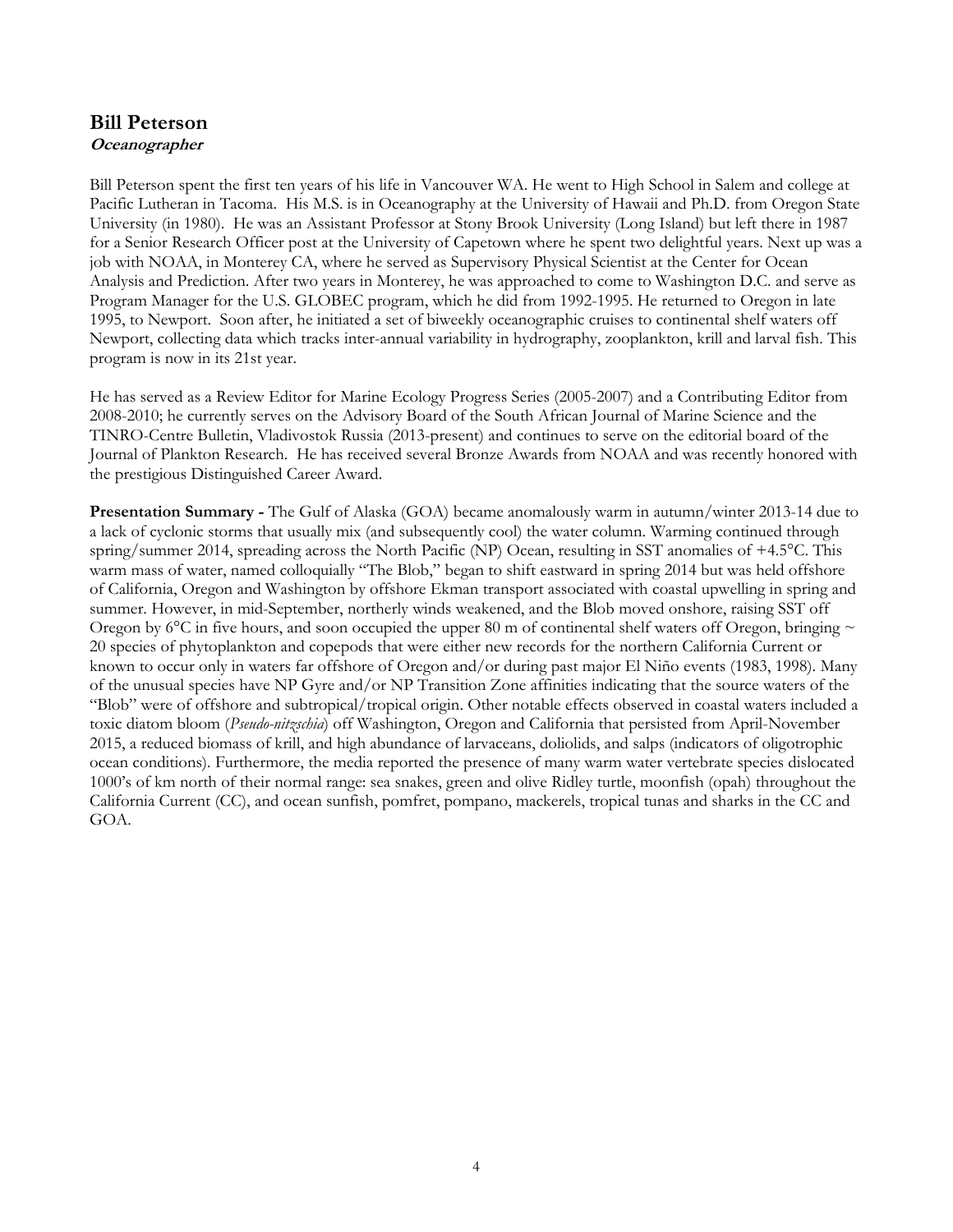# **AGENDA 2016 Columbia River Estuary Conference: Recent Anomalous Environmental Conditions – Drivers and Consequences**

| May 24, 2016               |                                                                                                                                                                                                                                     |
|----------------------------|-------------------------------------------------------------------------------------------------------------------------------------------------------------------------------------------------------------------------------------|
| 8:00 AM                    | Registration                                                                                                                                                                                                                        |
| $9:00$ AM                  | Invocation<br>Tanna Engdahl, Cowlitz Indian Tribe                                                                                                                                                                                   |
| 9:20 AM                    | Welcome and Introduction to the Columbia River Estuary Conference<br>Catherine Corbett, Chair Steering Committee                                                                                                                    |
| 9:30 AM                    | Keynote Address - Predicted Climate Change Impacts in Pacific Northwest<br>Phil Mote, Director, Oregon Climate Change Research Institute and Oregon Climate Services, Oregon<br>State University                                    |
| <b>Resource Management</b> | Session 1: Integrating Climate Change Impacts and Multiple Species in Restoration Design and                                                                                                                                        |
|                            | Session Moderator: Patty O'Toole                                                                                                                                                                                                    |
| 10:00 AM                   | Integrating Multi-Species and Climate Change Impacts into Restoring the Lower<br>Columbia River Ecosystem<br>Catherine Corbett, Keith Marcoe, Matt Schwartz, Chris Collins                                                          |
| 10:20 AM                   | More Than One Look: Using Hydrodynamic and Ecosystem Models to Predict<br><b>Habitat Changes at Restoration Sites</b><br>Matthew Schwartz, Paul Kolp, Alex Uber, and John Hickey                                                    |
| 10:40 AM                   | <b>Break</b>                                                                                                                                                                                                                        |
| 11:00 AM                   | Salinity in the Willamette River? Seriously?!? Estuarine tales of rising seas,<br>seismic subsidence and uncertainty<br>António M. Baptista, Mojgan Rostaminia, Paul J. Turner, Tuomas Kärnä and Jesse Lopez                        |
| 11:20 AM                   | Mapping the extent of West Coast tidal wetlands using extreme water level data<br>and LIDAR<br>Laura Brophy, Hiroo Imaki, Van Hare, Brett Holycross, Correigh Greene, Andy Lanier                                                   |
| 11:40 AM                   | Tidal wetland response to changes in inundation patterns in the lower Columbia<br>River and estuary<br>Amy B. Borde, Heida L. Diefenderfer, David A. Jay, Shon A. Zimmerman, Ronald M.<br>Thom, Amanda C. Hanson, Catherine Corbett |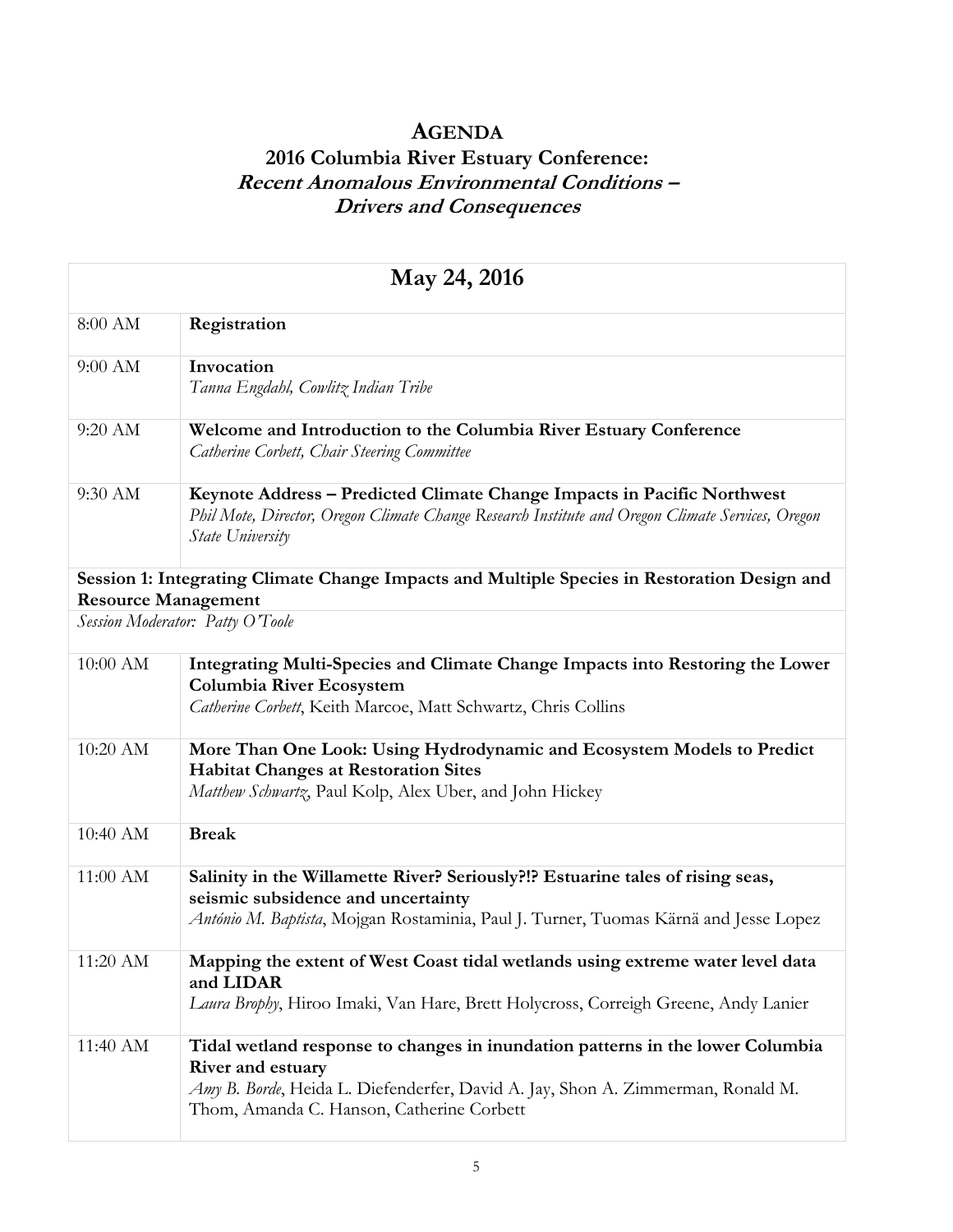| 12:00 PM                        | Question and Answer Period                                                                                                                                                                                                         |
|---------------------------------|------------------------------------------------------------------------------------------------------------------------------------------------------------------------------------------------------------------------------------|
| 12:10 PM                        | Lunch (on your own)                                                                                                                                                                                                                |
|                                 | Session 2: Lessons Learned in Habitat Restoration                                                                                                                                                                                  |
|                                 | Session Moderator: Jason Karnezis                                                                                                                                                                                                  |
| 1:30 PM                         | Lower Columbia River Habitat Floodplain Revegetation in a Changing Climate<br>Marshall Johnson                                                                                                                                     |
| 1:50 PM                         | Tidal Wetland Restoration and Sea-level Rise: Native and Non-native Plant<br>Community Seed Bank Response to Changes in Tidal Flooding and Salinity<br>Sarah Kidd, Alan Yeakley                                                    |
| 2:10 PM                         | Comparisons of Macroinvertebrate Structure and Availability in Reed Canarygrass<br>and Lyngbye's Sedge Habitats<br>Mary Ramirez, Jeff Cordell, and Amanda Hanson                                                                   |
| 2:30 PM                         | Effects of Invasive Reed Canarygrass (Phalaris arundinacea) on Juvenile Chinook<br>Salmon in the Upper Columbia River Estuary<br>Rachael Klopfenstein, Daniel L. Bottom, Michael Harte, and Charles A. Simenstad                   |
| 2:50 PM                         | <b>Break</b>                                                                                                                                                                                                                       |
|                                 | Session 2: Lessons Learned in Habitat Restoration (cont)                                                                                                                                                                           |
| Session Moderator: Gary Johnson |                                                                                                                                                                                                                                    |
| 3:10 PM                         | Predicted Impacts of Sea Level Rise to Cultural Resources<br><b>Briece Edwards</b>                                                                                                                                                 |
| 3:30 PM                         | Restoration Approach in a Tidally Influenced Tributary Floodplain: La Center<br>Wetlands Project Modeling, Design, and Outcomes<br>Caitlin Alcott, Paul Kolp, Keith Marcoe                                                         |
| 3:50 PM                         | Hydraulic Response of Newly Created Marsh-Wetland Area Affected by Tidal<br>Forcing, Upland Discharge, and Groundwater Interaction<br>Hans R. Moritz, Rachel Hanna, James Burton, Chris Humphries, Barbara Cisneros, Brian<br>Able |
| 4:10 PM                         | Evaluating the Effectiveness of Constructed Beaver Dam Analogs in Recently<br>Restored Floodplains of the Lower Columbia River Estuary<br>Ava Laszlo and Curtis Loeb, PE                                                           |
| 4:30 PM                         | Large Wood in Estuaries: Structure, Hydrologic and Ecological Functions, and<br><b>Influence on Fish Survival</b><br>Kim K. Jones, Daniel L. Bottom, W. Gregory Hood, Gary E. Johnson, Kirk L. Krueger,<br>and Ronald M. Thom      |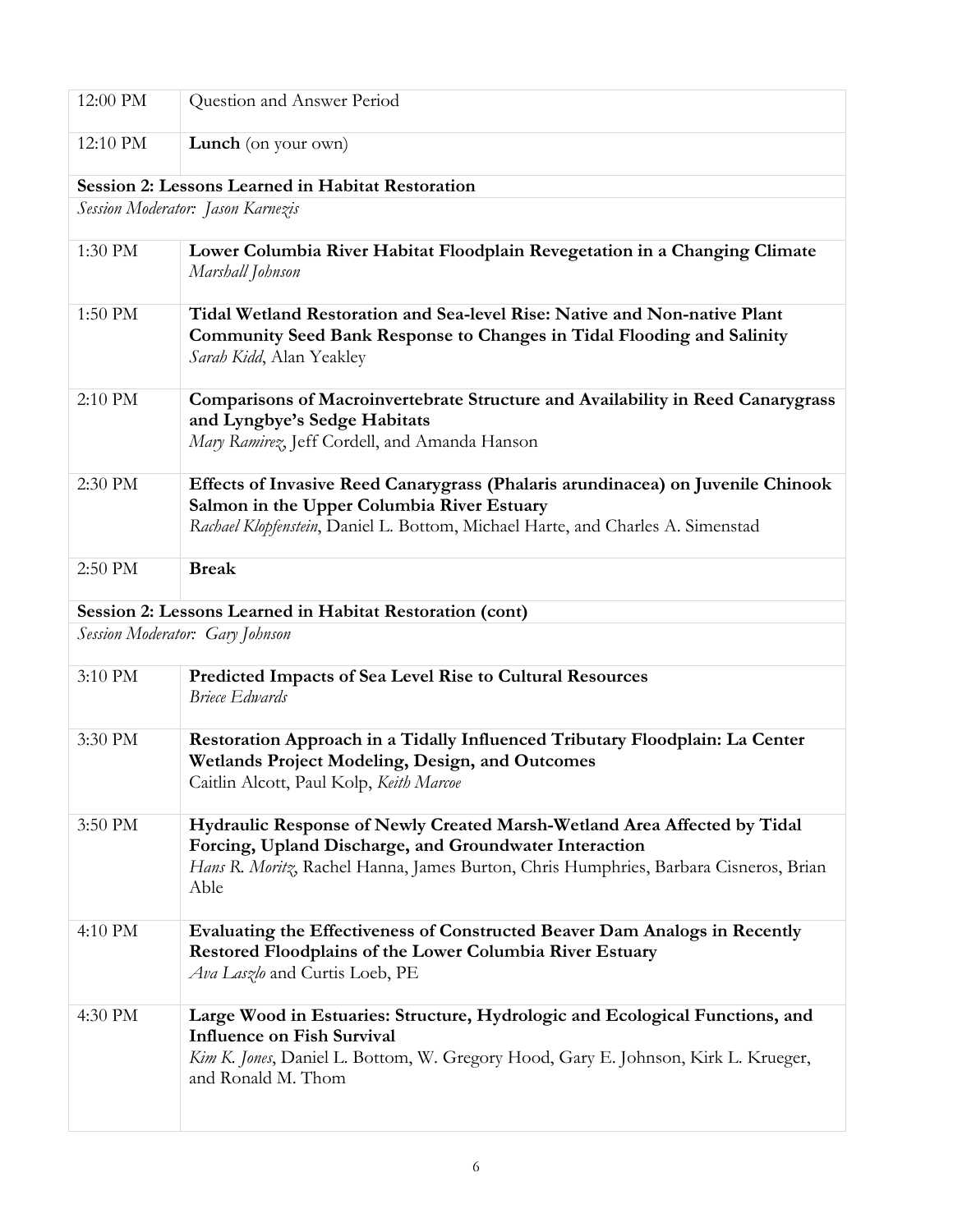| 4:50 PM                | Effectiveness of a Channel Habitat Reconnection in Tidal Freshwater of the<br>Columbia River: Sandy River Delta<br>Gary E. Johnson and Nichole K. Sather |
|------------------------|----------------------------------------------------------------------------------------------------------------------------------------------------------|
| 5:10 PM                | Question and Answer Period                                                                                                                               |
| 5:30 PM $-$<br>7:30 PM | <b>Poster Session</b> (McTavish Room upstairs)                                                                                                           |

| May 25, 2016                                                                           |                                                                                                                                                                                                                                                              |
|----------------------------------------------------------------------------------------|--------------------------------------------------------------------------------------------------------------------------------------------------------------------------------------------------------------------------------------------------------------|
| 8:00 AM                                                                                | Registration                                                                                                                                                                                                                                                 |
| 8:30 AM                                                                                | Welcome<br>Catherine Corbett, Chair Steering Committee                                                                                                                                                                                                       |
| 8:40 AM                                                                                | Invocation<br>Tony A. Johnson, Chairman, Chinook Indian Nation                                                                                                                                                                                               |
|                                                                                        | Session 3: Recent Anomalous Environmental Conditions - Drivers and Consequences                                                                                                                                                                              |
|                                                                                        | Session Moderator: Curtis Roegner                                                                                                                                                                                                                            |
| $9:00$ AM                                                                              | Keynote Address - Physical Ocean Conditions and Development of "Warm blob"<br>Nick Bond, Research Meteorologist, Joint Institute for the Study of Atmosphere and Ocean, University<br>of Washington                                                          |
| 9:30 AM                                                                                | Keynote Address - Ecosystem Effects from Recent Ocean Conditions<br>Bill Peterson, Oceanographer, NOAA Northwest Fisheries Science Center                                                                                                                    |
| 10:00 AM                                                                               | Anomalous hydrologic and biogeochemical conditions in the Columbia River<br>estuary during 2014-2015<br>Joseph A Needoba, Tawnya D. Peterson, Charles Seaton, Sarah F. Riseman, and António<br>M. Baptista                                                   |
| 10:20 AM                                                                               | Question and Answer Period                                                                                                                                                                                                                                   |
| 10:30 AM                                                                               | <b>Break</b>                                                                                                                                                                                                                                                 |
| Session 3: Recent Anomalous Environmental Conditions - Drivers and Consequences (cont) |                                                                                                                                                                                                                                                              |
| Session Moderator: Joe Needoba                                                         |                                                                                                                                                                                                                                                              |
| 10:50 AM                                                                               | Climate-Linked Anomalies Force Eelgrass (Zostera marina L.) variability in the<br>Pacific Northwest: Recent Evidence from the Columbia River Estuary<br>Ronald Thom, Amy Borde, John Vavrinec, Kate Buenau, Dana Woodruff, Curtis Roegner,<br>Joseph Needoba |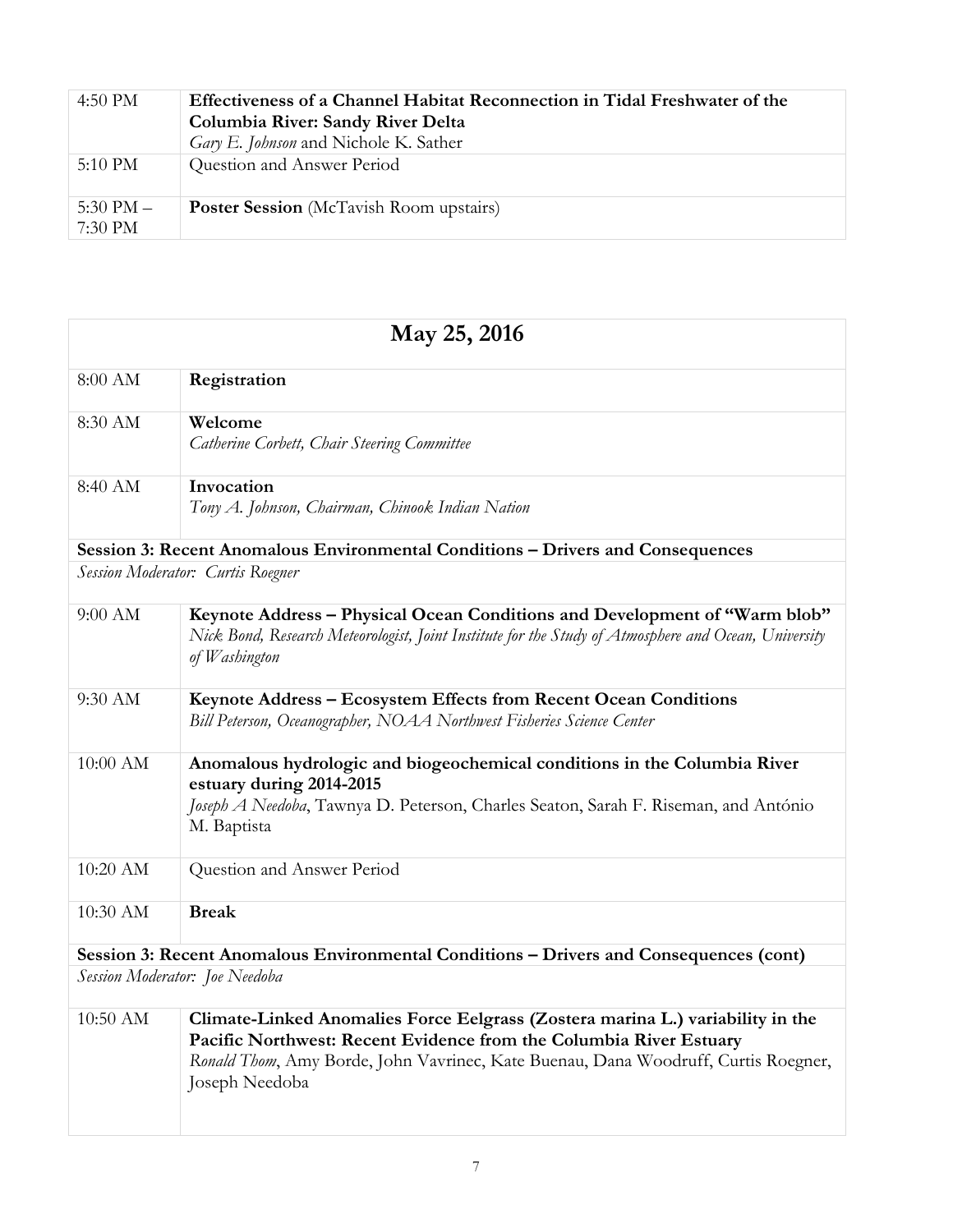| 11:10 AM                      | Inter-annual variability in phytoplankton dynamics in off-channel habitats of the<br>Columbia River estuary                                                             |
|-------------------------------|-------------------------------------------------------------------------------------------------------------------------------------------------------------------------|
|                               | Claudia Tausz, Joseph Needoba, Michelle Maier, Whitney Hapke, Amanda Hanson,<br>Catherine Corbett                                                                       |
| 11:30 AM                      | Invasive Species and Plankton Dynamics of the Columbia River Estuary                                                                                                    |
|                               | Stephen Bollens, Gretchen Rollwagen-Bollens, Eric Dexter, Whitney Hassett, Jesse Adams,<br>Alise Bowen, Julie Zimmerman, Jeffery Cordell, Olga Kalata, and Tim Counihan |
| 11:50 AM                      | Question and Answer Period                                                                                                                                              |
| 12:00 AM                      |                                                                                                                                                                         |
|                               | Lunch (on your own)                                                                                                                                                     |
|                               | Session 3: Recent Anomalous Environmental Conditions - Drivers and Consequences (cont)                                                                                  |
|                               | Session Moderator: Jennifer Morace                                                                                                                                      |
| 1:00 PM                       | The Ecosystem Monitoring Program: Food Web Dynamics in the Lower                                                                                                        |
|                               | Columbia River                                                                                                                                                          |
|                               | Amanda Hanson, Amy Borde, Tawnya Peterson, Joseph Needoba, Catherine Corbett                                                                                            |
| 1:20 PM                       | Juvenile Salmon Occurrence in the Lower Columbia Estuary: Ecosystem                                                                                                     |
|                               | Monitoring Program Findings in an Unusual Climate Year<br>Lyndal Johnson, Dan Lomax, Sean Sol, Amanda Hanson and Catherine Corbett                                      |
|                               |                                                                                                                                                                         |
| 1:40 PM                       | Effects of the Warm 'blob' on May and June 2015 Juvenile Salmon in the                                                                                                  |
|                               | <b>Columbia River Plume and Nearshore Ocean</b><br>Elizabeth A. Daly and Richard D. Brodeur                                                                             |
|                               |                                                                                                                                                                         |
| 2:00 PM                       | Fine-scale spatial and stock variations among juvenile Chinook salmon and                                                                                               |
|                               | steelhead in the Columbia River Plume: May 2015<br>Kym C. Jacobson, Cheryl A. Morgan, Brian R. Beckman, Brian J. Burke, Laurie A.                                       |
|                               | Weitkamp, Jessica A. Miller, Donald M. Van Doornik, and Kurt L. Fresh                                                                                                   |
|                               |                                                                                                                                                                         |
| 2:20 PM                       | Question and Answer Period                                                                                                                                              |
| 2:30 PM                       | <b>Break</b>                                                                                                                                                            |
|                               | Session 4: New Understanding of the Lower Columbia River and Plume Ecosystem                                                                                            |
| Session Moderator: Carla Cole |                                                                                                                                                                         |
| 3:00 PM                       | Stock-specific use of tidal freshwater wetlands                                                                                                                         |
|                               | Regan A. McNatt, Susan A. Hinton, Daniel L. Bottom                                                                                                                      |
| 3:20 PM                       | Characterizing the condition of outmigrating Chinook and steelhead in the                                                                                               |
|                               | Columbia River estuary                                                                                                                                                  |
|                               | Kurt Fresh, Laurie Weitkamp, Don Van Doornik, Curtis Roegner, Kym Jacobson                                                                                              |
|                               |                                                                                                                                                                         |
|                               |                                                                                                                                                                         |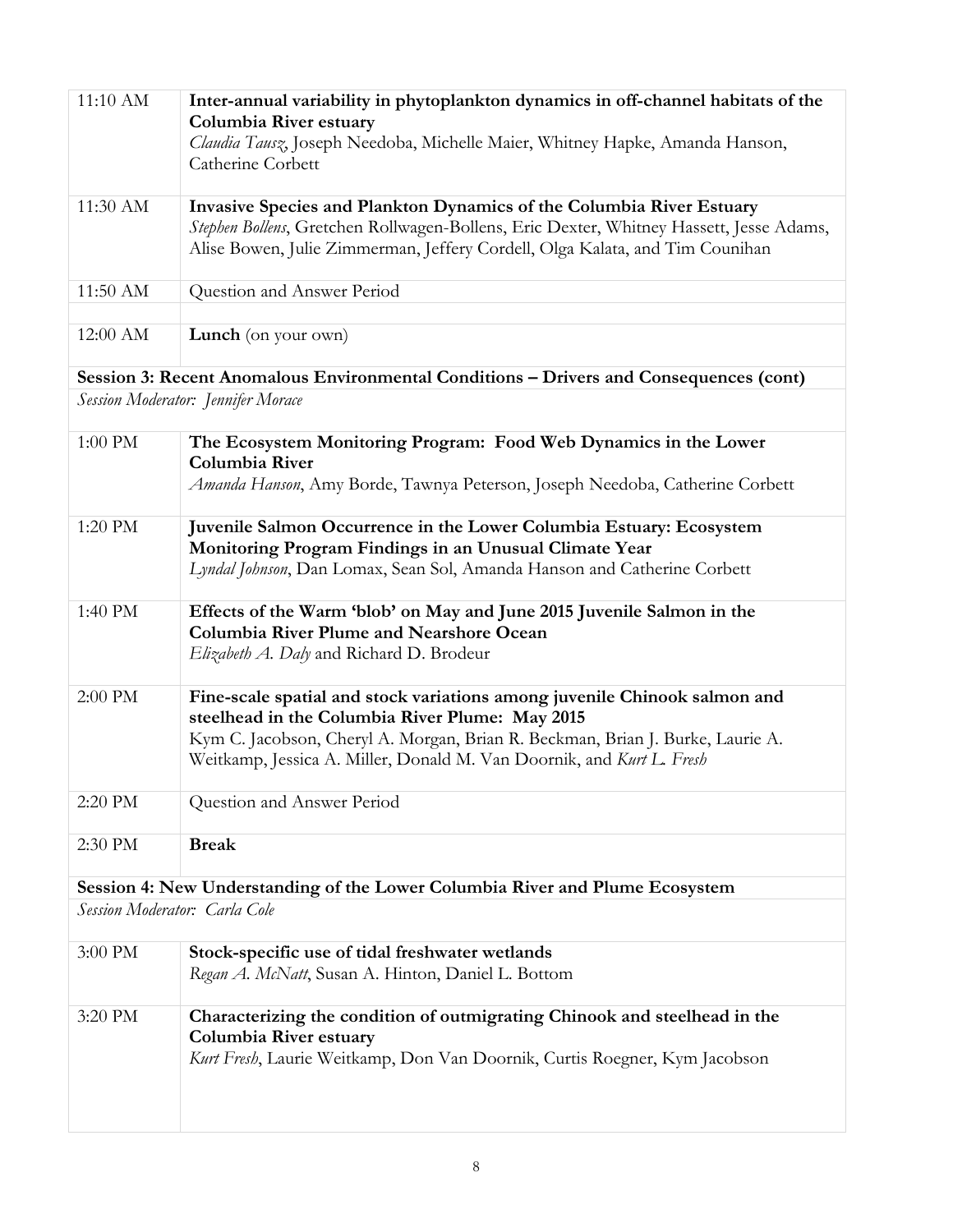| 3:40 PM     | A Life Cycle Modeling Approach to Evaluating Population Response to Variable<br>Life History Patterns of Coho Salmon and Alternative Restoration Scenarios in<br><b>Coastal Watersheds</b><br>Gabe Scheer, Darren Ward, Seth Ricker                                                                                                                                                                         |
|-------------|-------------------------------------------------------------------------------------------------------------------------------------------------------------------------------------------------------------------------------------------------------------------------------------------------------------------------------------------------------------------------------------------------------------|
| 4:00 PM     | Estimation of Survival and Run Timing of Adult Spring/Summer Chinook<br>Salmon from the Columbia River Estuary to Bonneville Dam: A Cooperative<br>Effort Between NOAA Fisheries and Columbia River Commercial Fishermen<br>A. Michelle Wargo Rub, Ben Sandford, Don Van Doornik, Brian Burke, Kinsey Frick,<br>Mark Sorel, Matthew Nesbit, and Samuel Rambo                                                |
| 4:20 PM     | Genetic Analysis of Caspian Tern (Hydroprogne caspia) and Double-crested<br>Cormorant (Phalacrocorax auritus) Salmonid (Oncorhynchus) Consumption in<br>the Columbia River Estuary 2006-2013<br>David Kuligowski, Daniel Roby, Donald Lyons, Ken Collis, Allen Evans, Donald Van<br>Doornik, Lauren Reinalda, Laurie Weitkamp, Curtis Roegner, Tim Marcella, Peter<br>Loschl, Kirsten Bixler and David Teel |
| 4:40 PM     | Ocean avian predation risk and early marine survival of salmon in the Columbia<br><b>River Plume</b><br>Jeannette E. Zamon, Brian Burke, Mary Hunsicker, David Teel, and Elizabeth M. Phillips                                                                                                                                                                                                              |
| 5:00 PM     | Question and Answer Period                                                                                                                                                                                                                                                                                                                                                                                  |
| 5:10 PM     | Adjourn                                                                                                                                                                                                                                                                                                                                                                                                     |
| 5:30 PM $-$ | <b>Optional Field Visit to WDFW's Chinook River</b>                                                                                                                                                                                                                                                                                                                                                         |
| 8:00 PM     | <b>Restoration Project</b>                                                                                                                                                                                                                                                                                                                                                                                  |
|             |                                                                                                                                                                                                                                                                                                                                                                                                             |

| May 26, 2016                                                                        |                                                                                                                     |
|-------------------------------------------------------------------------------------|---------------------------------------------------------------------------------------------------------------------|
| 8:30 AM                                                                             | Registration                                                                                                        |
| $9:20$ AM                                                                           | Welcome<br>Catherine Corbett, Chair Steering Committee                                                              |
| Session 4: New Understanding of the Lower Columbia River and Plume Ecosystem (cont) |                                                                                                                     |
| Session Moderator: Cindy Studebaker                                                 |                                                                                                                     |
| $9:30$ AM                                                                           | How extreme were 2015 water temperatures in the lower Columbia and Willamette<br>Rivers?<br>S.A. Talke and D.A. Jay |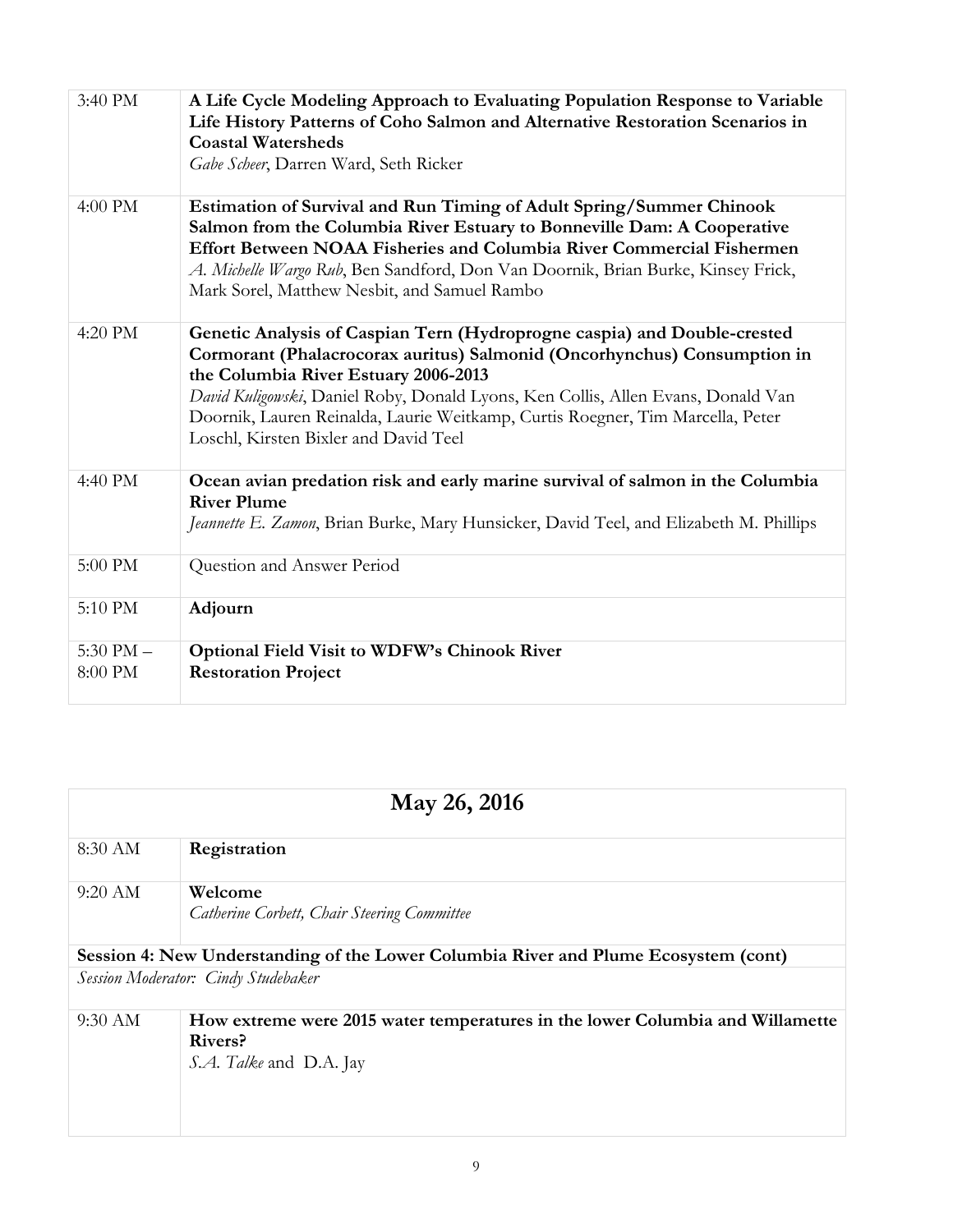| 9:50 AM  | Looking at Extreme Events in Historic Tide Data, 1853 to 1876                 |
|----------|-------------------------------------------------------------------------------|
|          | David Jay, Stefan Talke, Drew Mahedy, and Sam Hawkinson                       |
| 10:10 AM | Modeling Historic Salinity Intrusion in Lower Columbia River Estuary          |
|          | Lumas Helaire, Stefan A. Talke, David A. Jay, Drew Mahedy, Austin Hudson      |
| 10:30 AM | <b>Break</b>                                                                  |
|          | Session 4: New Understanding of the Lower Columbia River Ecosystem (cont)     |
|          | Session Moderator: Nicole Czarnomski                                          |
| 11:00 AM | Can Tide/River-Flow Interactions in the Columbia River Estuary Be Observed in |
|          | the Coastal Ocean?                                                            |
|          | Edward D. Zaron                                                               |
| 11:20 AM | Underwater video measurements of Dungeness crab (Cancer magister) responses   |
|          | to thin-layer dredged material disposal                                       |
|          | Stephanie Fields, Sarah Henkel, Curtis Roegner                                |
| 11:40 AM | Acoustic telemetry measures of Dungeness crab movement and behavior relative  |
|          | to a nearshore sediment disposal site                                         |
|          | Curtis Roegner, Stephanie Fields                                              |
| 12:00 PM | Question and Answer Period                                                    |
| 12:10 PM | Lunch (on your own)                                                           |
|          | Session 5: Innovative Technologies and New Data Products                      |
|          | Session Moderator: Matt Van Ess                                               |
| 1:30 PM  | Sediment Acoustics - Real-Time Continuous Suspended Sediment Data in the      |
|          | <b>Lower Columbia River</b>                                                   |
|          | Paul Diaz Jr, Marc A Stewart                                                  |
| 1:50 PM  | Refining the Edges of the Columbia River Eulachon Run - A New Application for |
|          | <b>Environmental DNA</b>                                                      |
|          | Joe Krieter, Taal Levi, Maria Sandercock, Andy Clodfelter, Michelle Hollis    |
| 2:10 PM  | Monitoring Opportunities in the Estuary with Unmanned Aerial Vehicles (UAVs)  |
|          | Ian Sinks and Keith Steele                                                    |
| 2:30 PM  | Question and Answer Period                                                    |
|          |                                                                               |
| 2:40 PM  | <b>Closing Remarks</b>                                                        |
| 3:00 PM  | Adjourn                                                                       |
|          |                                                                               |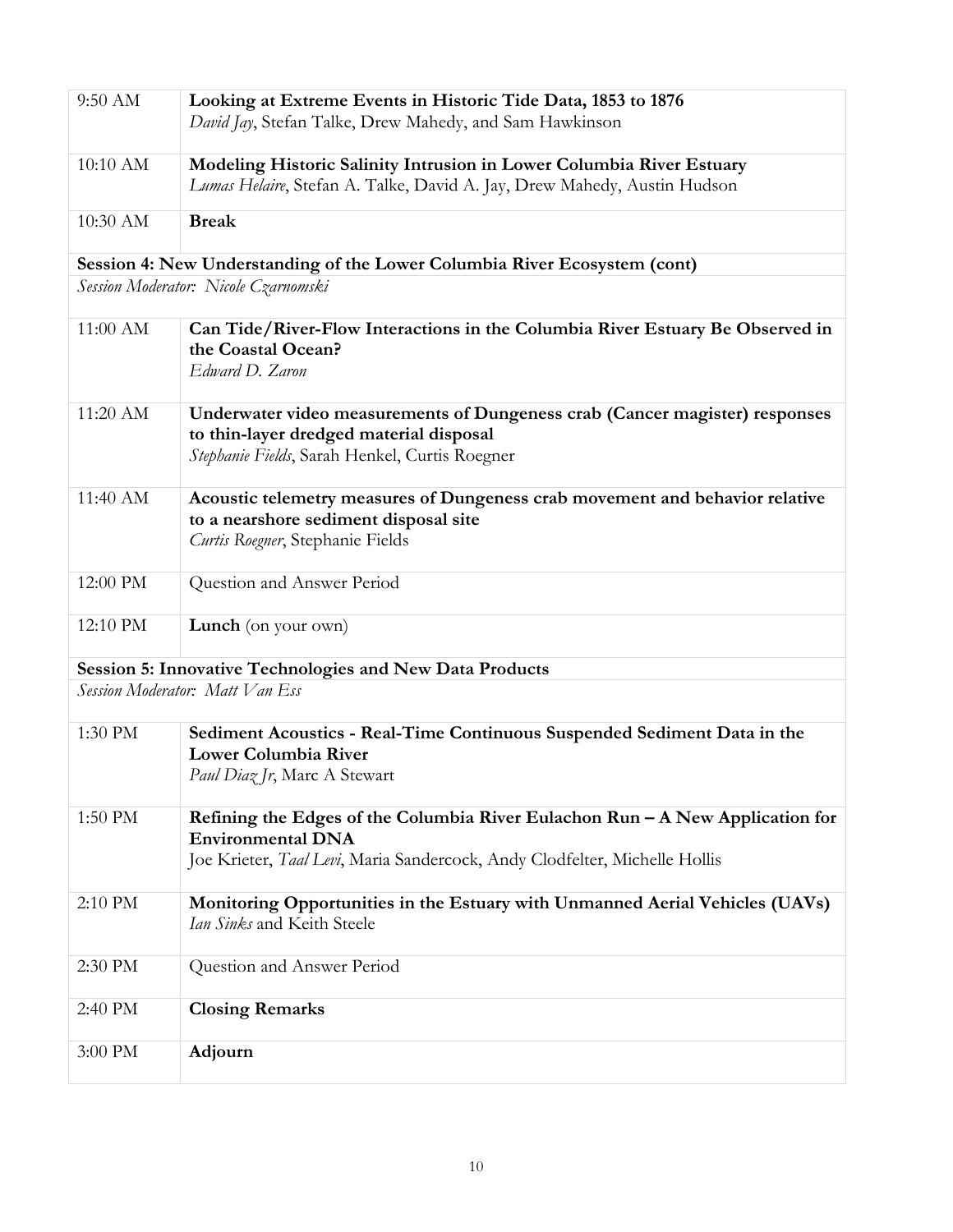# **MAY 24, 2016 SESSION 1: INTEGRATING CLIMATE CHANGE IMPACTS AND MULTIPLE SPECIES IN RESTORATION DESIGN AND RESOURCE MANAGEMENT**

# **Integrating Multi-Species and Climate Change Impacts into Restoring the Lower Columbia River Ecosystem**

*\*Catherine Corbett*, Keith Marcoe, Matt Schwartz, and Chris Collins

Lower Columbia Estuary Partnership, Portland, OR

### \**Presenting author* (email: ccorbett@estuarypartnership.org)

Native species evolved under ecological conditions and habitats which persisted for thousands of years prior to large-scale human development. Given a high degree of habitat connectivity, native species could relocate or, as environmental conditions shifted and became more favorable to other species, were displaced or lost. Since the late 1800's, the lower Columbia River ecosystem has lost over 50% of its historic habitat coverage, with more severe losses of over 70% historic habitat in the urban corridor between reaches D - G. Protecting remaining native habitats and restoring historic conditions are consistently used as end points in protection and restoration approaches throughout the Pacific Northwest, including the lower Columbia. However, we argue that our land management and restoration activities are creating a *de facto* reserve system that favor some species (e.g., Pacific salmon, waterfowl, Columbia White-tailed deer) over others (e.g., herptiles, songbirds). Additionally, targeting historic conditions without integrating sea level rise, warming temperatures, altered precipitation patterns and resulting species shifts will result in a further loss of floodplain wetland habitats, further imperilment of native species and jeopardize the millions in public dollars annually financing our protection and restoration activities. We provide a detailed strategy to overcome these issues for the lower Columbia River:

- Multi-Species Approach: The Estuary Partnership Board approved voluntary quantitative habitat coverage targets by river reach. The targets focus on protecting common species from becoming imperiled and include: 1) no net loss of native habitats as of the 2009 baseline, 2) recover 30% of the historic coverage of priority habitats by 2030, and 3) recover 40% of the historic coverage of priority habitats by 2050. By meeting these targets, assuming no conversion of existing native habitats, we will reach between 46-88% of our historic habitat coverage by 2050, depending on river reach, with an average of 60% historic habitat coverage. Based on speciesarea curves, this quantity of remaining habitat could support 85-95% of our historic native species (MacArthur and Wilson 1967). Identifying species-specific conservation targets for imperiled species and habitat requirements to meet those conservation targets is an important next step. This additional information will allow us to explicitly recognize the tradeoffs in our land management and apply new tools (like ecological function models) to evaluate the impact of our restoration activities on multiple species at the site scale. These tools can help us ensure a heterogeneous mosaic of habitats across the landscape to benefit the wide diversity of native species and offset further declines.
- Integrating Climate Change Impacts: Expected climate change impacts for the lower Columbia include further loss of floodplain habitats through the submersion, conversion and erosion of estuarine habitats by rising sea levels; introduction of low dissolved oxygen levels and ocean acidification through increased tidal exchange with sea level rise; reductions in cold water refugia, vital for cold water species such as salmon and steelhead; and alterations to habitat structure by changing precipitation, temperature, and CO2. As yet, restoration practitioners, resource managers, funding agencies and land use planners lack downscaled, detailed data for the lower Columbia that would allow us to integrate mitigation measures in our on-the-ground actions. We are working on several on-going efforts to address these key information gaps, such as cold water refugia mapping and evaluation of potential vegetation changes we should plan for in our restoration designs. A key remaining information gap is the extent of sea level rise and its impact on floodplain habitats and instream water quality.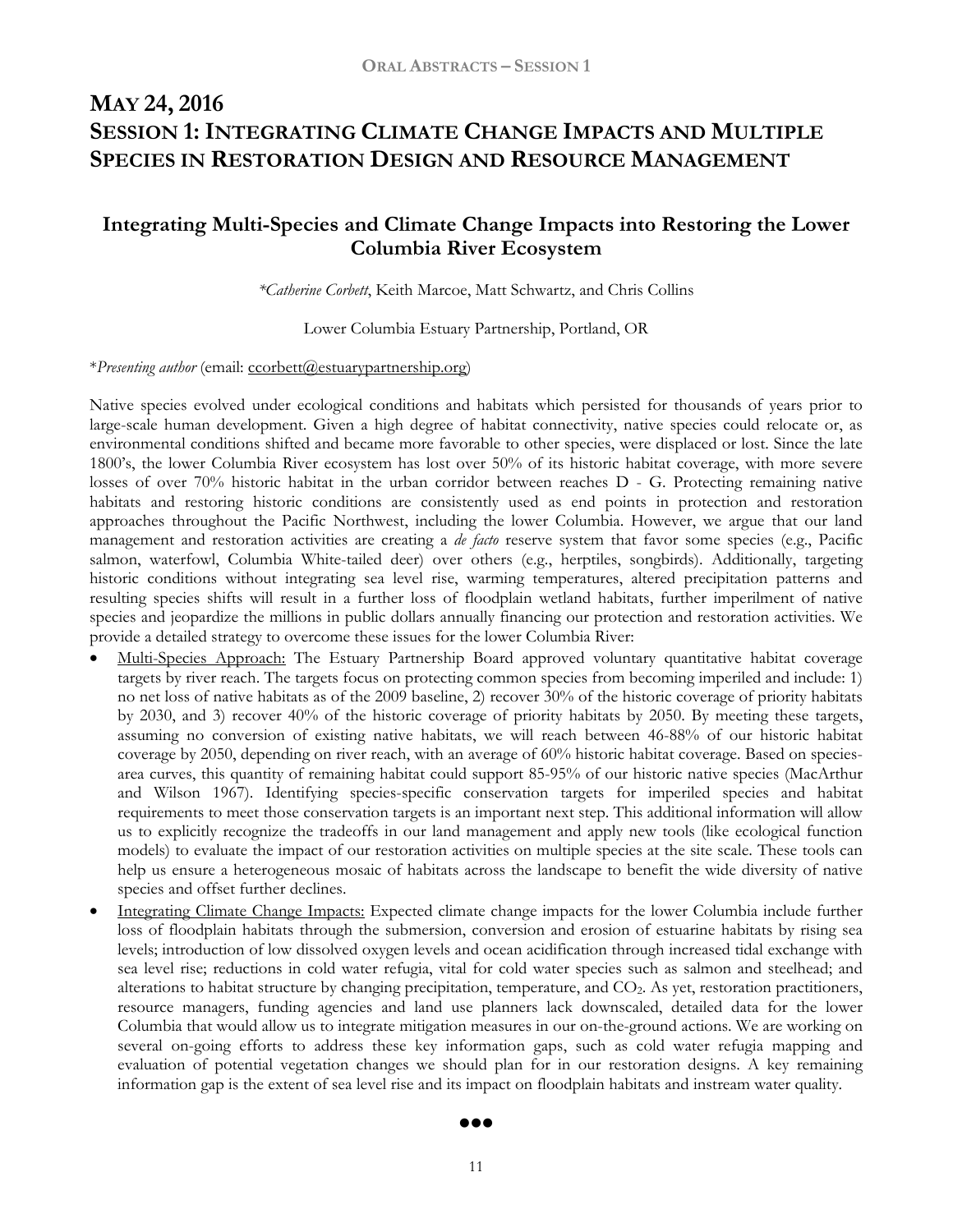## **More Than One Look: Using Hydrodynamic and Ecosystem Models to Predict Habitat Changes at Restoration Sites**

\**Matthew Schwartz1*, Paul Kolp1, Alex Uber2, and John Hickey3

1Lower Columbia Estuary Partnership, Portland, OR 2Washington Department of Fish and Wildlife, Vancouver, WA 3US Army Corps of Engineers – Hydrologic Engineering Center, Davis, CA

### \**Presenting author* (email: mschwartz@estuarypartnerhsip.org)

Predicting the outcomes of habitat restoration actions in the lower Columbia River and Estuary has largely been based on qualitative or quantitatively static models which tend to be limited spatially and temporally. Current restoration site planning and design efforts have largely relied on the experience of the practitioner, generalized peer reviewed metrics to anticipate post-restoration conditions, and hydrodynamic models focused on evaluating physical metrics to determine hydraulic conditions. In the lower Columbia River and Estuary, these approaches have been sufficient for single species restoration at project sites. As restoration efforts continue in the region it will be necessary to consider high risk/high reward sites with multiple species management objectives. New methods will be required for restoration practitioners to evaluate the feasibility of a restoration project with complex management objectives and provide information to allow managers to make informed decisions about potential projects. Hydrodynamic modeling has become ubiquitous during project feasibility and coupling a hydrodynamic model to ecological functions model can provide valuable information to answer questions related to project design, including changes in habitat for multiple species. The Estuary Partnership used a new version of the Hydrologic Engineering Center Ecosystem Functions Model (HEC -EFM) to develop a statistical analysis between a 2-D hydrodynamic model and ecological inputs. We coupled the 2-D hydrodynamic model with vegetation data from reference sites, fish suitability, and wildlife habitat suitability data to construct a model to answer questions about the timing and frequency of inundation through different seasons related to different restoration design alternatives and how these changes ultimately will affect habitat for multiple species. HEC-EFM can predict acres of potential habitat which can be compared to existing conditions to help determine the net change in habitat for species across the restoration site. Based on modeled results, the spatial and temporal changes to habitat can be mapped at the project sight to better inform design and feasibility questions.

88 Q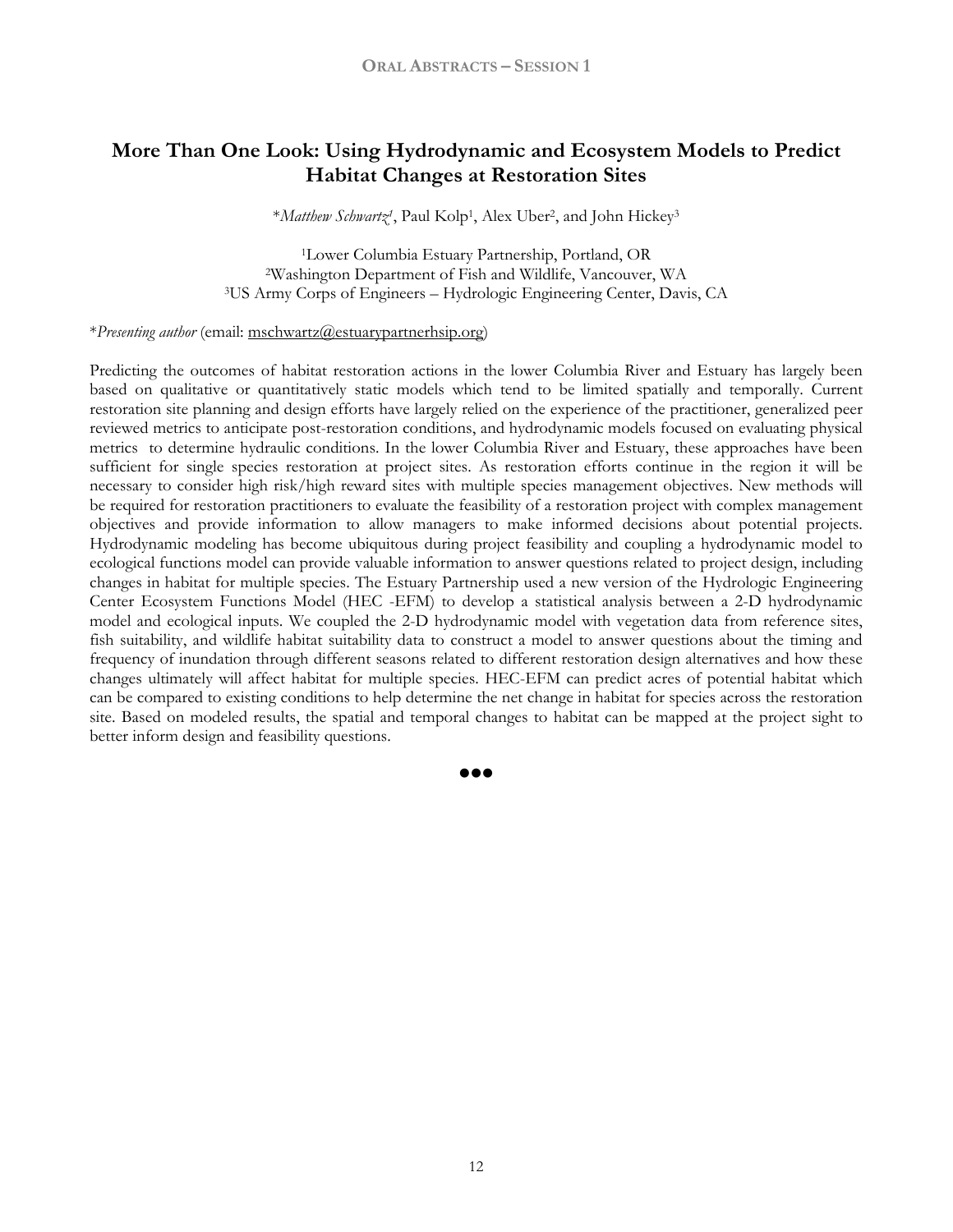# **Salinity in the Willamette River? Seriously?!? Estuarine Tales of Rising Seas, Seismic Subsidence and Uncertainty**

\**António M. Baptista*, Mojgan Rostaminia, Paul J. Turner, Tuomas Kärnä, and Jesse Lopez

NSF Science and Technology Center for Coastal Margin Observation & Prediction (CMOP), Oregon Health & Science University, Portland, OR

### \**Presenting author* (e-mail: baptista@ohsu.edu)

The Columbia River has a compressed estuary and a very large plume, both of which are highly variable and strongly responsive to river discharge, tides, and (for the plume) coastal winds. The variability of the estuary and plume deeply influence ecosystem function, and must be accounted for in policy and management, from salmon recovery and habitat restoration to navigation improvements and hydropower operation. Both a seismic Cascadia Subduction Zone (CSZ) event and sea level rise (SLR) will change the ocean influences in the estuary, and, in consequence, the plume characteristics. To explore what the estuary and plume might look like by 2100, we used a modeling system that was built for collaborative science and management (Baptista et al., 2015) and was skill assessed (Kärnä and Baptista, 2016) against an extensive set of contemporary observations. The results suggest a vastly transformed system, where—for low discharges, and under high-end SLR scenarios—salinity will propagate upstream beyond Portland, and the plume will effectively disappear as a major oceanographic feature. If these changes were confirmed, the implications on the ecosystem and salmon populations would be substantial—and many regional strategies, including the operation of the Federal Columbia River Power System, would need to be rethought. However, there are uncertainties in (especially) the definition and (also) the simulation of the scenarios of change that we analyzed. It is thus imperative to carefully review our results—both scientifically and through the scrutiny of regional stakeholders—prior to them being of use for management purposes. This presentation is a part of an evolving review process that is meant to be extensive and broadly encompassing. Here, we will summarize changes of well known estuarine and plume metrics in response to multiple scenarios of sea level rise, and to a large seismic subsidence—as described by our models. We will show tipping points in metric behavior as sea level changes, and we will also contrast the type of system response induced by sea level change with that induced by seismic subsidence. We will describe the underlying assumptions and models, and will point to strengths and limitations of the approach. Finally, we will suggest (and invite suggestions on) collaborative avenues to narrow the uncertainties associated with our current analysis.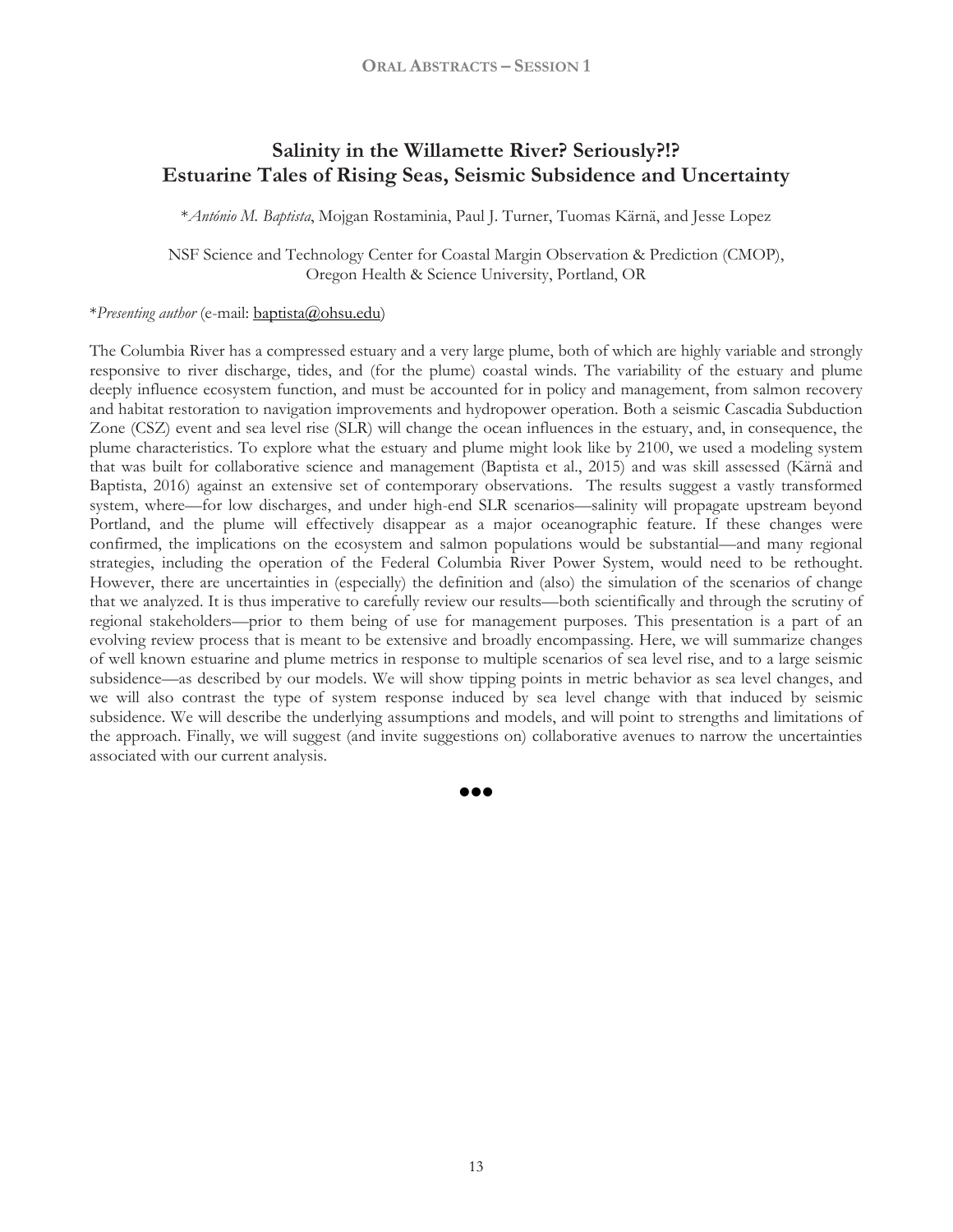# **Mapping the Extent of West Coast Tidal Wetlands Using Extreme Water Level Data and LIDAR**

Laura Brophy<sup>\*1</sup>, Hiroo Imaki<sup>2</sup>, Van Hare<sup>3</sup>, Brett Holycross<sup>3</sup>, Correigh Greene<sup>2</sup>, Andy Lanier<sup>4</sup>

<sup>1</sup> Estuary Technical Group, Institute for Applied Ecology, Corvallis, OR<br><sup>2</sup> NOAA Fisheries, Seattle, WA 3 Pacific States Marine Fisheries Commission, Portland, OR 4 Oregon Coastal Management Program, Dept. of Land Conservation and Development, Salem, OR

### *\*Presenting author* (email: brophyonline@gmail.com)

The Pacific Marine and Estuarine Fish Habitat Partnership (PMEP) partners with many organizations and entities to protect, restore and maintain healthy aquatic systems on the West Coast, with a focus on juvenile fish habitat and support for ecological processes in estuaries and nearshore marine environments. PMEP's interest encompasses all estuarine wetland habitats, including emergent tidal marsh, scrub-shrub tidal swamp, and forested tidal swamp that have been highly impacted by drainage, fill, and conversion to non-tidal wetlands. Recognizing these impacts, PMEP needs accurate spatial data to support West Coast-wide planning efforts to restore lost estuarine functions and improve the retention of current functions, particularly in the face of emerging stressors such as climate change and sea level rise. Existing comprehensive West Coast tidal wetland mapping (the National Wetland Inventory) has limitations for these purposes: it does not explicitly map former tidal wetlands (which represent restoration opportunities), nor does it use water level models and elevation data to identify areas within tide range. Therefore, our team of PMEP member organizations has generated updated mapping of tidal wetlands and open water estuary habitats for the entire contiguous U.S. West Coast (Washington, Oregon and California) using digital elevation models derived from high-resolution airborne LIDAR, along with tide height modeling (extreme water level models) from the National Oceanic and Atmospheric Administration's Center for Operational Oceanographic Products and Services (NOAA/CO-OPS). For areas with unique geomorphic characteristics such as the Columbia River Estuary and lagoonal estuaries in California, existing mapping provided by project partners and collaborators was incorporated into the West-coast-wide dataset. To support restoration planning and analysis of wetland loss and conversion, the mapping includes former tidal wetlands within current tide range, such as diked lands. The products of this study modernize the common informational foundation for West Coast estuary management programs and provide the core of an updated coastal spatial framework for estuarine and nearshore fish habitat assessments being conducted for the National Fish Habitat Action Plan (NFHAP) and PMEP. The products will also facilitate landscape planning at smaller spatial scales (e.g. state entities and watershed groups), informing a variety of habitat restoration and conservation actions. This project demonstrates effective convergence and collaboration between Columbia River Estuary scientists and other estuary scientists across the West Coast.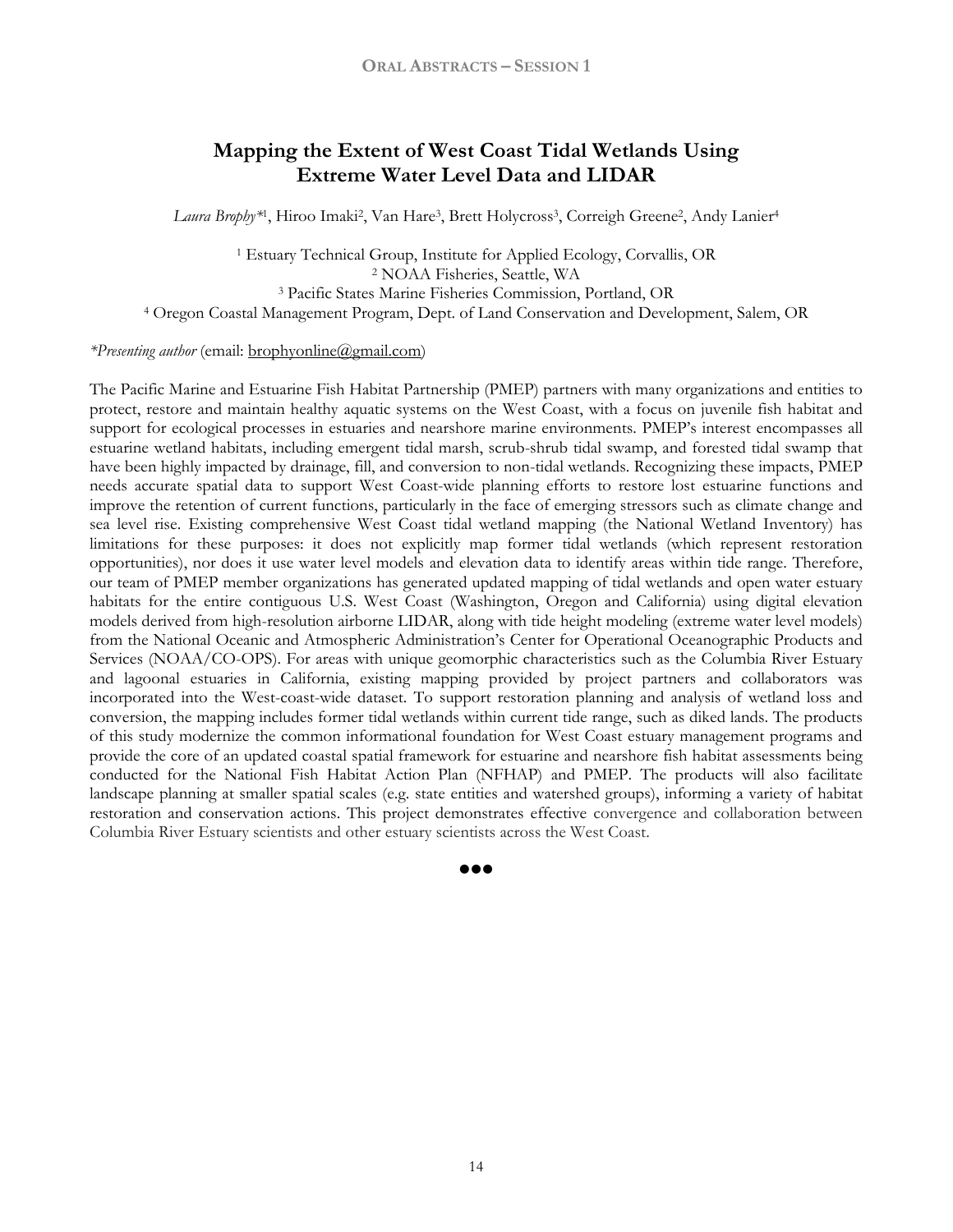### **Tidal Wetland Response to Changes in Inundation Patterns in the Lower Columbia River and Estuary**

\**Amy B. Borde1*, Heida L. Diefenderfer1, David A. Jay2, Shon A. Zimmerman1, Ronald M. Thom1, Amanda C. Hanson<sup>3</sup>, Catherine Corbett<sup>3</sup>

> 1Pacific Northwest National Laboratory, Sequim, WA 2Portland State University, Portland, OR 3Lower Columbia Estuary Partnership, Portland, OR

\**Presenting author* (email: amy.borde@pnnl.gov)

Inundation of tidal wetlands of the lower Columbia River and estuary (LCRE) has changed dramatically over the past 100 years due to hydropower operations, irrigation, and other water withdrawals in the Columbia Basin. Hydrologic change is predicted to continue into the future as climatic variability affects fluvial inputs and eustatic sea level rise. Hydrology and vegetation data collected over the past 10 years have allowed us to develop a predictive model of wetland response to varying hydrologic conditions. Specifically, we have related a calculated metric of inundation during the growing season, the sum exceedance value (SEV), to wetland distribution, species composition, and vegetative cover. The availability of observations and model results from the late 1800s, the 1940s, and the past 20 years allows us to calculate historical inundation during those time periods and estimate the effects on wetland vegetation communities. We also used the method to evaluate inundation estimated from climate model outputs for 2040. This information allowed us to predict the extent of wetland migration, determine possible changes in vegetation species composition, and estimate changes in productivity and detrital contributions to the food web. Additionally, this predictive model supports the development of resilient restoration designs by predicting the vegetation communities that would likely develop in response to hydrologic restoration actions and by evaluating wetland succession from climate driven hydrologic change. This presentation will focus on changes that have occurred in LCRE wetlands over the past 130 years, discuss variability in the last 20 years, evaluate the effects of anomalous 2015 climatic conditions, and elucidate possible future climatic effects on LCRE wetlands.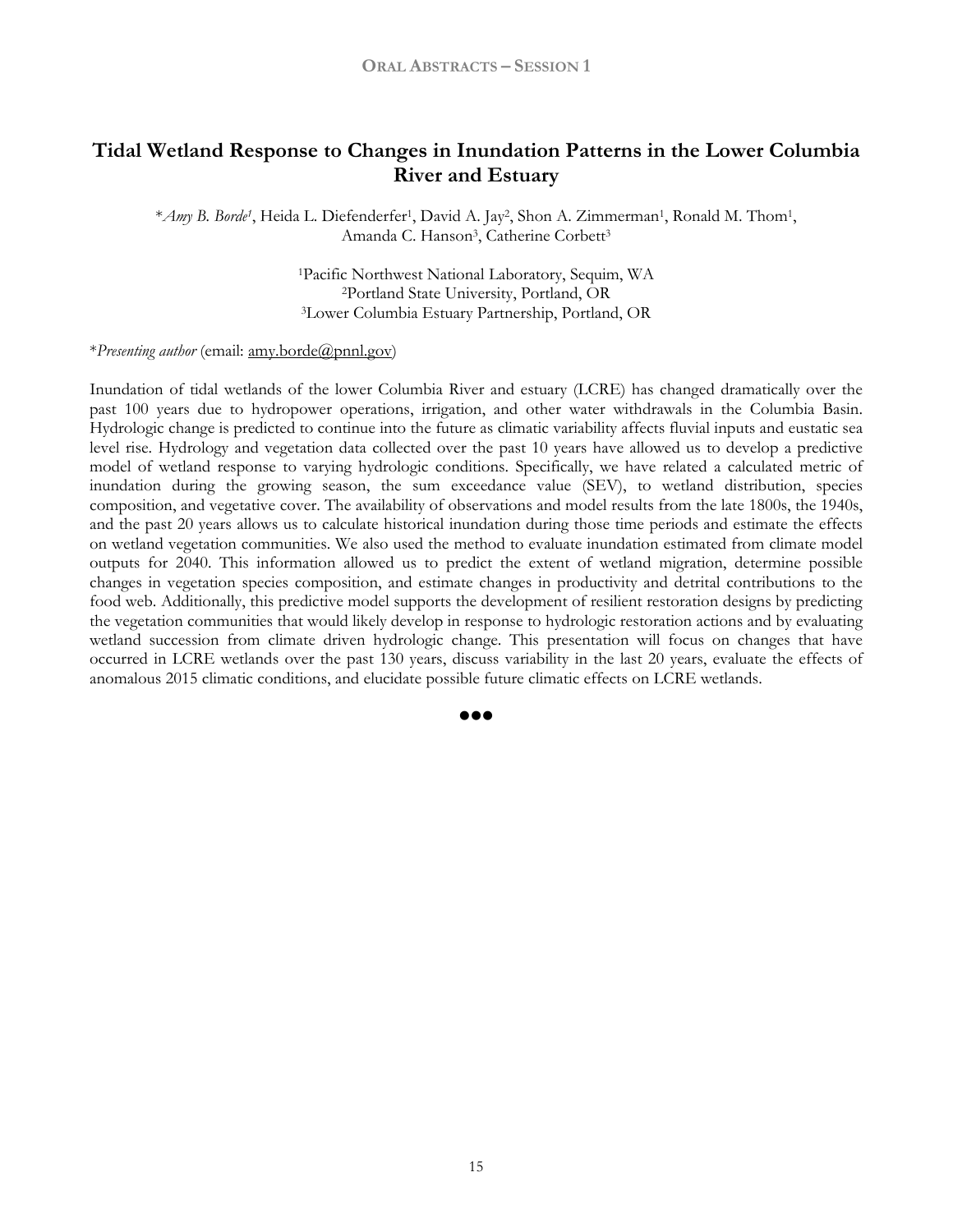# **MAY 24, 2016 SESSION 2: LESSONS LEARNED IN HABITAT RESTORATION**

### **Lower Columbia River Habitat Floodplain Revegetation in a Changing Climate**

Marshall Johnson

Lower Columbia Estuary Partnership, Portland, OR

### \**Presenting author* (mjohnson@estuarypartnership.org)

Climate change is likely to impact lower Columbia River habitat projects by altering hydrologic, chemical and other biogeophysical conditions. Although the types of changes that are expected to occur are generally predictable (such as temperature, decreased snowpack, sea level rise, and increased drought), significant uncertainty remains regarding the magnitude and expected impacts of these changes. Despite the increasing availability of predictive models, the numerous environmental variables that are involved make prediction challenging, and restoration practitioners remain in the difficult position of managing for an uncertain future. Current recommendations suggest incorporating resistance, resilience and facilitated response to help deal with the uncertainty, but more specific guidelines should be developed and made intrinsic to feasibility assessment and design. The Pacific Northwest Research Station of the US Forest Service released a report by David Peterson, Becky Kerns and Erich Dodson in September 2014 called "Climate Change Effects on Vegetation in the Pacific Northwest: A Review and Synthesis of the Scientific Literature and Simulation Model Projections" which presents a summary of available science (including model projections) on the vulnerability of five major biome types in the Pacific Northwest to climate change. The report offers a wealth of information about climate change and Pacific Northwest vegetation, however it does not address the floodplain habitats (e.g. lower elevation riparian, bottomland hardwood and forested wetland) which are the focus of many Lower Columbia River habitat restoration projects. We review findings from this report that may help to evaluate potential risks associated with floodplain revegetation efforts in a changing climate, and offer recommendations for incorporating resistance, resilience and facilitated response into restoration projects in this setting. Recommendations include selection of a species mix adapted to dynamic conditions, incorporating topographic gradients within the site and promoting beaver dams in order to help mitigate climate change impacts.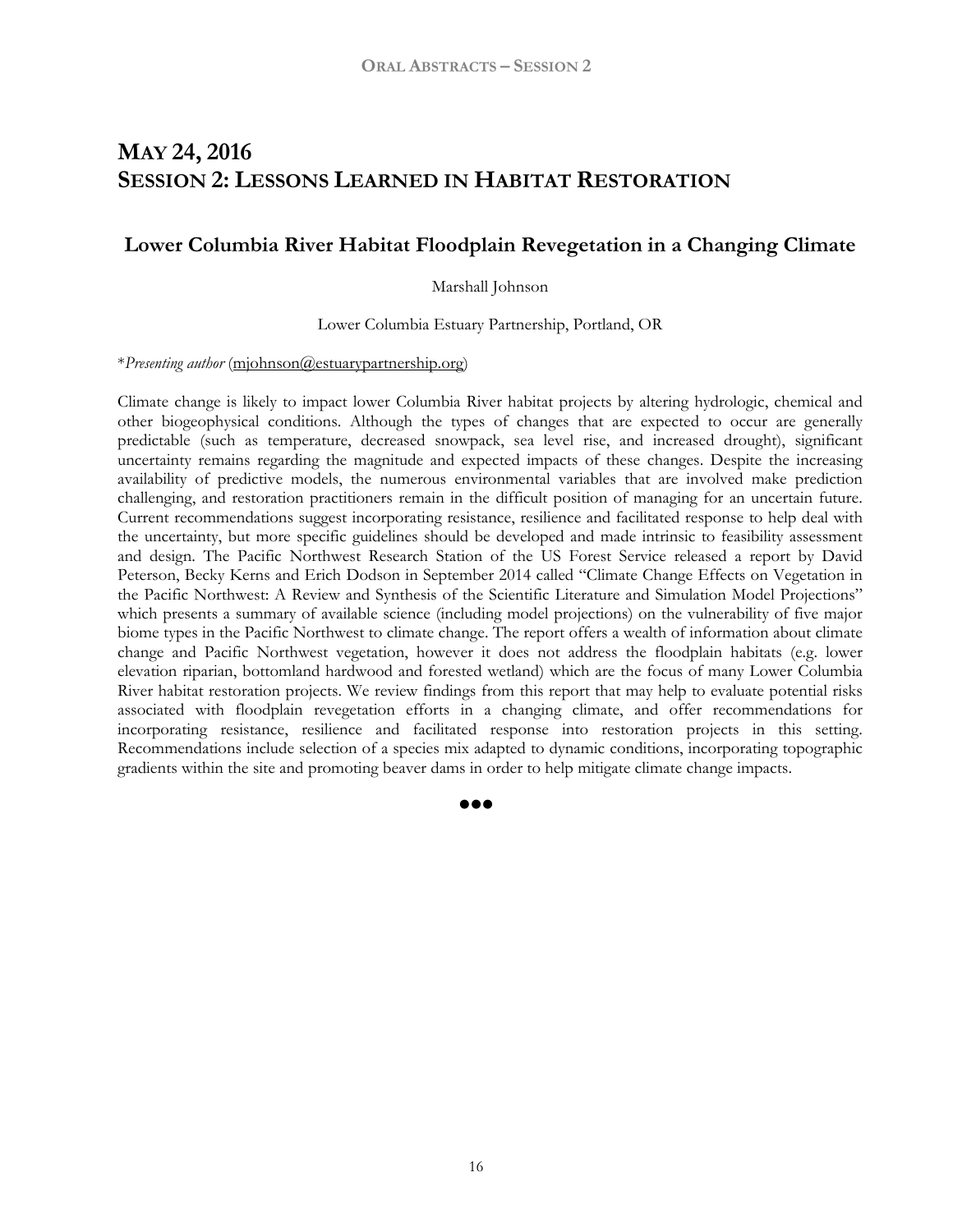# **Tidal Wetland Restoration and Sea-level Rise: Native and Non-native Plant Community Seed Bank Response to Changes in Tidal Flooding and Salinity**

*Sarah Kid*\* and Alan Yeakley

Portland State University, Portland, Oregon

\**Presenting Author* (email: sarahkidd@pdx.edu)

Restoring and maintaining native tidal wetland plant communities is one of the main goals of tidal wetland restoration and conservation efforts. The general ubiquity of invasive wetland plant species has made this difficult to achieve. In the oligohaline (0.5-5 ppt) wetlands of Youngs Bay, located at the mouth of the Columbia River Estuary, restoration of desirable native plant communities has been observed to be most successful in the mid to lower marsh elevations, with invasive species primarily dominating the high marsh zone. Based on these observations we hypothesized that the ability of common tidal wetland native plant species *Carex lyngbyei,*  lyngbyei sedge, and *Schoenoplectus lacustris,* bulrush, and invasive non-native species *Phalaris arundinacea,* reed canarygrass*,* and *Juncus effusus subsp. effusus,* common rush, to dominate different areas within tidal wetlands could be tied to their abundance in the seed bank and germination responses to tidal flooding and salinity conditions created through restoration. To evaluate these hypotheses representative native and non-native plant community seed bank samples were collected across two tidally reconnected oligohaline wetlands located in the Lewis and Clark National Historical Park near Astoria, Oregon. Seed bank composition and germination response was then examined across a gradient of tidal flooding and salinity treatments in a greenhouse setting. Preliminary results indicate non-native species germinated more readily out of the seed bank under low frequency flooding (1 hour daily, representative of high marsh elevations) and freshwater treatments as compared to medium and high flooding conditions (3 and 6 hours twice daily, representative of mid-low marsh elevations) and low (3 ppt) and high salinity (10 ppt) conditions. Native species germinated at similar densities across all flooding and salinity treatments. Non-native species were the most abundant seed type identified across both native and nonnative seed banks. The widespread distribution of non-native species throughout the wetlands' seed banks and the differential germination response across tidal flooding and salinity treatments supports the hypothesis that tidal flooding and salinity conditions created during restoration are an important driver of non-native seed germination and plant community development. These results are essential to predicting plant community response to changes in tidal flooding and salinity from future restoration efforts and sea level rise.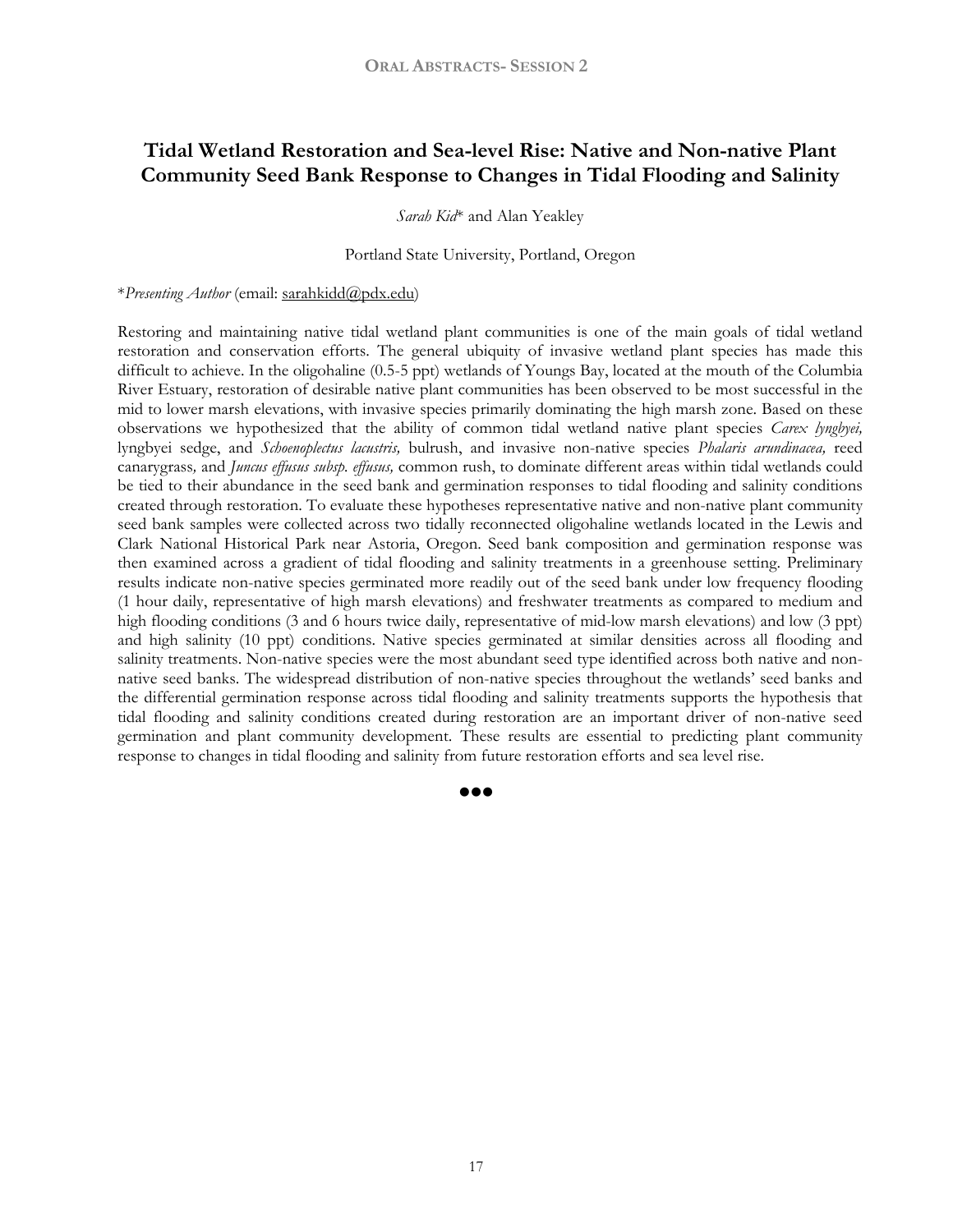# **Comparisons of Macroinvertebrate Structure and Availability in Reed Canarygrass and Lyngbye's Sedge Habitats**

*\*Mary Ramirez<sup>1</sup>*, Jeff Cordell<sup>1</sup>, and Amanda Hanson<sup>2</sup>

1University of Washington, School of Aquatic & Fishery Sciences, Seattle, WA 2Lower Columbia River Estuary Partnership, Portland, OR

*\*Presenting author* (email: ramirez9@uw.edu)

Reed Canarygrass (*Phalaris arundinacea*) is a dominant invasive plant species in riparian marsh habitats in the lower Columbia River and estuary. Juvenile salmon utilize emergent wetland habitats for foraging and refuge during outmigration. Macroinvertebrates, such as Diptera (Chironomidae, in particular) are a preferred prey item for juvenile Chinook salmon, thus production and availability of these prey in wetland habitats are crucial for rearing success. We conducted a study to measure macroinvertebrate abundance, diversity, and community structure in emergent wetlands dominated by either *P. arundinacea* or native Lyngbye's sedge (*Carex lyngbyei*), with a particular focus on important salmon prey taxa. Sampling was conducted at twelve freshwater, tidal marshes in April, May, and June 2014. To capture a range of life stages utilizing different habitats in the study area, macroinvertebrates were sampled using three trap types: fall out traps, emergence traps, and benthic cores. Results from fallout and emergence traps showed seasonal shifts and increases in abundance in the macroinvertebrate community throughout the sampling period. When all invertebrate taxa were considered, the abundance and biomass of fallout and emergence traps were similar between habitats dominated by *P. arundinacea* and habitats dominated by *C. lyngbyei*; however, the abundance of all taxa combined was greater in benthic cores collected from *C. lyngbyei* sites than *P. arundinacea* sites (p = 0.003). For salmon prey taxa, the abundance of Diptera and Chironomidae from fallout traps and benthic cores, as well as the biomass from fallout traps was greater in *C. lyngbyei* habitats than in *P. arundinacea* habitats (p < 0.05). Emergent Diptera and Chironomidae abundance and biomass, however, were generally similar between the two vegetation types. The overall macroinvertebrate community assemblage and diversity did not appear to be negatively affected by habitats dominated by *P. arundinacea*; however, we found that salmon prey taxa (Diptera and Chironomidae) were reduced in *P. arundinacea* sites. The greater density and biomass of salmon prey taxa from fallout traps and benthic cores in *C. lyngbyei* habitats indicates a possible negative effect of *P. arundinacea* on the production of these taxa. Other studies have shown detritivores (such as larval chironomids) to be less affected by invasive plants when compared to other feeding types, and that loss of macroinvertebrate diversity is often directly associated with loss of plant species richness. Thus, because our study sampled largely monotypic stands of two herbaceous species and samples were generally dominated by organisms with partly or exclusively detritivorous life histories, the difference between the two vegetation types may not be of a magnitude that affects juvenile Chinook salmon trophic function. Additional study focusing on prey production in different vegetation types with a comparison to juvenile salmon insect consumption would contribute to reducing uncertainty.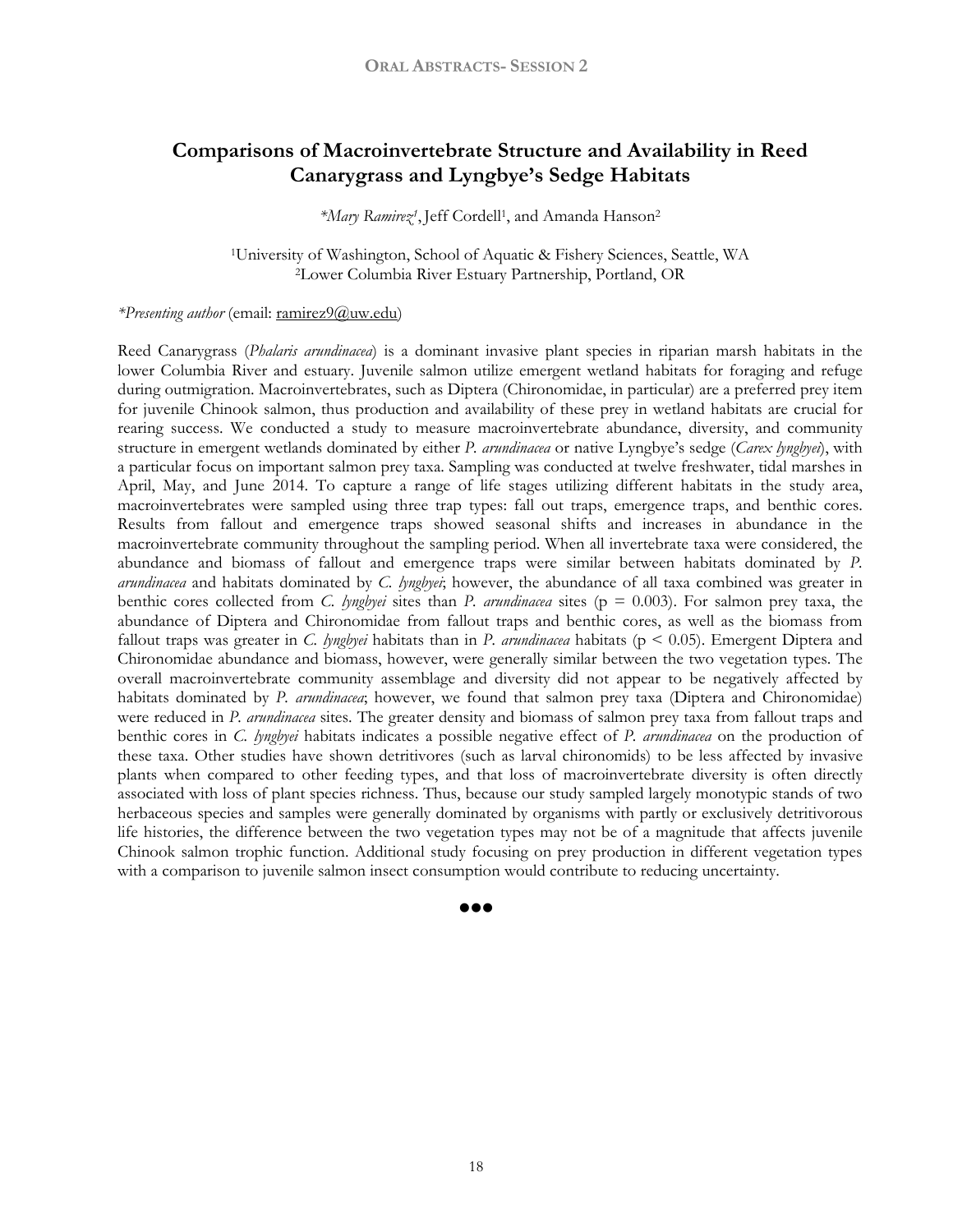### **Effects of Invasive Reed Canarygrass (Phalaris arundinacea) on Juvenile Chinook Salmon in the Upper Columbia River Estuary**

\**Rachael Klopfenstein1,* Daniel L. Bottom2, Michael Harte1, and Charles A. Simenstad3

1Oregon State University 2NOAA Fisheries Northwest Fisheries Science Center 3University of Washington

### *\*Presenting author* (email: rachael.klopfenstein@gmail.com)

Thirteen native Columbia River salmon stocks are listed under the Endangered Species Act, impacting one of the Pacific Northwest's most important recreational, commercial, and subsistence fisheries. Both juvenile Chinook and coho salmon utilize wetlands for rearing habitat; therefore, many resource managers in Oregon and Washington are working, in compliance with the Federal Columbia River Power System Biological Opinion, to restore tidal wetland habitats. Reed canarygrass (*Phalaris arundinacea*) (PHAR) is a highly invasive perennial grass that affects a number of wetlands throughout the Columbia River estuary and is both difficult and costly to remove. PHAR is the most dominant species at the site of this study, Multnomah Channel Marsh, a restored wetland along Multnomah Channel. The presence of PHAR undoubtedly reduces plant diversity, but how it impacts juvenile salmonids is unclear. To better inform salmon recovery and estuary restoration, this study elucidates the role of PHAR and its effects on salmonid rearing habitat as indicated by invertebrate prey availability and salmon performance (i.e., feeding and growth). We compared relative growth potential and feeding success of hatchery-raised juvenile Chinook salmon placed in experimental pens on floodplain microhabitats dominated by PHAR and by natural emergent vegetation (i.e., *Carex aperta*). Invertebrate prey compositions from the 2015 (March-June) fallout and emergence traps were similar, but salmon growth during the net pen experiment differed significantly between the two vegetation types. The average density (per m2) of invertebrates in the emergence traps in the natural emergent vegetation and in PHAR was 124 (±46) and 177  $(\pm 103)$ , respectively, and for the fallout traps was 446 ( $\pm 136$ ) and 517 ( $\pm 200$ ), respectively. Juveniles grew an average 6.4 mm in the natural emergent vegetation compared to 4.7 mm in PHAR, and consumed more zooplankton and fewer dipterans in PHAR over the 10 days. Zooplankton, primarily cladocera, made up 67% of the average composition by biomass (n=28) for juveniles reared in PHAR, compared to 34% for juveniles reared in natural emergent vegetation (n=30). Macroinvertebrate sampling and growth experiments will continue in the spring of 2016 and a fish bioenergetics model will be utilized to better understand the initial growth differences detected. Although restoration of tidal wetlands is important for improving degraded conditions in the Columbia River estuary, it is uncertain whether additional changes in the ecosystem (e.g., spread of invasive species) will limit the effectiveness of wetland restoration for juvenile salmon habitat and recovery. The results of this study seek to broaden our understanding of these changes, by informing wetland restoration practices and management of PHAR.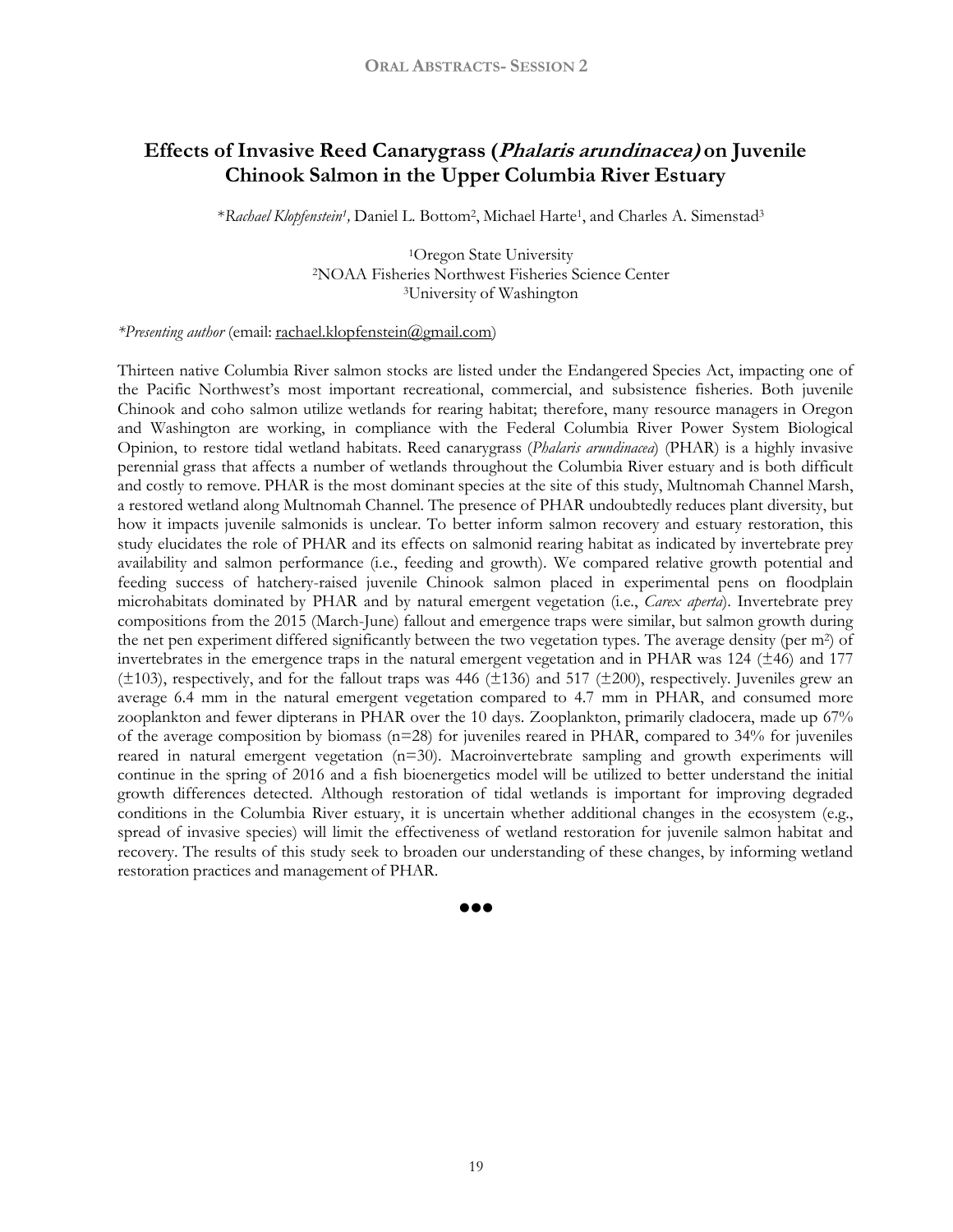# **Predicted Impacts of Sea Level Rise to Cultural Resources**

Briece Edwards, RPA

Archaeology and Research Program, Historic Preservation Department Confederated Tribes of Grand Ronde, Grand Ronde, OR

*\*Presenting author* (email: Briece.Edwards@grandronde.org)

Cultural resources are markers of place and action that can be contextualized on a landscape to create a greater understanding of the past. Today, increased storm energy, accelerated sea level rise, and a preponderance of 'at risk' cultural resources are converging at a point that will result in impacts to physical resources. However, cultural understanding and connection to place will persist as it has for generations. The places of importance and the knowledge that accompanies them continue to be held in community. Recently the Historic Preservation Department of the Confederated Tribes of Grand Ronde began examining the question "What resources are at risk of sea level rise?" Through ethnographic records and oral traditions there are lessons by which we can identify potential avenues or examples of resilience used by tribal people of this place at other times of rapid environmental change. Though the effects resulting from climatic change are often severe, there are multiple lines of evidence for past adaptive measures employed by populations within coastal inundation zones. This presentation will highlight some of the Tribe's resource concerns, perspectives of past impacts, and examples of applied projects.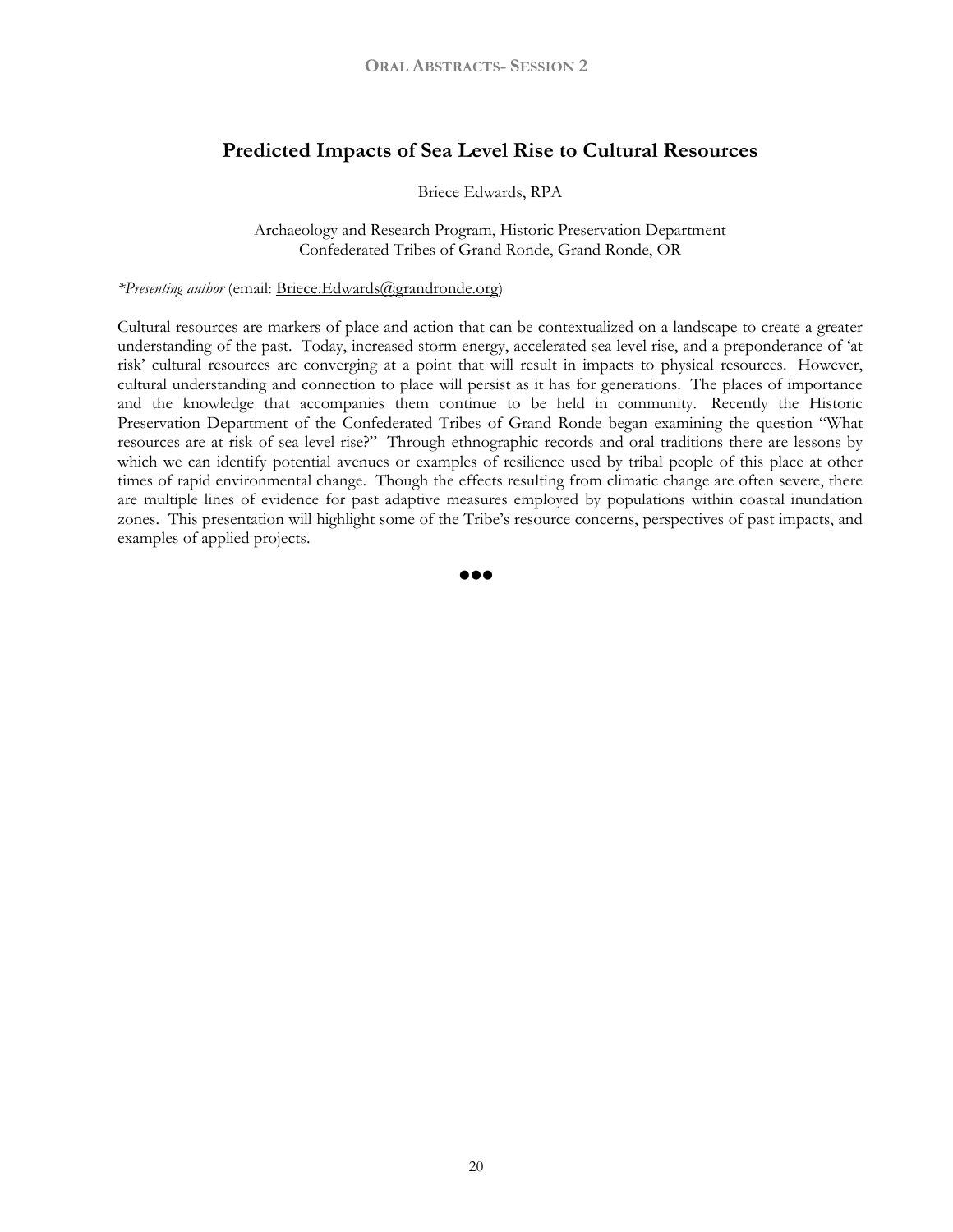# **Restoration Approach in a Tidally Influenced Tributary Floodplain: La Center Wetlands Project Modeling, Design, and Outcomes**

Caitlin Alcott1, Paul Kolp2, and *Keith Marcoe*\*2

1 Inter-fluve Inc., Hood River, OR 2 Lower Columbia Estuary Partnership, Portland OR

### *\*Presenting author* (email: kmarcoe@estuarypartnership)

The La Center Wetlands, a 453 acre floodplain location along the lower East Fork Lewis River, was the site of an Estuary Partnership restoration project which was constructed during the fall of 2015. Restoration actions included levee breaching, culvert removal, and channel construction in order to increase inundation within the interior floodplain and wetlands. The site is situated in a highly variable convergence zone of tidal and fluvial forces which can influence the site in different ways at any given time depending on their relative magnitudes. This dynamic situation presents unique challenges with respect to quantifying physical and ecological benefits as well as for selecting project design elements. As a result of these factors, an intensive project feasibility effort was undertaken to evaluate a suite of restoration actions. Upon project completion, the Pacific Northwest experienced one of its wettest late fall periods on record, with several significant flooding events (including an estimated 10- year and 80 year magnitude flood events). This coincidence of events, occurring before vegetation was established provided a unique opportunity to evaluate feasibility and model predictions, physical responses, and project outcomes with regard to risk and durability of designed restoration actions.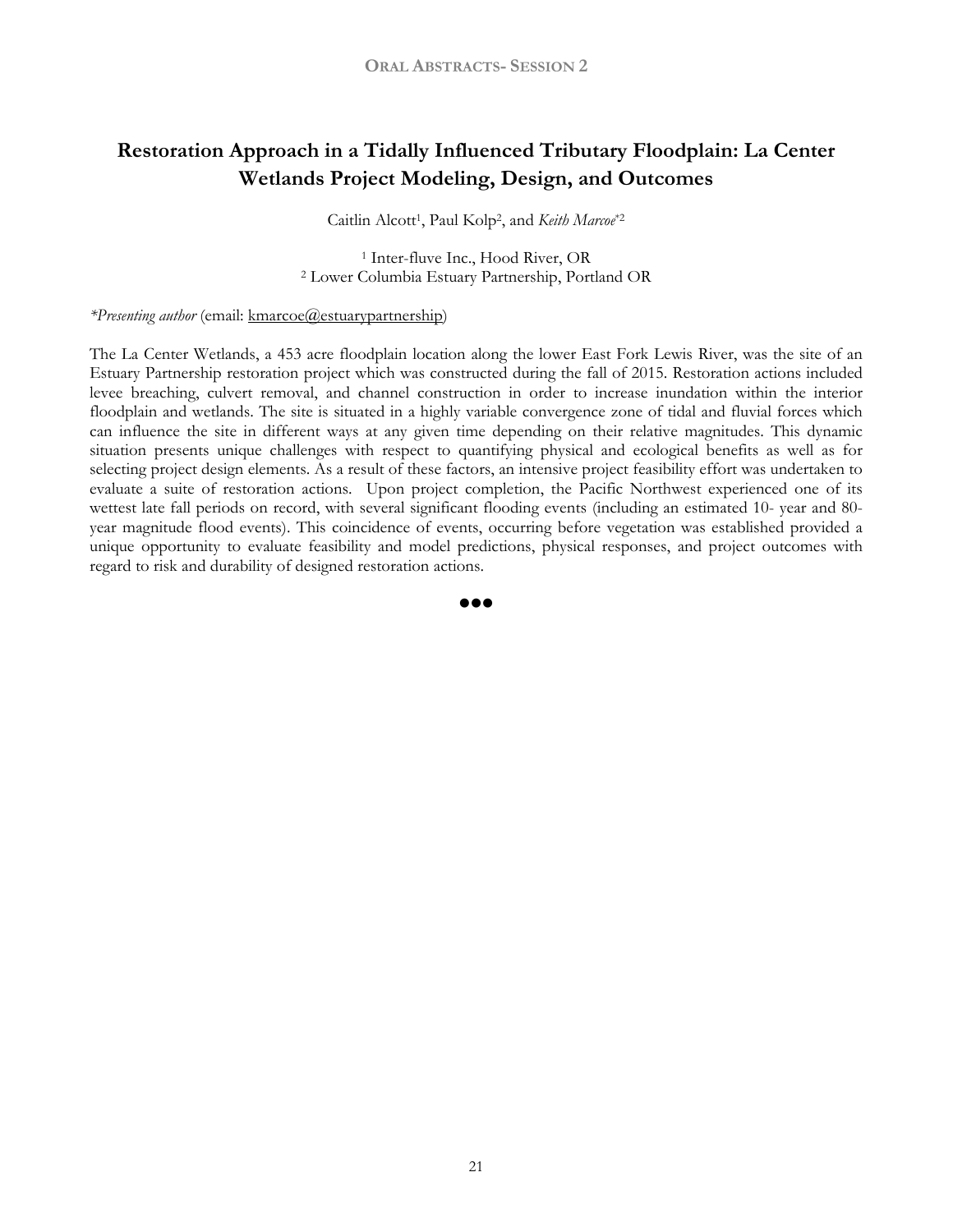# **Hydraulic Response of Newly Created Marsh-Wetland Area Affected by Tidal Forcing, Upland Discharge, and Groundwater Interaction**

\**Hans R. Moritz<sup>1</sup>*, Rachel Hanna<sup>2</sup>, James Burton<sup>2</sup>, Chris Humphries<sup>3</sup>, Barbara Cisneros<sup>4</sup>, Brian Able<sup>5</sup>

1US Army Corps of Engineers (USACE)-Portland District, Hydraulic Design Section, Portland, OR 2US Army Corps of Engineers-Portland District, River Engineering Section, Portland, OR 3US Army Corps of Engineers-Portland District, Civil Design Section, Portland, OR 4US Army Corps of Engineers-Portland District, Environmental Planning Section, Portland, OR 5 Harbor Consulting Engineers, Inc, Seattle, WA

### *\*Presenting author* (email: hans.r.moritz@usace.army.mil)

During November 2014 to April 2015, Portland District-USACE created a 3-acre marsh and intertidal wetland along the landward based of the North Jetty at the Mouth of the Columbia River, within Cape Disappointment State Part, WA. Construction of the new marsh-wetland feature provided 40,000 cubic yards of sand which was used to fill a chronic erosion area which had been destabilizing the foundation of the North Jetty. The new marsh-wetland was designed to receive inflow from an upland drainage within the park (McKenzie Lake as source) and be inundated with controlled tidal flow through the North Jetty. Tidal flow into the new marsh-wetland was baffled by emplacement of a rock-weir control structure, having crest elevation of 6 ft NAVD. The new marsh-wetland was designed to not alter the present drainage (and tidal exchange) affecting an existing wetland, adjacent to the project site. The new marsh-wetland is founded on a sandy substrate, and is inundated through functional elevation range of 3 ft to 8 ft NAVD. Total inundation during storm-tide events can approach 11 ft NAVD. Monitoring of water levels throughout the project site has been ongoing pre-and post project implementation. The feature was appropriately vegetated with Carex Lyngbyei plantings within the emergent marsh zone (1.5 acre, 5.5 to 6.5 NAVD), suitable native forbs-grass plantings and large woody debris broadcast through the upper marsh zone (0.4 acre, 6.5 to 8 ft NAVD), and sedges with small native tree species within the upland perimeter bordering the new lagoon (8 to 13 ft NAVD). The wetland area within the new lagoon (1 acre, below 5.5 ft NAVD) was unplanted and expected to colonize native species. The presentation will: 1) describe the rationale for creating a new 3-acre intertidal marshwetland along the landward base of the MCR North Jetty, 2) illustrate how the new wetland is inundated by tides passing through a rock weir control structure, 3) show how the newly created wetland hydrology interacts with adjacent groundwater and pre-existing wetland drainage during summer and winter. The presentation will also compare select hydraulic parameters between the pre- and post-wetland creation conditions. Lessons learned from the project (interaction of the hydraulic forcing) can be applied to other project locations, where similar estuarine/coastal ecology is being restored or improved.



 $\bullet\bullet\bullet$ 

22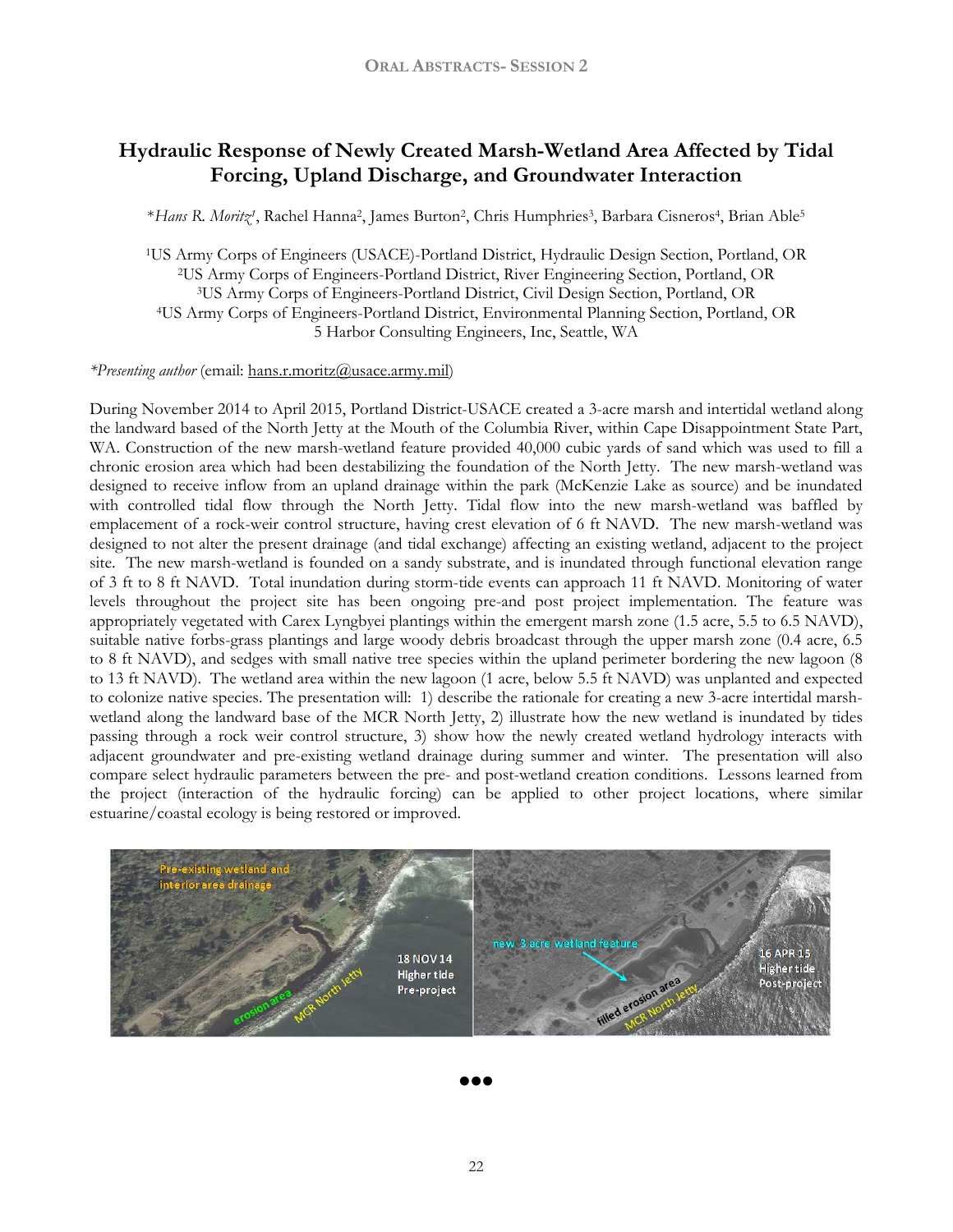# **Evaluating the Effectiveness of Constructed Beaver Dam Analogs in Recently Restored Floodplains of the Lower Columbia River Estuary**

*\*Ava Laszlo* and Curtis Loeb, PE

Environmental Science Associates, Portland, OR

### *\*Presenting author* (email: alaszlo@esassoc.com)

Increasing research has documented the positive effects of beaver dams on hydrologic, geomorphic, and ecologic processes within rivers, streams, and their adjacent floodplains. Beneficial effects can include increasing pool refugia habitat, sediment retention and channel bottom aggradation, reconnection of incised channels to floodplains, moderation of water temperature, reduction of streambank erosion, among others (Pollock et al 2012; Pollock et al 2014; Majerova et al 2015; Hood and Bayley 2008). Efforts have been made to understand the ecological benefits of beaver activity, likelihood of dam occurrence, and dam density through modeling and observation (Burchsted et al 2010; Wheaton 2013; Alza 2014; Macfarlane et al 2015; Jordan et al 2015; Pollock et al 2015). Beaver, generally thought of as freshwater animals, can also play a significant role in habitat enhancement in estuaries, tidal channels and marshes, and other brackish areas (NYDEC 2006; Pollock et al 2015). In the Puget Sound, dams have been shown to significantly increase the capacity of suitable juvenile salmonid habitat, particularly in low-tide channel pools and shallows of estuarine shrub marshes (Hood 2012). As a result, the consideration of beaver dam analogs (BDAs), i.e., manmade beaver dams, within the Lower Columbia River Estuary LCRE is gaining momentum among restoration practitioners. However, guidance on the suitability, general efficacy, design considerations, and actual utilization of BDAs within the LCRE is limited.

As an initial effort towards addressing this knowledge gap, preliminary reconnaissance data were collected at over a dozen restoration sites throughout the LCRE. Investigations spanned Hydrogeomorphic Reaches A through H of the estuary and involved over 30 total natural dams and constructed BDAs. Parameters examined included: evidence of use, channel geometry and longitudinal slope, hydraulic conditions, availability of vegetation as a food source, type of hydrologic dominance (tidal, fluvial, mixed, etc.), wetland or floodplain type and associated characteristics (e.g. incised stream banks, presence of water control structures, etc.), and quantity of ponded habitat upstream of the dam. Particular attention was paid to dam elevation relative to the tidal range. Photos and construction drawings were used to compare current conditions to original designs or previously known conditions. Utilization of BDAs was correlated to these parameters in attempt to determine positive and negative relationships. Findings of this preliminary evaluation are intended to provide a better understanding of the factors affecting BDA use and persistence in tidal and non-tidal floodplains. Information will fill the discernable gap in understanding of beaver utilization within the LCRE. It will also generally promote use of nature's river restorers to mitigate the effects of climate change and associated anomalous hydrologic events. Information will be relevant to regulatory and grant funding review agencies, implementation organizations, and habitat restoration designers.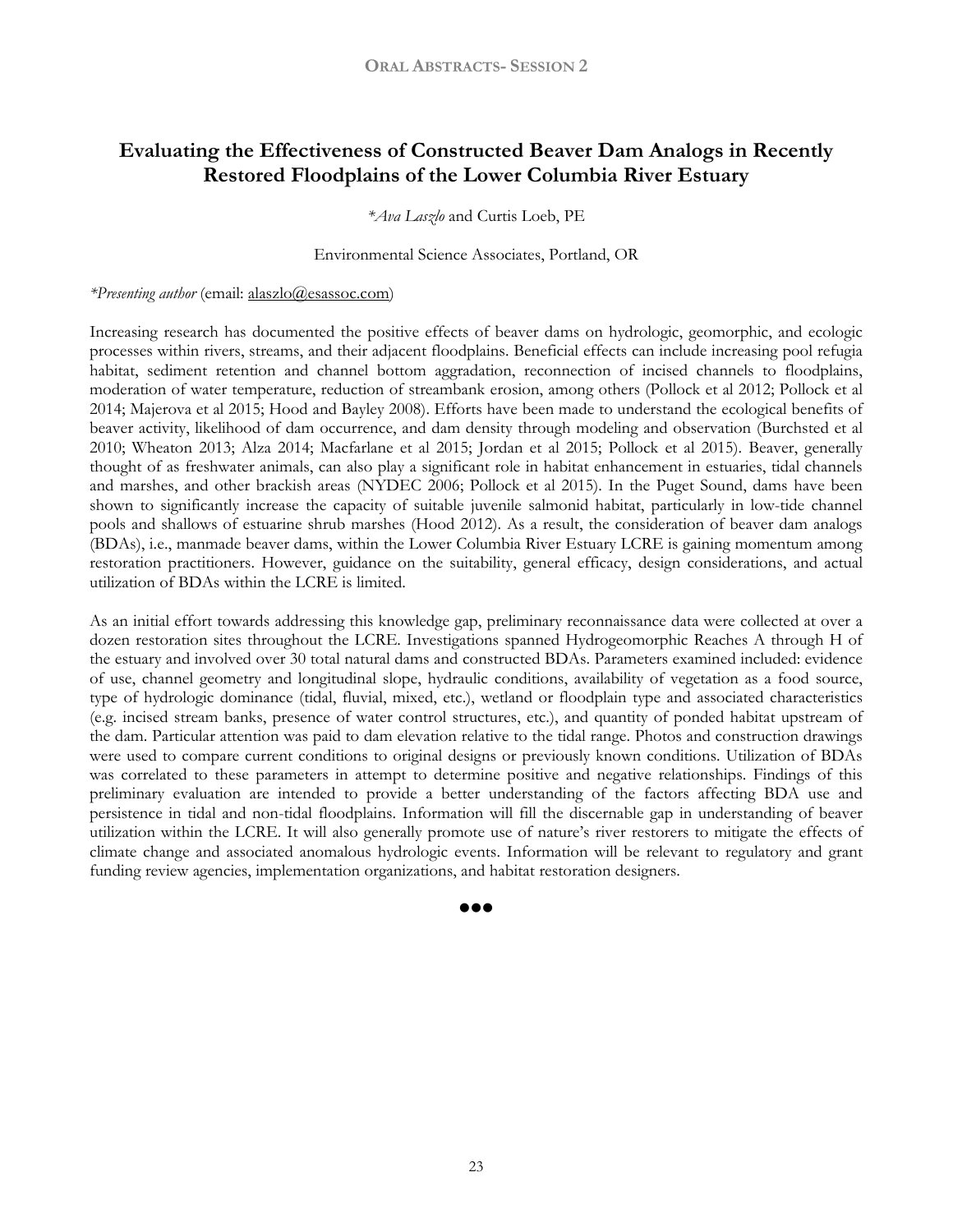# **Large Wood in Estuaries: Structure, Hydrologic and Ecological Functions, and Influence on Fish Survival**

Estuary Regional Technical Group

*\*Kim K. Jones1*, Daniel L. Bottom2, W. Gregory Hood3, Gary E. Johnson4, Kirk L. Krueger5, and Ronald M. Thom<sup>6</sup>

> <sup>1</sup>Oregon Department of Fish and Wildlife (retired), Corvallis, OR  $^{2}$ U.S. N.C. 11M U.S. National Marine Fisheries Service (retired), Seattle, WA Skagit River System Cooperative, LaConner, WA Pacific Northwest National Laboratory, Portland, OR Washington Department of Fish and Wildlife, Olympia, WA Pacific Northwest National Laboratory, Sequim, WA

*\*Presenting author* (email: k.jones.corvallis@gmail.com)

Large wood is commonly placed in tidal channels to improve the habitat for juvenile salmonids during wetland restoration projects. Yet, the historical prevalence, and ecological and hydrological functions of large wood in tidal systems are not well understood or documented. Tidal habitats are quite diverse, ranging from forested to shrubscrub swamps, to emergent marshes (complex or fringing) and sand or mud flats. Historically and currently these habitats would have experienced an influx of large wood from local (e.g., Sitka spruce forests) or from riverine (upstream) or ocean (downstream) environments. Tidal and riverine forces, depending on location and season, influence the amounts, temporal pulses, movement, and retention of large wood in the estuary. In sharp contrast to the substantial literature describing the ecological influence and restoration potential of large wood in river and stream ecosystems, very few studies or literature have explored the influence of large wood on habitat structure or ecological processes in estuary ecosystems. The estuary is a dynamic system in which wood moves, creates depressions and other features, and redistributes relative to prevailing currents, winds, and catastrophic events. We recommend that placement in restoration projects reflect historical distribution as observed in reference marshes. Here we discuss the literature and observations on large wood, and its potential influence on physical and vegetative structure of tidal habitats and associated aquatic communities in estuaries, with a focus on emergent wetland habitats.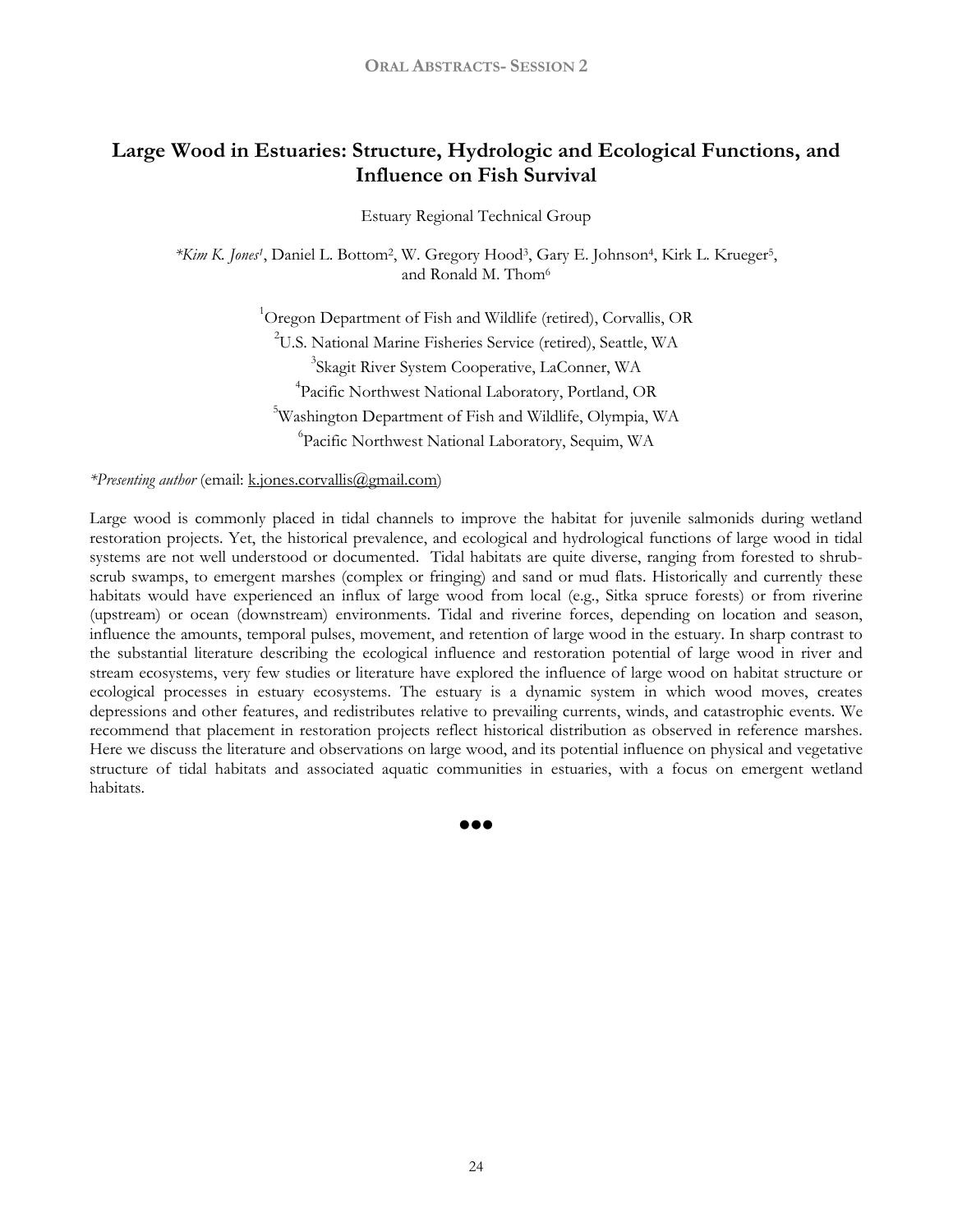# **Effectiveness of a Channel Habitat Reconnection in Tidal Freshwater of the Columbia River: Sandy River Delta**

*\*Gary E. Johnson1* and Nichole K. Sather2

1 Pacific Northwest National Laboratory, Portland, OR 2 Pacific Northwest National Laboratory, Sequim, WA

*\*Presenting author* (email: gary.johnson@pnnl.gov)

We evaluated the effectiveness of a restoration action completed in 2013 to remove an earthen dam and rechannelize the Sandy River delta in tidal freshwater of the Columbia River (rkm 190). The working hypotheses were that the restoration action would 1) increase access for juvenile salmon to shallow water habitats in the SRD; 2) reduce non-native fish populations; and 3) increase flow and channel cross-sectional area. The statistical design was a before-after-control-impact (BACI) design that entailed two pairs of impact/control sampling sites. Prerestoration (before) data were collected during 2007 through 2012. Post-restoration (after) data were collected during July 2015 and March 2016. Post-restoration sampling is scheduled to be completed in summer 2016. Visual observations revealed a dramatic change in the physical environment; where once was a backwater slough is now a free-flowing tidal river. Preliminary data indicate changes to the fish community as well.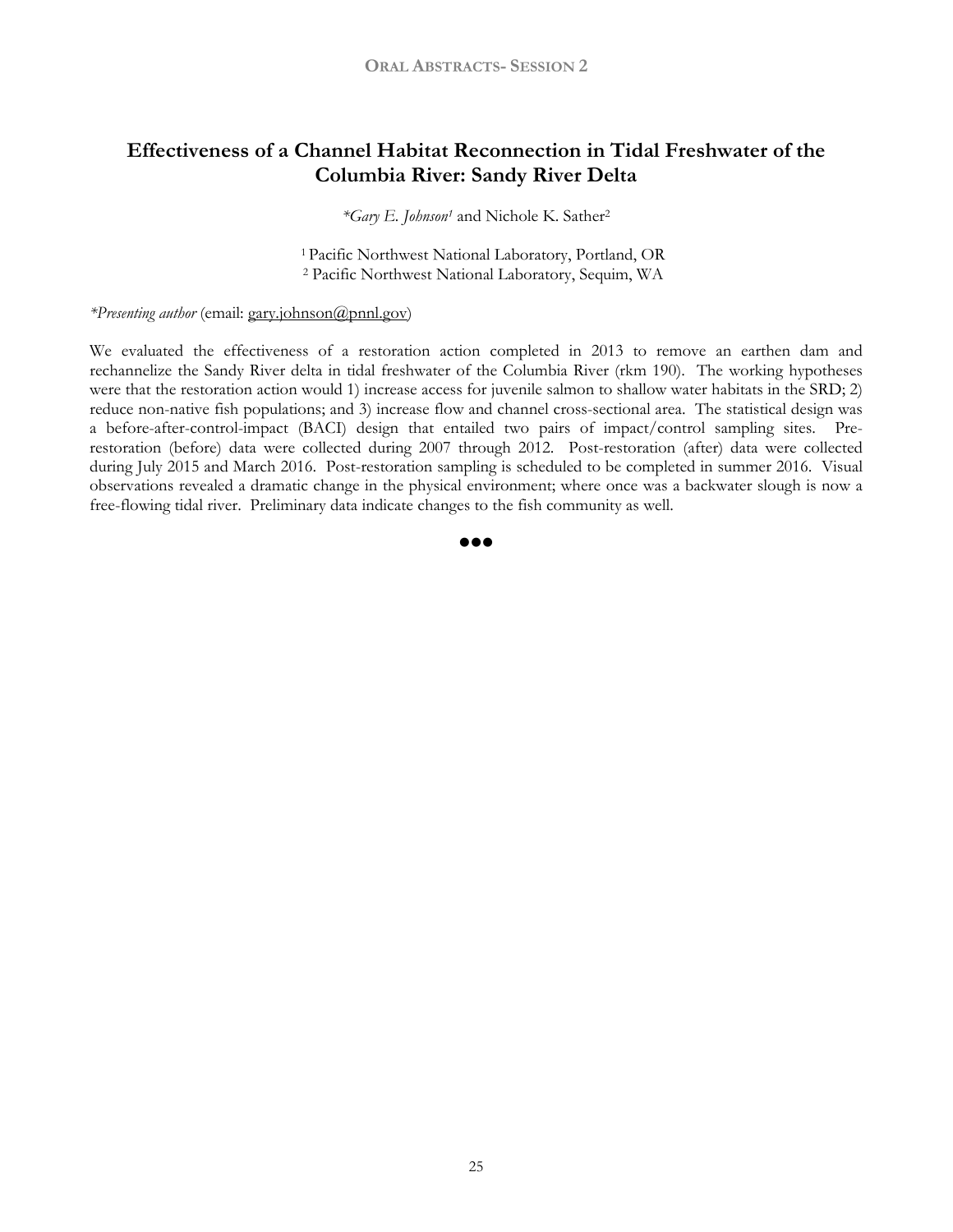# **MAY 25, 2016 SESSION 3: RECENT ANOMALOUS ENVIRONMENTAL CONDITIONS – DRIVERS AND CONSEQUENCES**

# **Anomalous Hydrologic and Biogeochemical Conditions in the Columbia River Estuary During 2014-2015**

*\*Joseph A Needoba*, Tawnya D. Peterson, Charles Seaton, Sarah F. Riseman, and António M. Baptista

NSF Science and Technology Center for Coastal Margin Observation & Prediction (CMOP), Oregon Health & Science University, Portland, OR

### *\* Presenting author* (e-mail: needobaj@ohsu.edu)

Anomalous coastal ocean and watershed conditions were present in the Pacific Northwest during 2014 – 2015 as a result of unusual climate patterns that led to warm coastal water temperatures and low snowpack in the Columbia Basin. Observations from the NSF Center for Coastal Margin Observation and Prediction (CMOP) demonstrate that concurrent anomalous conditions in the Columbia River estuary were caused by the direct hydrological inputs from both the ocean and the watershed. The water temperature, nutrients, and water quality conditions in the estuary during 2014 and 2015 were distinctly different from climatology records and from other unusual years including: 1) a strong El Niño (1997), 2) exceptionally reduced river discharge (2001), and 3) delayed seasonal upwelling (2005). We will discuss the time series observations from the CMOP sensor network demonstrating changes relative to historical records for temperature, salinity, and dissolved nutrients in the lower estuary. Anomalous conditions were related to the nearshore presence of the North Pacific Temperature Anomaly (commonly known as "the blob") between September 2014 and May 2015. In addition, low winter snowpack during winter of 2014-1015 resulted in reduced river discharges and increased water temperatures in spring and summer of 2015 relative to the long-term average. Finally, biogeochemical anomalies resulting from changes to summertime upwelling intensity during 2015 were also measured in the estuary. These results are important for predicting how water quality and nutrient availability in the lower estuary may response in the future to changes in the Columbia Basin snowpack and/or the strength of upwelling on the continental shelf.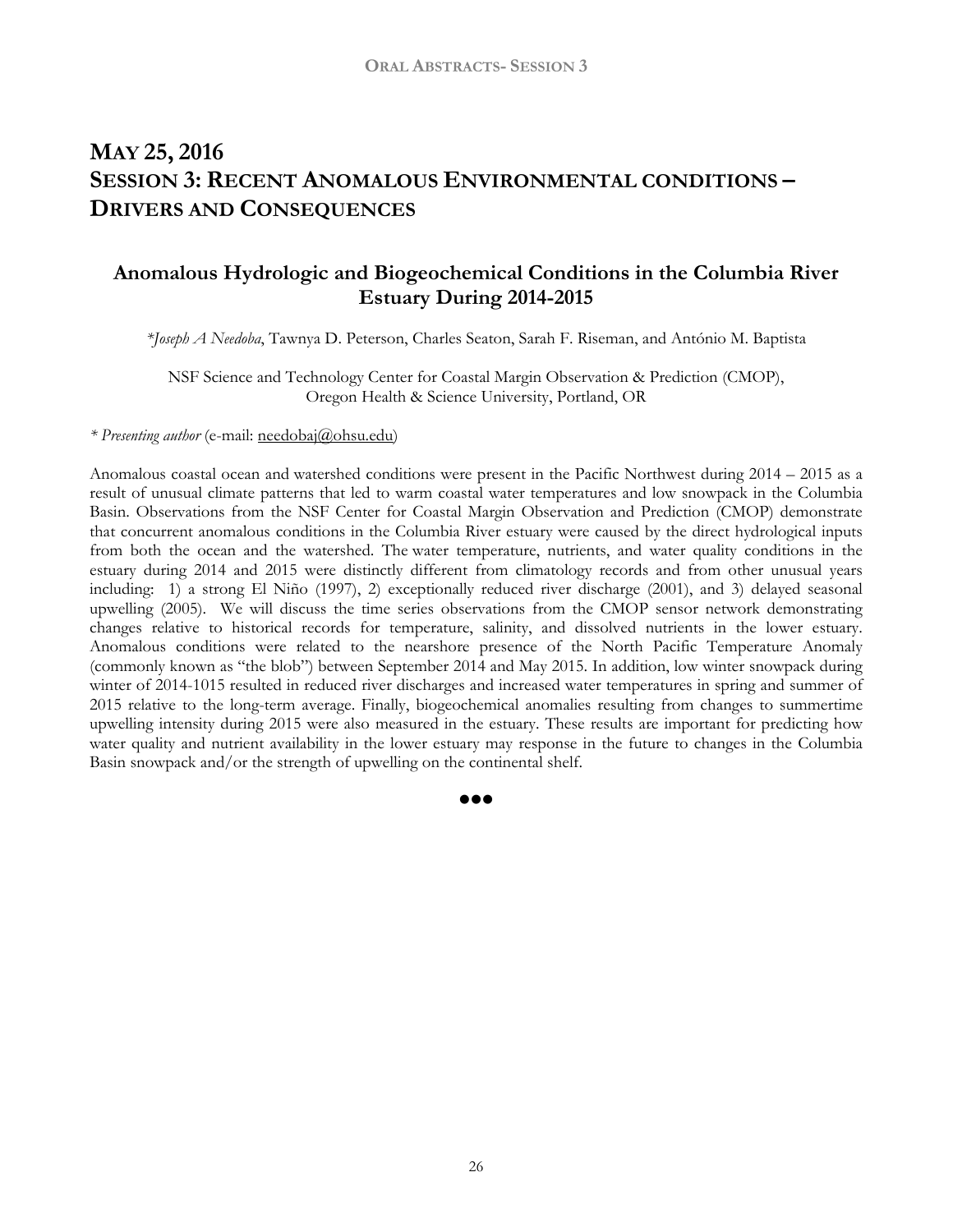# **Climate-Linked Anomalies Force Eelgrass (Zostera marina L.) Variability in the Pacific Northwest: Recent Evidence from the Columbia River Estuary**

*\*Ronald Thom1,* Amy Borde1, John Vavrinec1, Kate Buenau1, Dana Woodruff1, Curtis Roegner2, and Joseph Needoba3

*<sup>1</sup>*Coastal Sciences Division, Pacific Northwest National Laboratory (PNNL), Sequim, WA 2NOAA Fisheries, Hammond, OR *<sup>3</sup>*OHSU, Portland, OR

### *\*Presenting author* (email: ron.thom@pnnl.gov)

To what degree will climate change affect seagrass productivity, abundance and distribution? In 2014, we published a paper that illustrated a strong connection between climate-forced mean sea level changes and the growth and abundance of eelgrass in Northwest estuaries spanning the period of 1991 through 2013. The recent anomalous atmospheric and oceanic conditions attributed to El Nino and the warm ocean conditions termed "the Blob" suggested that warmer conditions could force even more pronounced affects on eelgrass. In 2007, we assessed the distribution and conditions for eelgrass in the Columbia River estuary and conducted experimental eelgrass plantings to evaluate whether the very limited distribution of eelgrass could be expanded. To facilitate this effort we used outputs from numerical models of water properties and current velocities to develop eelgrass habitat suitability maps. Our experimental work showed that eelgrass can tolerate salinities as low as 5psu, but requires a salinity of  $\sim$ 30psu to thrive. It was clear that salinity and turbidity in the estuary might be the most important factors restricting the distribution of eelgrass. In a separate study conducted in 2015 by the U.S. Army Corps of Engineers (Deborah Shafer) maps of eelgrass distribution in Baker Bay were developed using sonar and videography. The 2015 maps revealed a large increase in eelgrass areas as compared with 2007. Other studies by PNNL and the Lower Columbia Estuary Partnership revealed that the fresh/brackish water submerged macrophyte *Zannichellia palustris* was replaced by the non-native seagrass *Zostera japonica* in Ilwaco channel in 2015. Data taken on water properties over the past several years by PNNL, CMOP, and the LCEP Ecosystem Monitoring Program in Baker Bay showed a substantial increase in salinity as compared with 2007. Water clarity data were less available but may have been greater in 2015. We tentatively attribute the change in eelgrass to higher salinities and perhaps greater water clarity. We suggest that these changes were due to lower river flows in 2014 – 2015, which allowed greater intrusion of salty ocean water into the estuary. We understand that lower flows in the river are attributable to a decrease in winter precipitation and snowpack levels caused by anomalous climatic conditions. Our results suggest that lower river flows will result in expanded distribution of eelgrass in the estuary until increased water temperatures force reduced net productivity rates and survival.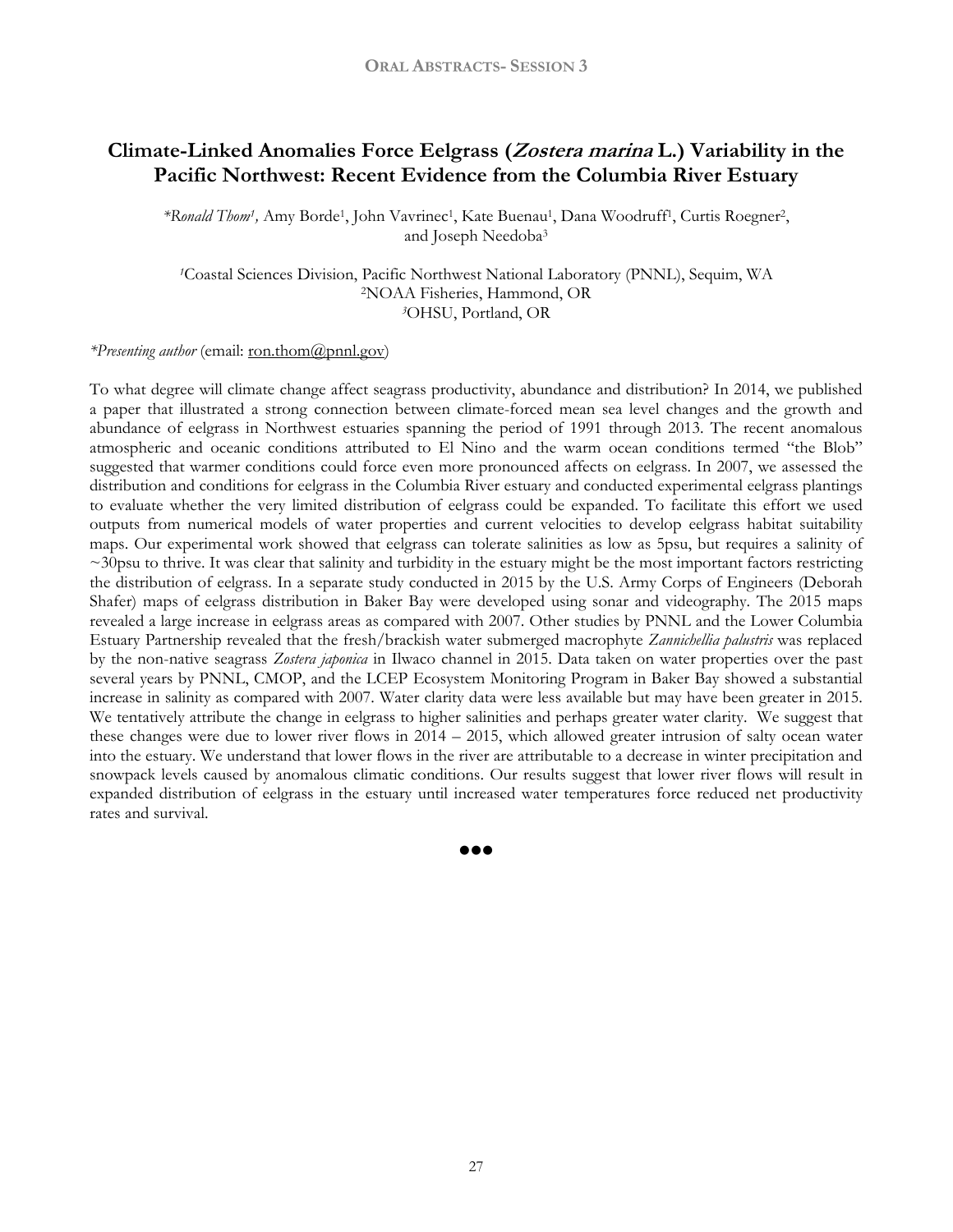# **Inter-annual Variability in Phytoplankton Dynamics in Off-channel Habitats of the Columbia River Estuary**

\**Claudia Tausz1*, Joseph Needoba1,2, Michelle Maier1,2, Whitney Hapke3, Amanda Hanson4, Catherine Corbett4 Andrew Bryn<sup>1</sup> and Tawnya Peterson<sup>1,2</sup>

1Institute of Environmental Health, Oregon Health and Science University, Portland, OR 2Center for Coastal Margin Observation and Prediction, Oregon Health and Science University, Portland, OR 3USGS Oregon Water Science Center, Portland, OR 4Lower Columbia Estuary Partnership, Portland, OR

### *\*Presenting author* (email: tausz@ohsu.edu)

Shallow, off-channel sloughs in the lower Columbia River provide critical habitat to 13 stocks of threatened or endangered juvenile Pacific salmon (*Oncorhynchus* spp.). We examined water quality parameters (temperature, dissolved oxygen, and nutrients) and phytoplankton abundance and species composition in three off-channel habitats of the lower Columbia River (Whites Island, Campbell Slough, and Franz Lake Slough) that differ in terms of hydrogeomorphic features in the spring and summer months between 2011 and 2015. The years of study included two that had higher-than-average discharge (2011, 2012), two that had near-average discharge (2013, 2014), and one that had below-average river discharge (2015), thus providing an excellent spectrum of conditions for investigation. Differences in water quality and phytoplankton species composition between shallow habitats and the river's mainstem were accentuated during low-discharge periods. Analysis using Non-metric Multidimensional Scaling (NMDS) showed that variations in phytoplankton species composition were linked to seasonal patterns of river discharge and relative connectivity between the mainstem and off-channel habitats. In addition, high abundances of cyanobacteria (up to 450,000 cells mL-1) were observed during the summer months at the two sites with slower water exchange with the mainstem and thus lower connectivity (Campbell Slough and Franz Lake Slough); these included several toxin-producing taxa, including *Microcystis* sp., *Dolichospermum* sp. and *Merismopedia*  sp., which dominated the cyanobacteria assemblages. The variation between off-channel habitats and the mainstem stemmed from differences in dissolved inorganic phosphorus concentrations and water temperature, which explained the greatest proportion of variance among phytoplankton assemblages, according to Canonical Analysis of Principal Coordinates (CAP). The data highlight the importance of connectivity as a driver of phytoplankton population dynamics, and show that shallow water habitats may be vulnerable to periods of poor water quality in the summer months when river discharge is low.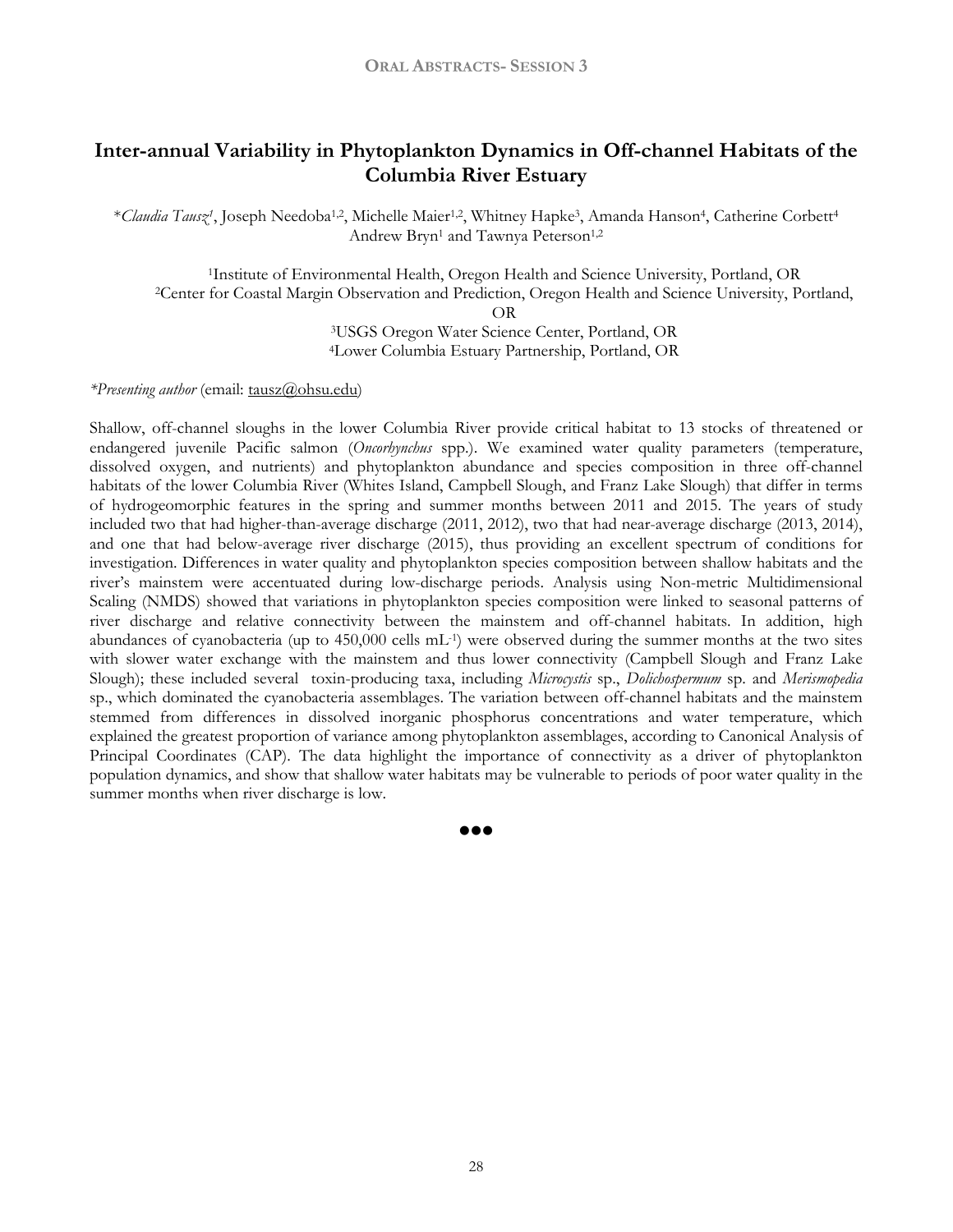# **Invasive Species and Plankton Dynamics of the Columbia River Estuary**

*\*Stephen Bollens<sup>1</sup>*, Gretchen Rollwagen-Bollens<sup>1</sup>, Eric Dexter<sup>1</sup>, Whitney Hassett<sup>1</sup>, Jesse Adams<sup>1</sup>, Alise Bowen<sup>1</sup>, Julie Zimmerman<sup>1</sup>, Jeffery Cordell<sup>2</sup>, Olga Kalata<sup>1,2</sup>, and Tim Counihan<sup>3</sup>

> 1 School of the Environment, Washington State University 2 School of Aquatic and Fishery Sciences, University of Washington 3 Columbia River Research Laboratory, United States Geologic Survey

### *\*Presenting author* (email: sbollens@wsu.edu)

We have been investigating the plankton dynamics of the Columbia River Estuary (CRE), with special emphasis on invasive species, for more than a decade. Several important findings have emerged from our field and experimental studies. First, that several species of Asian copepods have invaded the CRE, with one species in particular, the calanoid copepod *Pseudodiaptomus forbesi*, becoming extremely widespread (penetrating several hundred kilometers upriver) and very abundant in late summer and early autumn (it is the overwhelming dominant mesozooplankter at this time of the year). Second, *P. forbesi* feeds on diatoms, ciliates, flagellates, and dinoflagellates, and exhibits a general preference for diatoms and ciliates (which suggests potential competition with native copepods), and an avoidance of chlorophytes and cyanobacteria. Third, that *P. forbesi* can be preyed upon by a range of native CRE predators, including juvenile chinook salmon, three-spined stickleback, northern pikeminnow, and mysids, and that some (but not all) of these native predators select for native zooplankton over *P. forbesi*. Fourth, that an invasive Asian clam, *Corbicula fluminea*, is also extremely widespread and abundant. Fifth, that dreissenid (quagga and zebra) mussels have not yet (to our knowledge) invaded the Columbia River Basin, but that these mussels represent a major threat for future invasion. These results will be presented and discussed in the context of food web impacts and potential climate change effects.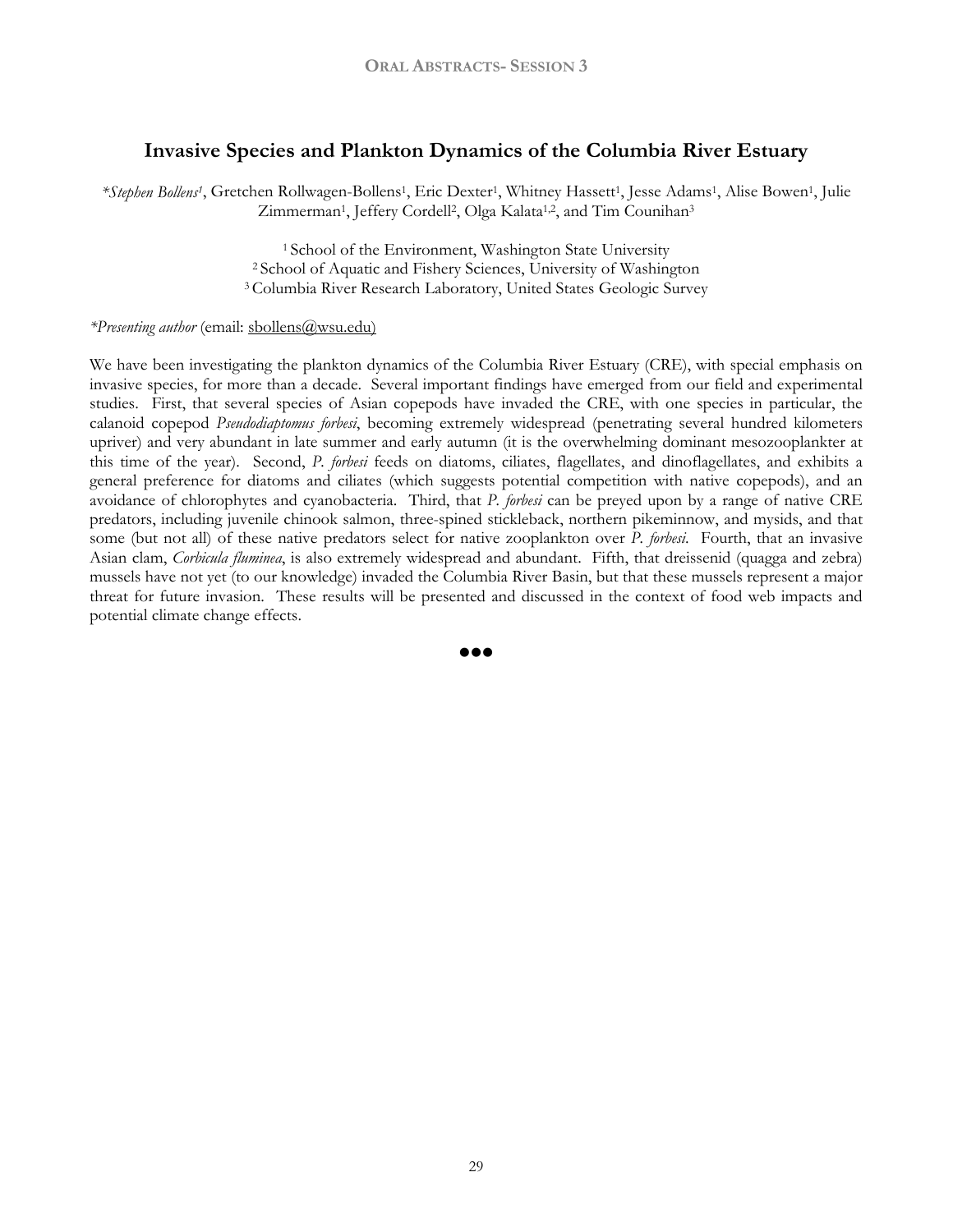# **The Ecosystem Monitoring Program: Food Web Dynamics in the Lower Columbia River**

\**Amanda Hanson*1, Amy Borde2, Tawnya Peterson3, Joseph Needoba3, Catherine Corbett1

1Lower Columbia Estuary Partnership, Portland, OR 2Pacific Northwest National Laboratory, Sequim, WA 3Oregon Health & Science University, Portland, OR

### \**Presenting author* (email: AHanson@estuarypartnership.org)

Off-channel habitats in the Lower Columbia River and estuary provide important rearing and refugia habitat for migrating juvenile salmonids, support prey production, and flux of organic matter. The Ecosystem Monitoring Program (EMP) is a collaborative effort among multiple regional partners to monitor a range of ecological indicators and assess habitat structure and function in the lower river. The program is designed to monitor long term ecological indicators and detect trends over time in relatively undisturbed tidally-influenced wetlands in the lower Columbia River. Large-scale land use conversion, diking, and hydrosystem development have reduced the quantity and quality of undisturbed habitat in the lower river. Particularly, reduction of macrodetrital inputs and increased fluvial phytoplankton production have altered the base of the salmon food web. The influence of this ecological shift on the overall salmon food web is not well understood. Our monitoring data show spatial and temporal patterns in availability of organic matter, with hydrology playing an important role in these dynamics. Ultimately, macrodetritus and fluvial phytoplankton may both be important energetic resources available to salmon prey. However, fully partitioning out the source and timing of these resources requires continued study. In addition, the high temperatures and low flows that characterized conditions in the lower river during 2015 provided a unique opportunity to observe how habitats and food web components respond under such extreme conditions. The longterm dataset established by the EMP allows for a greater understanding of ecological variation, addresses scientific uncertainties, provides context for management actions, and establishes a baseline to which future conditions under a changing climate might be compared.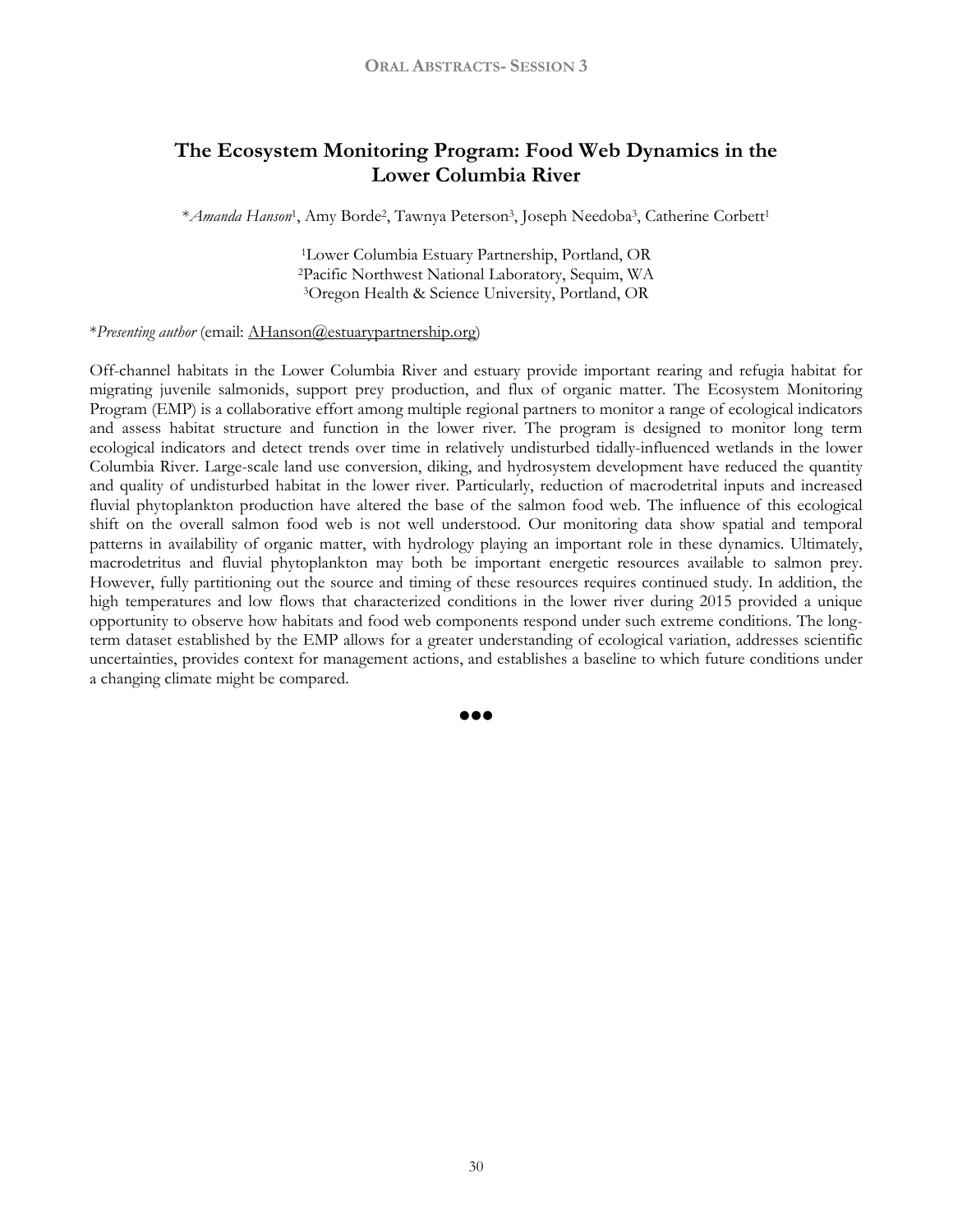### **Juvenile Salmon Occurrence in the Lower Columbia Estuary: Ecosystem Monitoring Program Findings in an Unusual Climate Year**

\**Lyndal Johnson*1, Dan Lomax1, Sean Sol1, Amanda Hanson3 and Catherine Corbett3

1NOAA Fisheries Northwest Fisheries Science Center, Seattle, WA 2NOAA Fisheries Manchester Research Station, Port Orchard, WA 3Lower Columbia Estuary Partnership, Portland, OR

### \**Presenting author* (email: lyndal.l.johnson@noaa.gov)

There is increasing concern about the potential impacts that climate change might have on the recovery of threatened and endangered Pacific salmon stocks. It has been proposed that rising water temperatures, altered flow regimens, reduced snow pack, and other changes related to climate change could reduce the quality of freshwater habitats that support juvenile salmon, and reduce their survival and productivity. In 2015, this region experienced especially unusual weather conditions that may become increasingly frequent due to climate change: low snow pack, a prolonged summer drought, low summer flows, and high water temperatures. Since 2007, NOAA Fisheries, the Pacific Northwest National Laboratory, and USGS have been collecting coordinated salmon, salmon prey, habitat and water quality data in collaboration with the Lower Columbia River Estuary Partnership as part of their Ecosystem Monitoring Program, allowing us to compare patterns of salmon occurrence in 2015 to those in more typical years. During this sampling season, we saw some unusual patterns of juvenile salmon occurrence at our sampling sites (Ilwaco Slough in Reach A, Welch Island in Reach B, Whites Island in Reach C, Campbell Slough in Reach F, and Franz Lake in Reach H) apparently associated with drought conditions. For example, juvenile salmon densities were lower than in previous years at Welch Island and Whites Island. The large numbers of unmarked Chinook salmon fry that are typically caught at these sites early in the sampling season were absent, and the proportion of fry in catches was lower than normal. Juvenile chum salmon were also absent from our sampling sites in March and April, when they are usually most abundant, though a small number were collected in May. At all sites, we observed especially low densities of juvenile salmon during the summer months. Densities were lower in June compared to most years, and Chinook salmon were absent from all sites in July and September, when densities are typically low but a small number of fish are generally present. The absence of salmon from these sites was associated with high water temperatures. By June, water temperatures were already above the preferred range for juvenile Chinook salmon. At Welch and Whites Island were 19°C, while in past years temperatures were in the 13- 17°C range. At Campbell Slough and Franz Lake, the temperature was greater than 22°C by June. Changes were also observed later in the sampling season; juvenile salmon were absent from all sampling sites in November and December, when small numbers of coho salmon and spring Chinook salmon are generally present. Our findings suggest that the low summer flows and increased summer temperatures in 2015 may have decreased the rearing capacity of the tidal freshwater emergent marsh areas that we sample in the EMP, and that suggest that conditions associated with climate change, may not be favorable to salmon productivity.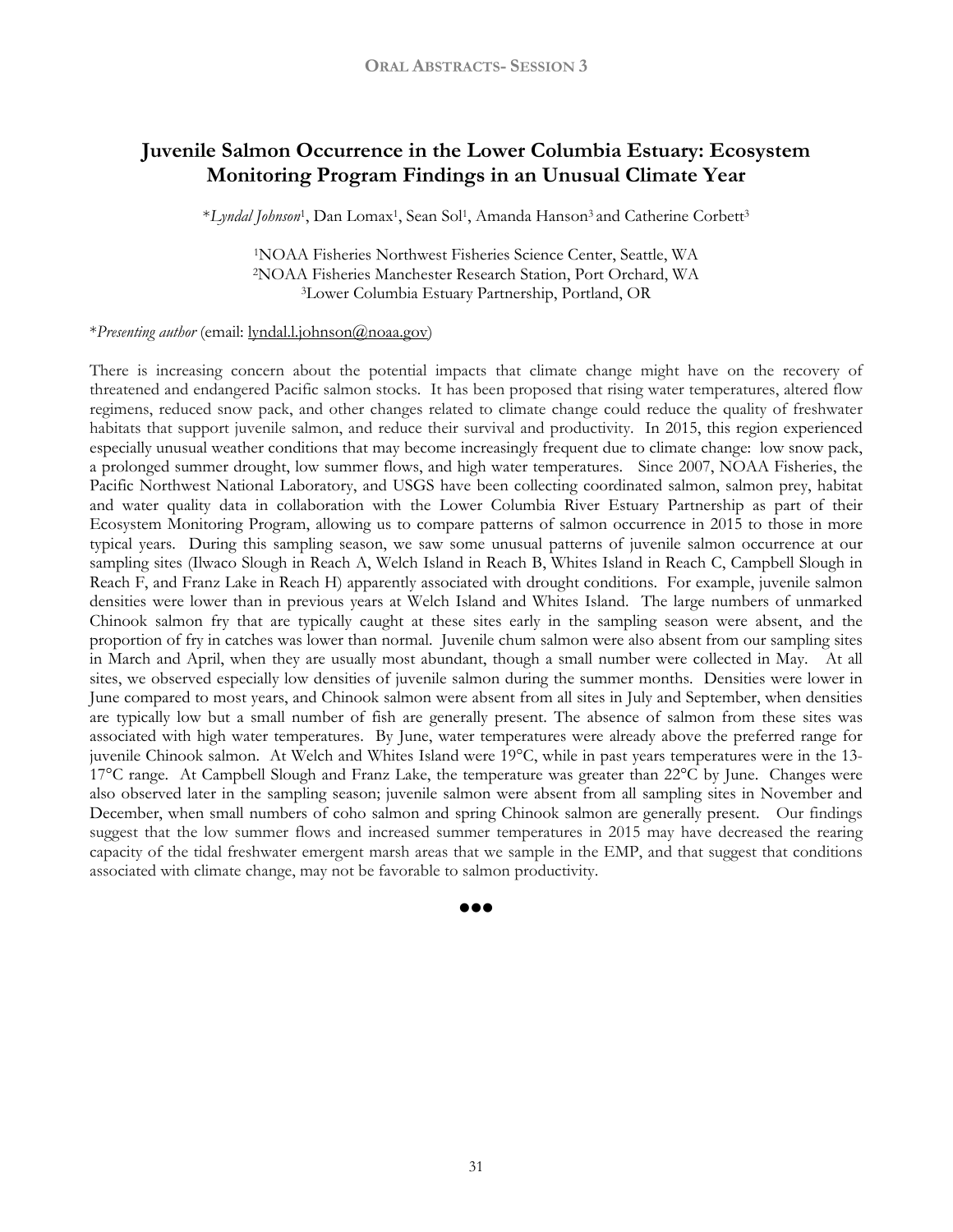# **Effects of the Warm 'Blob' on May and June 2015 Juvenile Salmon in the Columbia River Plume and Nearshore Ocean**

*\*Elizabeth A. Daly1* and Richard D. Brodeur2

1 Cooperative Marine for Marine Resources Studies, Oregon State University, Newport, OR 2 Fish Ecology Division, Northwest Fisheries Science Center, National Marine Fisheries Service, National Oceanic and Atmospheric Administration, Newport, OR

### \**Presenting author* (email:elizabeth.daly@oregonstate.edu)

Anomalously warm ocean conditions persisted throughout winter, spring, and summer of 2015 (+2°C above normal). Warm winter conditions occurred when the prey resources of juvenile salmon developed and in the spring and summer as the salmon entered the ocean. The biomass of ichthyoplankton in January-March is inversely related to October-December PDO conditions the prior year and positively to adult salmon returns several years later. PDO conditions in late 2014 were almost double (warmer) than those of any year in our 18 year time series, and would have predicted a biomass 95% less than the amount that was actually sampled in January-March of 2015.

The increased biomass was primarily due to abnormally high biomasses of Northern anchovy and rockfish larvae. May diets of juvenile yearling Chinook salmon collected in coastal waters of the Northern California Current reflected higher proportions of juvenile rockfish being eaten, but no evidence of Northern anchovies being consumed. The May Chinook salmon diet composition most closely resembled those of other warm years of our study period. June diets also reflected a warm prey community being consumed with higher amounts of juvenile rockfish, crab megalopae and juvenile Northern anchovies being eaten, somewhat resembling the diets from the 1998 El Niño period. Both May and June Chinook salmon had one of the highest percentages of empty stomachs but overall stomach fullness was average for May but very low in June. Residuals of length-weight relationships showed that most salmon (not just Chinook salmon) were below average weight for their length. For Chinook salmon in 2015, they weighed 17.6% less that the same size fish in a cold ocean year (2008). Higher condition or fatness of spring Chinook salmon relates to increased adult returns two years later which suggests that the prospects for the 2015 ocean-entry smolts are not that favorable.

88 A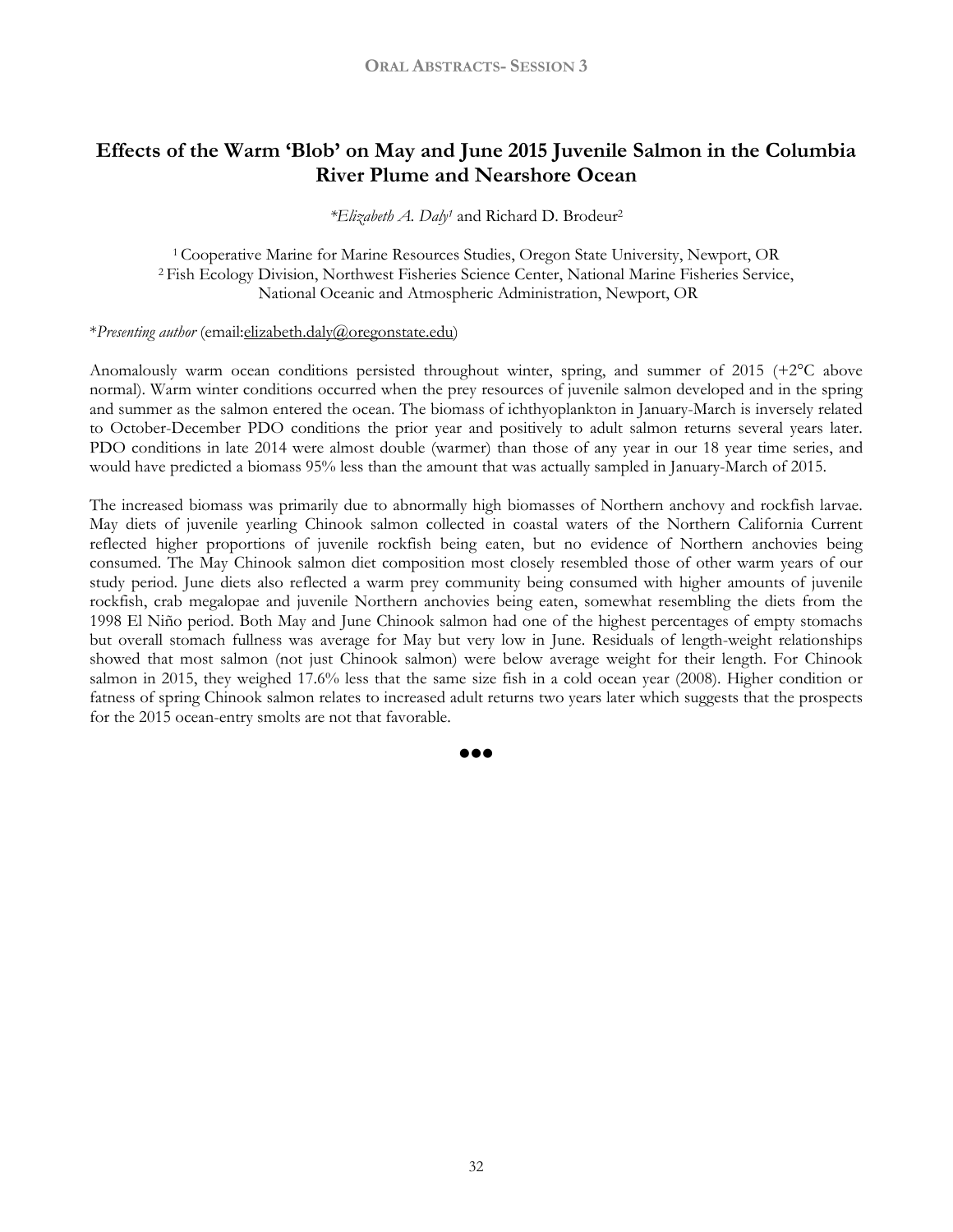# **Fine-scale Spatial and Stock Variations Among Juvenile Chinook Salmon and Steelhead in the Columbia River Plume: May 2015**

*\**Kym C. Jacobson1, Cheryl A. Morgan2, Brian R. Beckman3, Brian J. Burke3, Laurie A. Weitkamp1, Jessica A. Miller4, Donald M. Van Doornik5, and *Kurt L. Fresh3*

1 NOAA Fisheries, Northwest Fisheries Science Center, Hatfield Marine Science Center, Newport, OR 2Oregon State University, Cooperative Institute for Marine Resources Studies, Hatfield Marine Science Center, Newport, OR 3NOAA Fisheries, Northwest Fisheries Science Center, Seattle, WA 4Oregon State University, Fisheries & Wildlife, Hatfield Marine Science Center, Newport, OR 5NOAA Fisheries, Northwest Fisheries Science Center, Manchester, WA

### \**Presenting author* (email: kurt.fresh@noaa.gov)

In 2015, NOAA fisheries re-invented its May juvenile salmon survey with a focus on assessing juveniles from Interior Columbia River stocks soon after they emigrated from the Columbia River Estuary and while they were still within the plume. From May  $24<sup>th</sup> – 27<sup>th</sup>$ , 2015 approximately 400 yearling Chinook salmon and almost 300 juvenile steelhead were collected within 20 nautical miles of the Columbia River mouth. A high diversity of genetic stocks were captured; including Chinook salmon from Snake River spring, Mid-/upper Columbia River spring and Upper Columbia River summer-fall stocks. An unexpected and interesting result was the high catches of juvenile steelhead from Salmon River, Clearwater River, Mid & upper Columbia river/Lower Snake, and Lower Columbia River stocks. Significant differences were found among both Chinook salmon and steelhead stocks in length and growth, as indicated by Insulin-like growth factor 1 (IGF1) levels, and condition factor. Most of the Chinook salmon examined did not have elevated Sr:Ca within their otoliths, which indicates that they recently (<3 days) entered marine waters. Chinook salmon that had elevated otolith Sr:Ca were longer, growing faster (IGF1), and in better condition than those that did not have elevated otolith Sr:Ca, perhaps lending insight into the role of initial marine residence (estuarine and early ocean) on performance of juvenile Chinook salmon in the Columbia River Plume.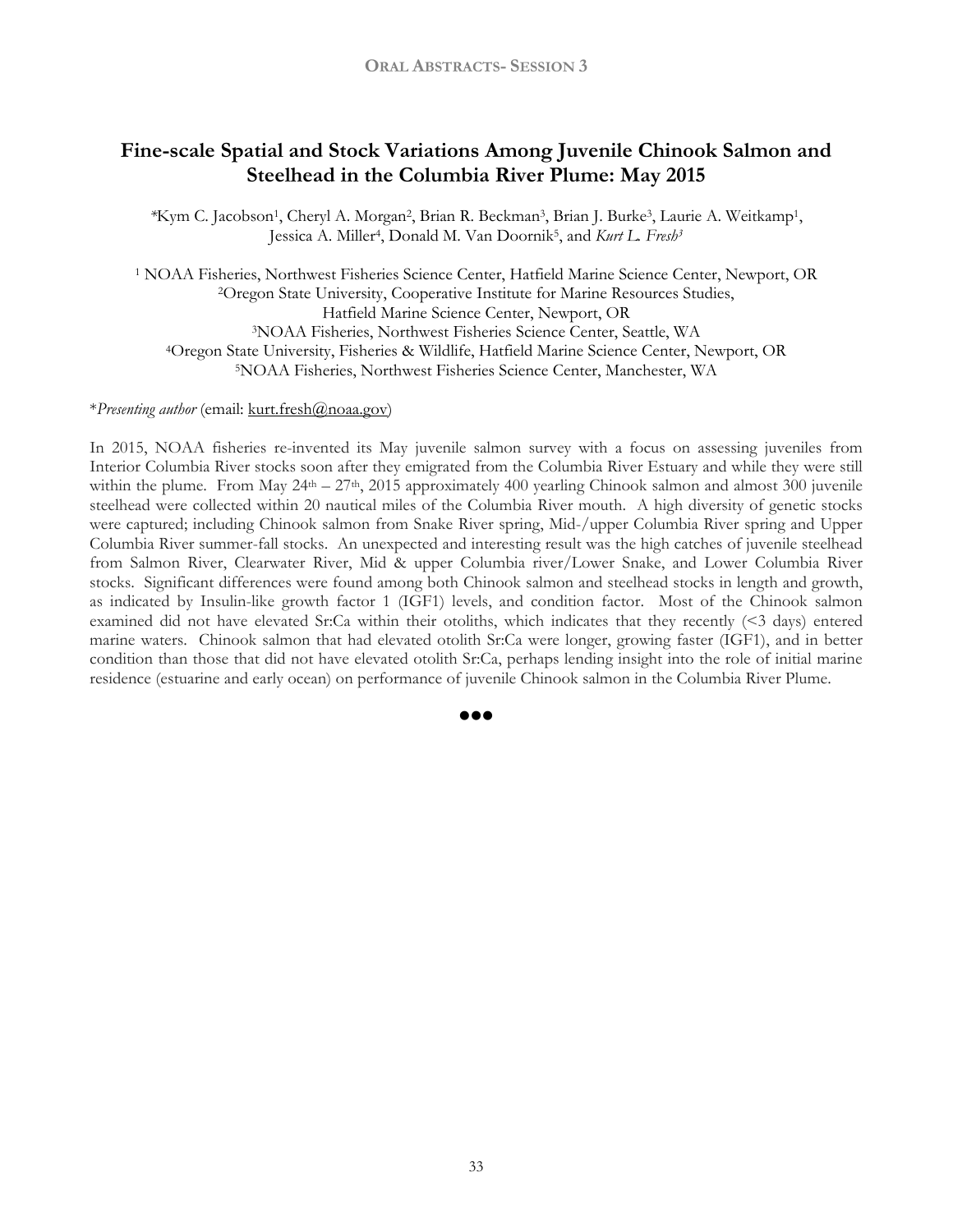# **MAY 25, 2016 SESSION 4: NEW UNDERSTANDING OF THE LOWER COLUMBIA RIVER AND PLUME ECOSYSTEM**

# **Stock-specific Use of Tidal Freshwater Wetlands**

*\*Regan A. McNatt1*, Susan A. Hinton1, Daniel L. Bottom2

1NOAA Fisheries, Northwest Fisheries Science Center, Pt Adams Research Station, Hammond, OR 2NOAA Fisheries, Northwest Fisheries Science Center, Hatfield Marine Science Center, Newport, OR

### \**Presenting author* (email: Regan.McNatt@noaa.gov)

Since the early 2000s research on juvenile salmonid use of estuarine wetlands in the lower Columbia River has intensified. Estuary studies have provided a wealth of information that has helped guide recent estuary restoration actions. Advances in technology, such as higher resolution genetic assignment and radio/acoustic telemetry, have also led to a greater understanding of the relative importance of tidal wetlands to various life histories and stocks of juvenile salmonids. This study utilizes passive integrated transponder (PIT) technology to document use of tidal wetlands by a greater variety of juvenile salmonid stocks and life histories than previously reported.

During 2008-2014 we deployed PIT tag detection arrays at various off-channel wetlands in the tidally influenced portion of the Columbia River. We detected 235 Chinook Salmon (*Oncorhynchus tshawytscha*), 13 Coho Salmon (*O. kisutch*), and 16 steelhead trout (*O. mykiss*) that had been previously tagged from upriver sources. These fish represented 15 evolutionarily significant units and distinct population segments. Endangered Species Act (ESA) listed stocks from the interior Columbia River Basin accounted for 10% of the salmonids detected. This finding contrasts with other recent studies in the lower Columbia River that found only 0.03–2.0% of salmon in shallowwater habitats originated from ESA-listed interior stocks.

A comparison of PIT tag detection data of listed interior stocks and lower river stocks provides a possible explanation for the greater proportional abundance of listed interior stocks detected by PIT arrays versus other traditional methods of sampling. Interior stocks tended to enter and exit tidal wetland channels during a narrow portion of the tidal cycle—at or just after slack high tide—when water depths were greatest. Whereas lower river stocks tended to enter tidal channels over a broader portion of the tidal cycle—flood through mid-ebb tide—and stay for longer periods. Average water depth at time of channel entry for listed interior stocks was 0.4 m higher than for lower river stocks. Traditional sampling methods such as beach seines or trap nets may miss stocks that access the habitat during slack high tide, since beach seines are often deployed at lower tides to provide a shoreline for ease of sampling, and trap nets sample fish that have entered a channel during the flood tide only.

Knowledge of water depth-mediated use of tidal wetlands by interior stocks can help managers plan strategic restorations actions aimed at particular stocks of interest. However, targeted restoration actions could be derailed if abnormally low river flows and water levels, which may prevent certain stocks from accessing productive habitat, become more frequent.

88 Q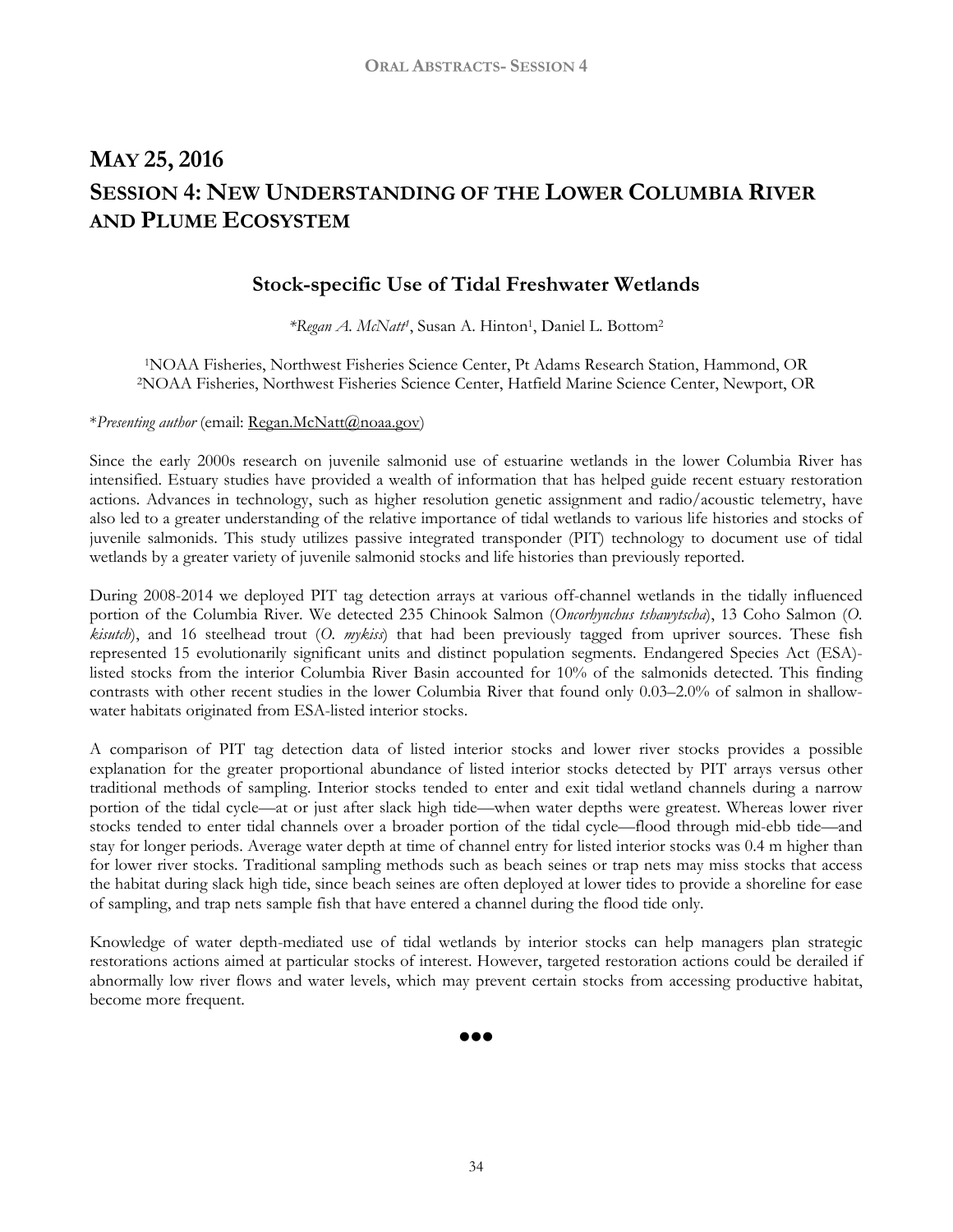# **Characterizing the Condition of Outmigrating Chinook and Steelhead in the Columbia River Estuary**

*\*Kurt Fresh2,* Laurie Weitkamp1, Don Van Doornik3, Curtis Roegner4, Kym Jacobson1

Newport Field Station, Northwest Fisheries Science Center, NOAA Fisheries, Newport, OR Northwest Fisheries Science Center, NOAA Fisheries, Seattle, WA Manchester Field Station, Northwest Fisheries Science Center, NOAA Fisheries, Port Orchard, WA 4Point Adams Field Station, Northwest Fisheries Science Center, NOAA Fisheries, Hammond, WA

### \**Presenting author* (email: kurt.fresh@noaa.gov)

The Columbia River estuary is the site of one of the largest habitat restoration programs in the United States, as tidal inundation is being restored to 1000s of acres of former wetland habitat. A fundamental management question about this effort is whether the estuary wetland restoration actions are achieving expected biological and environmental benefits, especially with respect to juvenile salmon. Salmon can potentially benefit from restoration in two ways. First, they can directly occupy wetland habitats. Second, they can potentially derive benefits indirectly as a result of transport of organic material (especially insects) from the wetland in that prey transported from the wetland could be consumed by the salmon outside the wetlands. Prey consumed both inside and outside wetlands are potentially beneficial to salmon by increasing their growth as they move downstream before entering the ocean. Responses of salmon to restoration could potentially vary as a function of stock group and life history type. While direct benefits of restoration have been demonstrated for juvenile fall Chinook salmon, which reside in wetland habitats, less is known about the benefits of restored habitats for interior stocks of spring Chinook and steelhead, which receive protection under the U.S. Endangered Species Act. These interior salmon typically take less than a week to migrate the 235 km from Bonneville Dam to the mouth of the Columbia River. This study tests the hypothesis that restored habitats increase the availability of invertebrate prey and therefore increase growth of juvenile salmon of all stocks and life history types as they move downstream. Further, we hypothesize that benefits occur as a result of direct occupation of wetlands and indirectly as a result of transport of prey from the wetlands. To test the hypothesis that wetlands indirectly benefit juvenile salmon, we propose to sample salmon at multiple locations spanning the 235 km-long estuary, using genetics and internal tags to determine stock of origin, and a variety of metrics to characterize fish condition, including physiological metrics that rapidly respond to changes in growth rate. As part of this work we are also measuring the production and export of prey from restored habitat types. Sampling will occur in 2016 and 2017 at multiple times of year. A companion study by Pacific Northwest Labs (PNNL) is looking at direct use of wetland habitats. We are coordinating with studies characterizing juvenile salmon condition farther upstream (NWFSC, University of Washington) and downstream (NWFSC and AFSC ocean studies) so that we can follow a cohort of fish as they move from the headwaters, through the hydrosystem and estuary, and out into the ocean. This type of coordinated study across such geographically and ecologically diverse habitat types has not been attempted before, but we expect it to yield powerful insights into effects of wetland restoration.

88 Q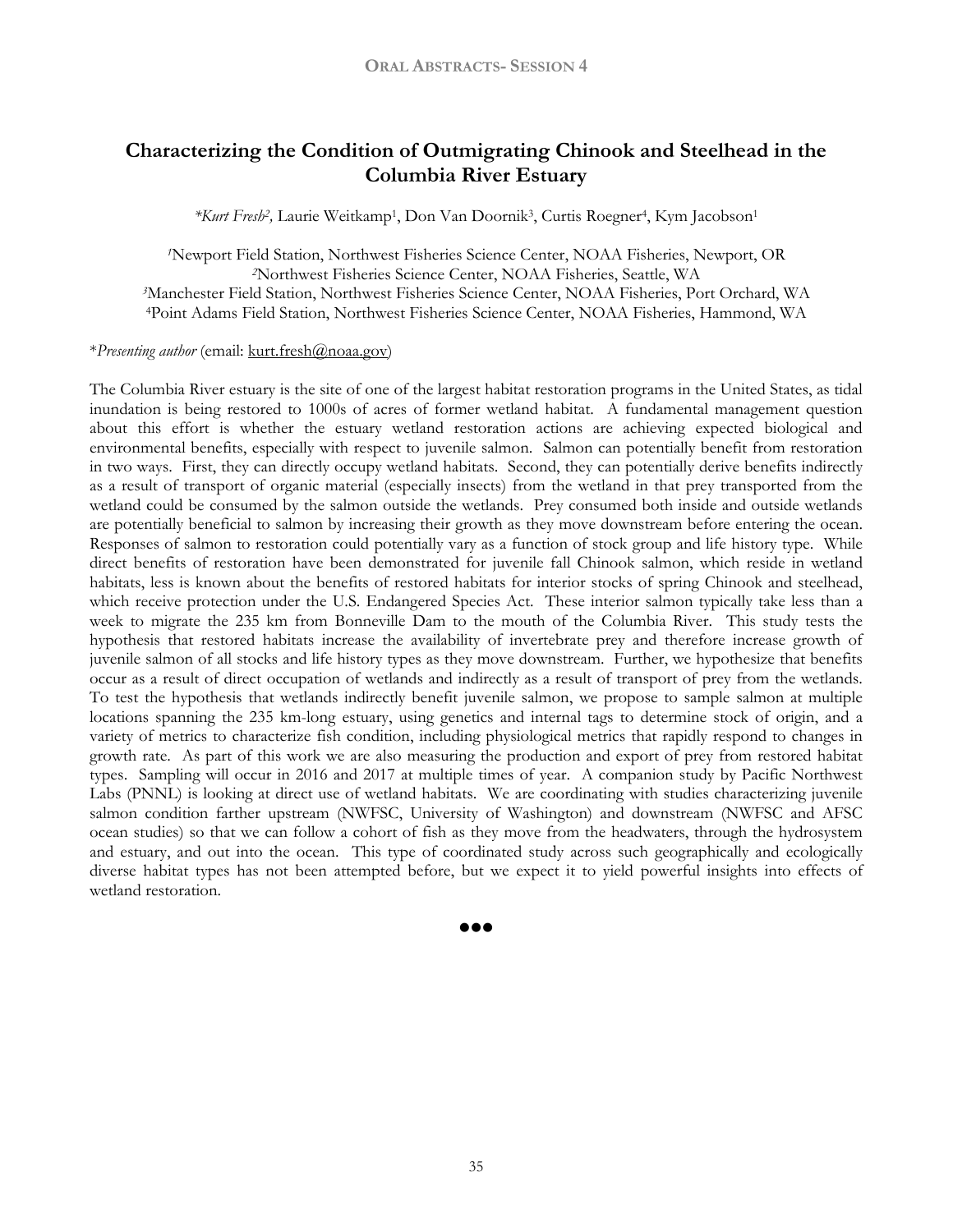# **A Life Cycle Modeling Approach to Evaluating Population Response to Variable Life History Patterns of Coho Salmon and Alternative Restoration Scenarios in Coastal Watersheds**

*\*Gabe Scheer1*, Darren Ward1, Seth Ricker2

1Humboldt State University, Arcata, CA 2California Department of Fish and Wildlife, Arcata, CA

### *\*Presenting Author* (email: scheer73@gmail.com)

Historic land use practices and associated habitat degradation have led to large declines in Coho Salmon populations across their range. With limited budgets, and high costs of Salmon recovery efforts, it is important to prioritize restoration and recovery actions where they will have the highest potential for population response. Population modeling offers a powerful tool in understanding Salmonid population dynamics as a function of management actions, and habitat restoration efforts. One challenge in developing population models is obtaining parameter estimates specific to the population of interest. Here we used 14 years of life stage specific survival and movement data collected on Freshwater Creek in northern California to build and parameterize a stage structured life cycle model. Subsequent analysis evaluates sensitivity and population response to various restoration and management scenarios. Questions this model addresses are: How do changes in juvenile survival and life history composition affect Coho Salmon population growth and stability? What management regimes will maximize population viability? What are the projected population responses for Coho under various restoration scenarios?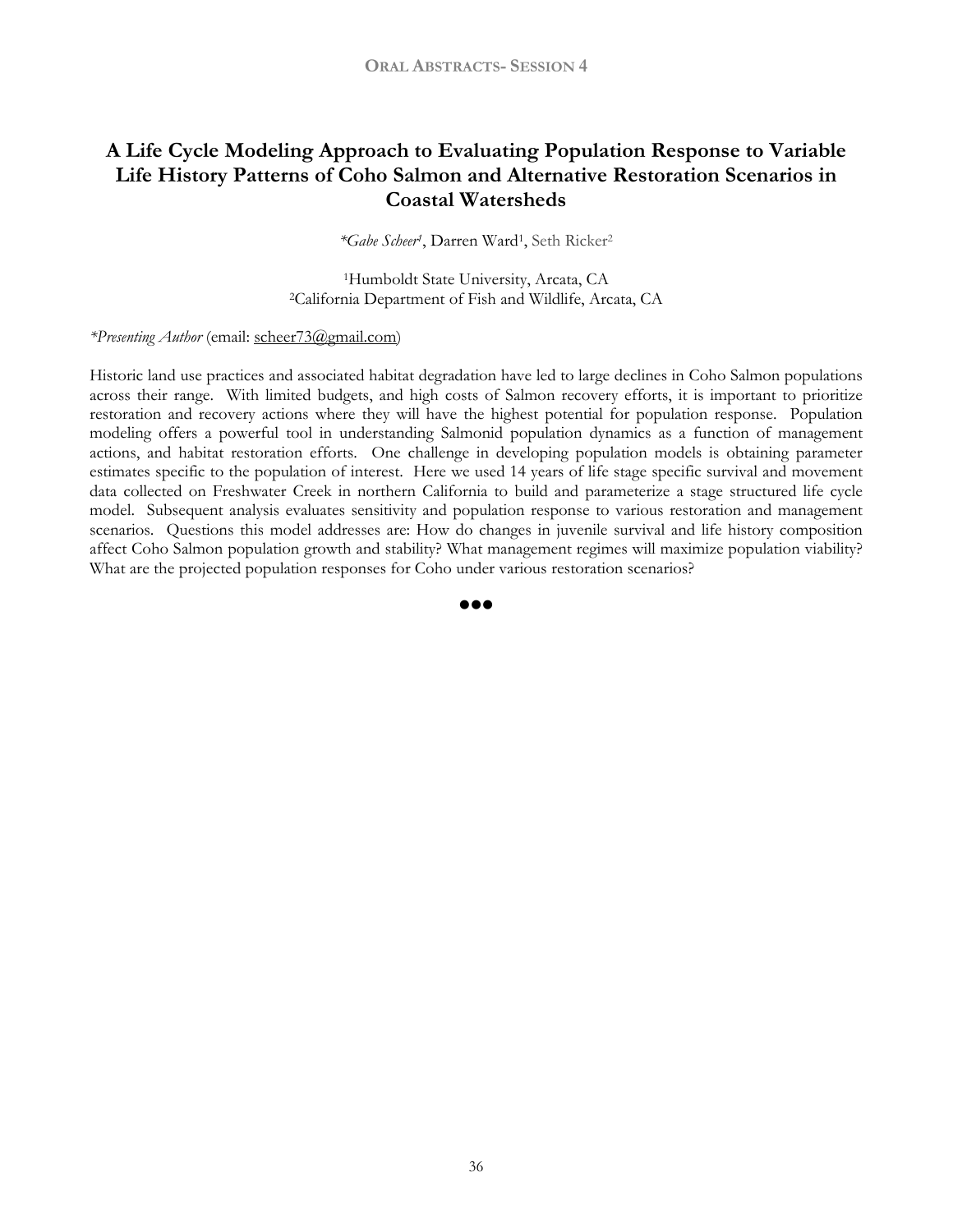# **Estimation of Survival and Run Timing of Adult Spring/Summer Chinook Salmon from the Columbia River Estuary to Bonneville Dam: A Cooperative Effort Between NOAA Fisheries and Columbia River Commercial Fishermen**

\**A. Michelle Wargo Rub*, Ben Sandford, Don Van Doornik, Brian Burke, Kinsey Frick, Mark Sorel, Matthew Nesbit, and Samuel Rambo

NOAA Fisheries Northwest Fisheries Science Center, Seattle, WA

### *\*Presenting author* (email: michelle.rub@noaa.gov)

Predation by pinnipeds on salmon and steelhead in the Columbia River (CR) has been identified by NOAA's West Coast Regional Office as a severe threat to salmon recovery. Adult salmon returning to the CR during the spring are particularly vulnerable to predation because their presence most overlaps that of the transient sea lion population. In an effort to assess predation on spring/summer Chinook salmon returning to the Middle and Upper Columbia and Snake Rivers, NOAA Fisheries has been working closely with CR commercial fishermen. Together we have marked over 1500 adult salmon within the CR estuary and measured their survival and transit time through the first 145 miles of freshwater. After accounting for harvest and impacts from sampling gear, weighted mean annual survival ranged from 59%-90% from 2010-2015. Lower overall survival was observed during recent years coincident with a growing sea lion population. Within season survival has consistently been lower during periods of peak sea lion presence. Our results imply predation is a significant source of mortality for these fish and that some fish populations may be at higher risk than others based on their behavior.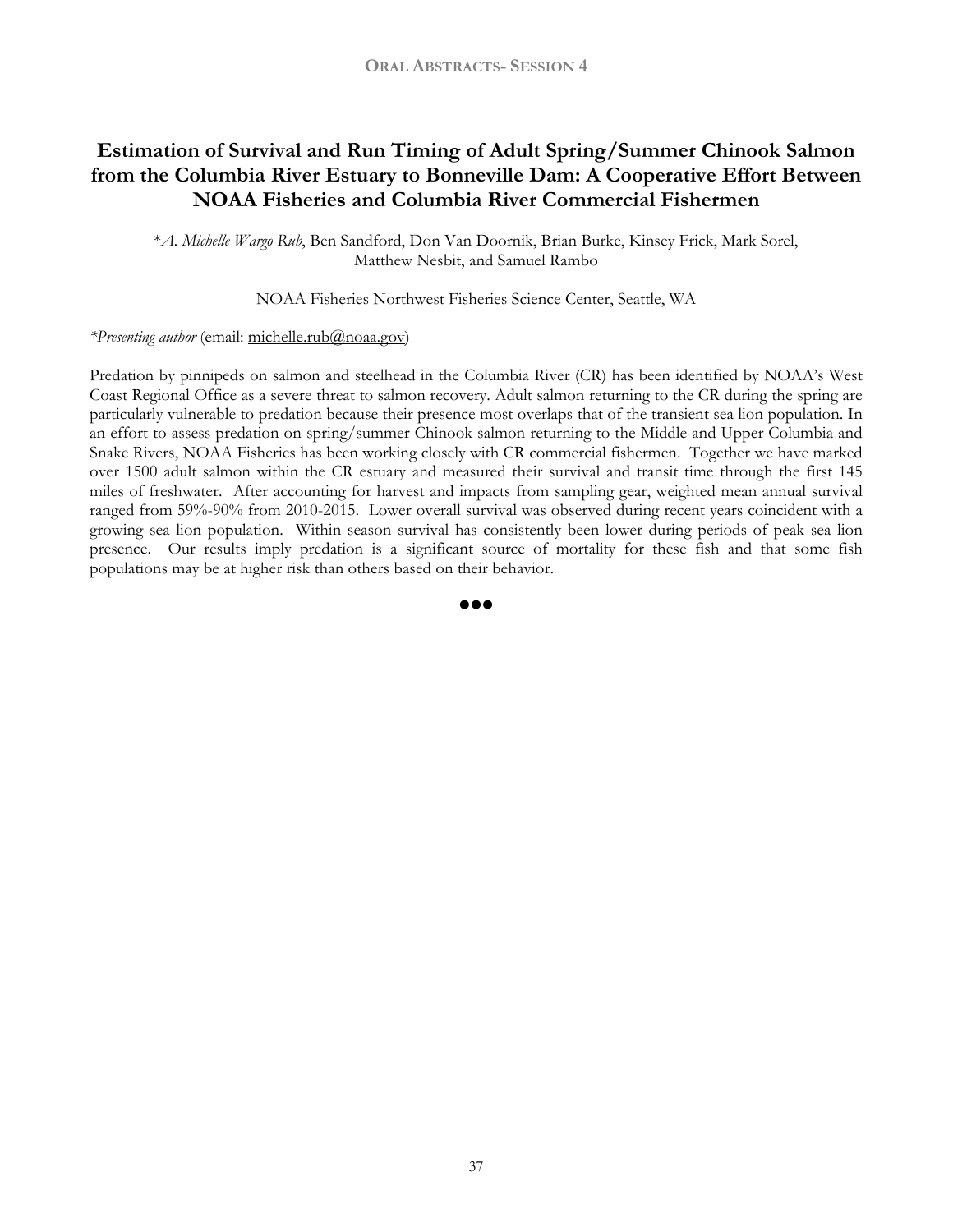# **Genetic Analysis of Caspian Tern (Hydroprogne caspia) and Double-crested Cormorant (Phalacrocorax auritus) Salmonid (Oncorhynchus) Consumption in the Columbia River Estuary 2006-2013**

*\*David Kuligowski1*, Daniel Roby2, Donald Lyons3, Ken Collis4, Allen Evans4, Donald Van Doornik1, Lauren Reinalda<sup>3</sup>, Laurie Weitkamp<sup>1</sup>, Curtis Roegner<sup>1</sup>, Tim Marcella<sup>3</sup>, Peter Loschl<sup>3</sup>, Kirsten Bixler<sup>3</sup> and David Teel<sup>1</sup>

1NOAA Fisheries, Northwest Fisheries Science Center, Seattle, WA 2USGS- Oregon Cooperative Fish and Wildlife Research Unit, Department of Fisheries and Wildlife, Oregon State University, Corvallis, OR 3Oregon Cooperative Fish and Wildlife Research Unit, Department of Fisheries and Wildlife, Oregon State University, Corvallis, OR 4Real Time Research Inc., Bend, OR

\**Presenting author* (email: David.Kuligowski@noaa.gov)

Caspian terns (*Hydroprogne caspia*) and double-crested cormorants (*Phalacrocorax auritus*), two of the most welldocumented consumers of salmonid smolts (*Oncorhynchus*), are predators of concern in the lower Columbia River estuary. Colonies on East Sand Island (Rkm 8) consume upwards of 17 million outmigrating salmonid smolts each year. As a component of a larger study of avian predation on juvenile salmon, we used genetic methods of species identification and mixture analysis to study the diets of Caspian terns and double crested cormorants. Diet samples were obtained by collecting stomach contents from foraging birds during the period of smolt outmigration. Salmonid tissues were genotyped with the mitochondrial DNA marker COIII/ND3 to determine species. Samples were then genotyped with several sets of standardized salmonid microsatellite DNA markers (GAPS, SPAN, etc.) to estimate stock-of-origin. Stock proportions in the bird diets were estimated using regional microsatellite DNA baselines for Chinook salmon, coho salmon, sockeye salmon and steelhead trout. Species identification analysis detected six salmonid species in the bird diets. Caspian tern diet consisted mainly of Chinook salmon and steelhead trout whereas double crested cormorant diet had larger proportions of coho and Chinook salmon. We estimated multiple stock groups in the diets of both species. Caspian terns consumed fish from seven different Chinook salmon ESU's. Double crested cormorant diet had a high proportion (50%) of fall Chinook salmon from the Lower Columbia River ESU. Columbia River and coastal coho salmon and Snake River steelhead were present in both bird diets. We also compared our bird diet results with species and stock compositions obtained from juvenile salmon surveys in potential bird foraging habitats adjacent to the East Sand Island colonies. Our results indicated that Caspian terns and double crested cormorants forage in the deep water habitats used by yearling and large subyearling juvenile salmon prior to ocean entry. Predation impacts on smaller estuary rearing Chinook and chum salmon subyearlings may be relatively small. These results help assess bird predation on specific stocks of Columbia River Basin salmon, particularly for those that are not PIT tagged.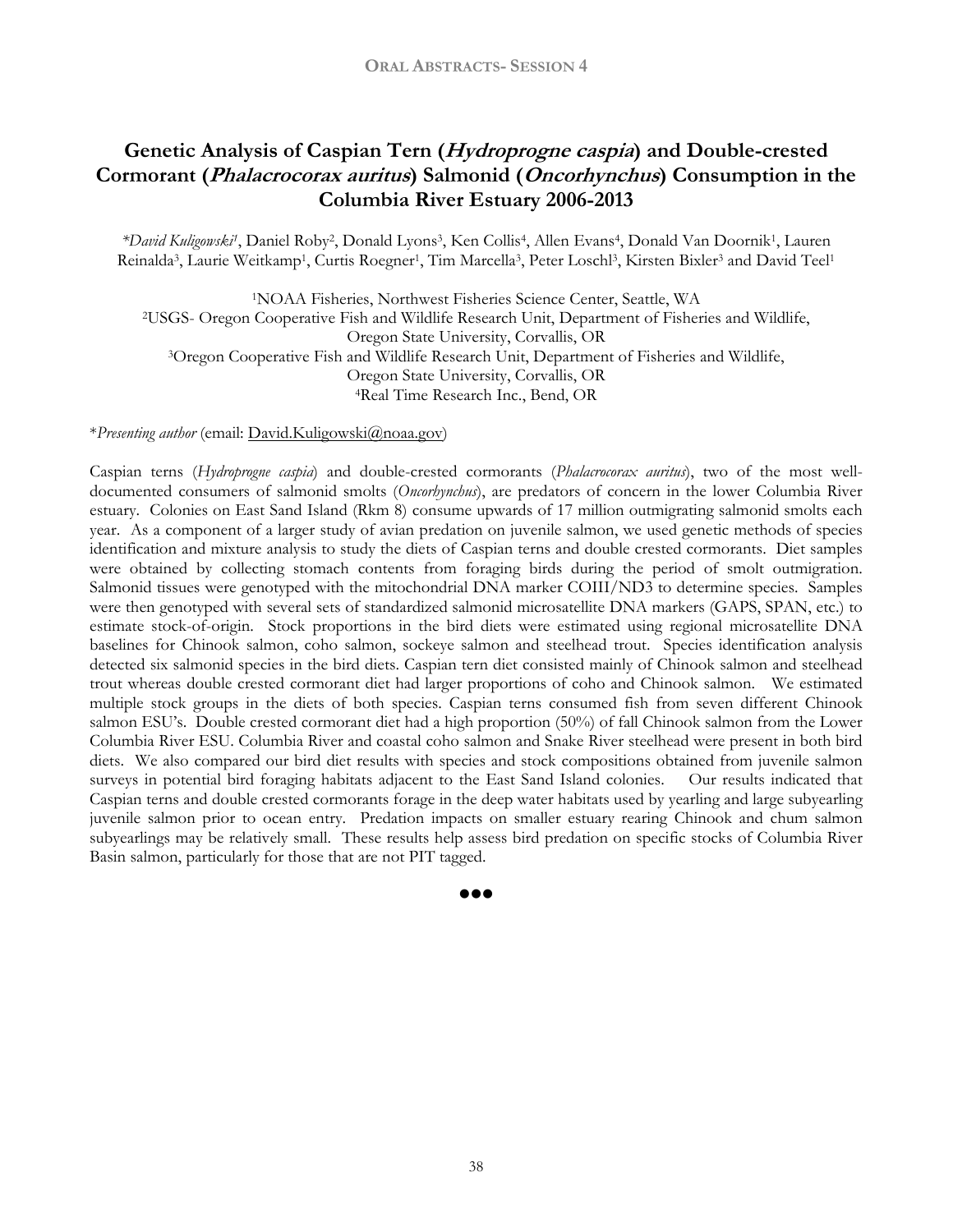# **Ocean Avian Predation Risk and Early Marine Survival of Salmon in the Columbia River Plume**

\**Jeannette E. Zamon1,* Brian Burke2, Mary Hunsicker3, David Teel4, and Elizabeth M. Phillips5

1NOAA Fisheries, Northwest Fisheries Science Center, Pt. Adams Research Station, Hammond, OR 2NOAA Fisheries, Northwest Fisheries Science Center, Seattle, WA 3NOAA Fisheries, Northwest Fisheries Science Center, Newport Research Station, Newport, OR 4NOAA Fisheries, Northwest Fisheries Science Center, Manchester Research Station, Manchester, WA 5School of Aquatic and Fisheries Sciences, University of Washington, Seattle, WA

### \**Presenting author* (email: jen.zamon@noaa.gov)

For more than 20 years, researchers hypothesized that early marine survival of anadromous fishes like Pacific salmon is strongly driven by predation on juveniles, yet there are surprisingly few direct empirical studies of ocean predators and salmon. To investigate the degree to which ocean avian predation may be affecting early marine survival of Chinook salmon from the Columbia River, we applied spatially-explicit models to measure overlap between seabirds and salmon. We also investigated environmental covariates (e.g. distance from shore, salinity, chlorophyll-*a*) for association with spatial distributions. Newly available genetic data for salmon allowed us to derive population-specific risk factors. Data from synoptic seabird and salmon surveys in May and June revealed that two species of seabirds (common murre *Uria aalge* and sooty shearwater *Puffinus griseus*) accounted for ≥80% of birds counted between Newport, OR and the US-Canadian border. We found that birds were spatially associated with the Columbia River Plume, and that bird density is related to plume area/volume. Predator-prey overlap varied in both time and space, in part due to population-specific differences in the marine distribution of salmon. Model results provide a new index of predation risk and insight into mortality factors affecting early marine survival of salmon. Data also suggest that river flow is linked to ocean predation risk.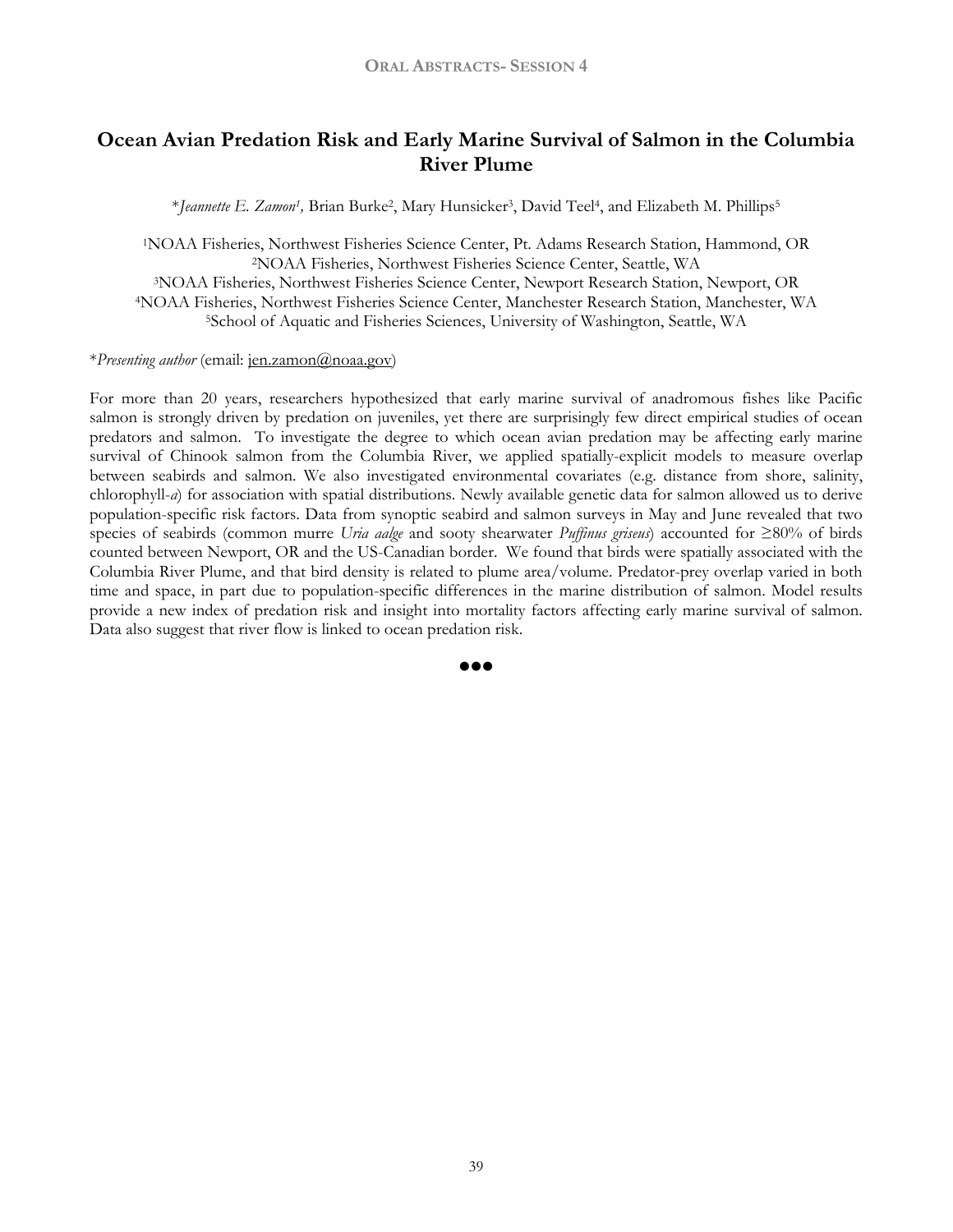# **MAY 26, 2016 SESSION 4: NEW UNDERSTANDING OF THE LOWER COLUMBIA RIVER AND PLUME ECOSYSTEM (CONTINUED)**

# **How Extreme Were 2015 Water Temperatures in the Lower Columbia and Willamette Rivers?**

### *\*S.A. Talke* and D.A. Jay

Civil and Environmental Engineering, Portland State University, Portland, OR

### *\*Presenting Author* (email: talke@pdx.edu)

In 2015, water temperatures (Tw) exceeded 20 degrees Celsius in the lower Willamette River by early June, approximately 1 month earlier than the previous 5 years. By July, early morning temperatures exceeded 26 degrees. At Bonneville Dam, Tw reached the 20 degree threshold by mid-June, and peaked around 23 degrees. How anomalous was Tw in 2015, and is this the 'new normal'? We address this question by first compiling a unique record of water temperature that extends back to 1881 in the lower Willamette and 1853 in the lower Columbia. Analysis of 85 years of instrumental data suggests that peak temperatures in the Willamette in 2015 were similar to other warm years such as 1889, 1941 and 2009. By contrast, analysis of a 115 year instrumental record suggests that the average Tw in the lower Columbia is now 2 degrees Celsius warmer than the mid-19th century. To investigate the divergent factors driving water temperature in the Willamette and Columbia, we create a physically-based statistical model in which Tw is a function of air temperature and river flow. Results show that changing air temperature, alteration of river flow, and other factors are likely driving changes to Columbia River temperatures. On the other hand, Willamette River temperatures have likely been kept down by the effect of reservoir releases, which have a cooling effect in peak summer. However, the trade-off has been that the length of time over which a threshold like 20 degrees is exceeded has increased over time; in 2015, water temperatures were over 20 degrees for an approximately 100 days, more than 10 days longer than any previous year.

#### 888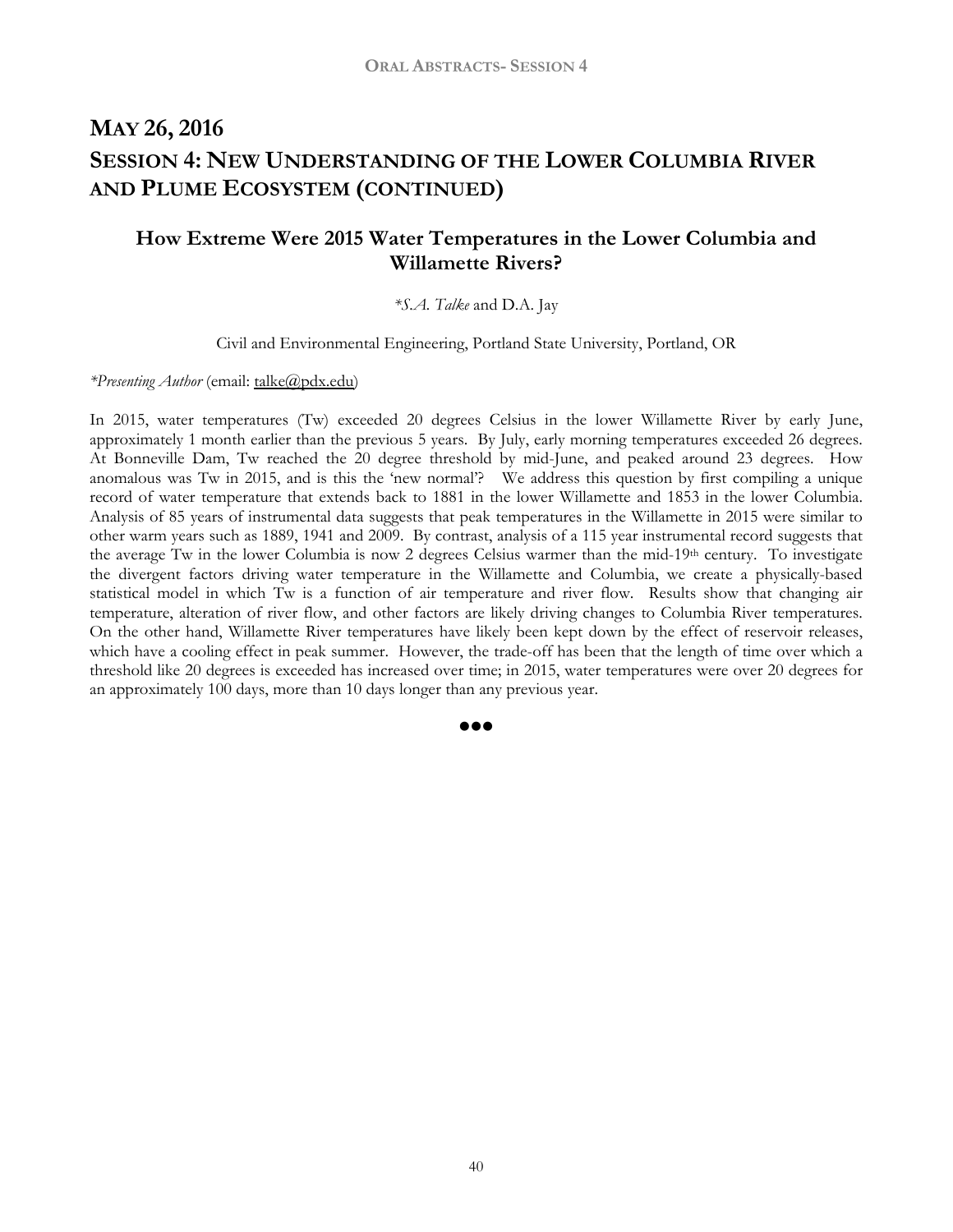# **Looking at Extreme Events in Historic Tide Data, 1853 to 1876**

\**David Jay*, Stefan Talke, Drew Mahedy, and Sam Hawkinson

Department of Civil and Environmental Engineering, Portland State University, Portland, OR

### *\*Presenting author* (email: djay@pdx.edu)

A historic point of view is useful in interpreting modern processes and extreme events – in what ways are modern events unusual, and how exceptional are they? Tidal records provide valuable perspective for judging extreme events and long-term changes in processes, in that they are our longest marine records. Collection of continuous tidal data with recording tide gauges began along the U.S. West Coast in 1853 or 1854 in San Diego, San Francisco and Astoria. While only the San Francisco record is continuous after 1876 up to the present, the almost two decades of simultaneous data from the 1850s to 1870s from these stations offer many possibilities for analysis of estuarine systems and extreme events. The Astoria record is particularly valuable, because it also includes weather and water temperature observations. However, it is first necessary to validate the data. Application of wavelet tidal analysis methods and more traditional analysis tools to hourly data listings compiled before 1900 suggests that timing errors are the primary weakness of these historic records, though various sorts of transcription errors and gauge malfunctions also occurred. When these hourly data are analyzed, there is a level of apparent variability in tidal properties that is certainly not real. Some of this derives, however, from the limited computational facilities available at the time and can be reduced or removed by reprocessing the records from the original analog marigrams (a paper trace on a roll of paper). Once validated, records from San Francisco and Astoria allow estimation of river inflow to the systems and flood volumes. Also, the marigram record provides information about storminess, because traces of infragravity waves are clearly visible in one-minute data derived from the marigrams. The great floods of the winter of 1861 and 1862 and accompanying storms are, for example, clearly seen in all three records. We will discuss recovery and validation of the data, and present examples of the use of these records to investigate 19th century processes and events.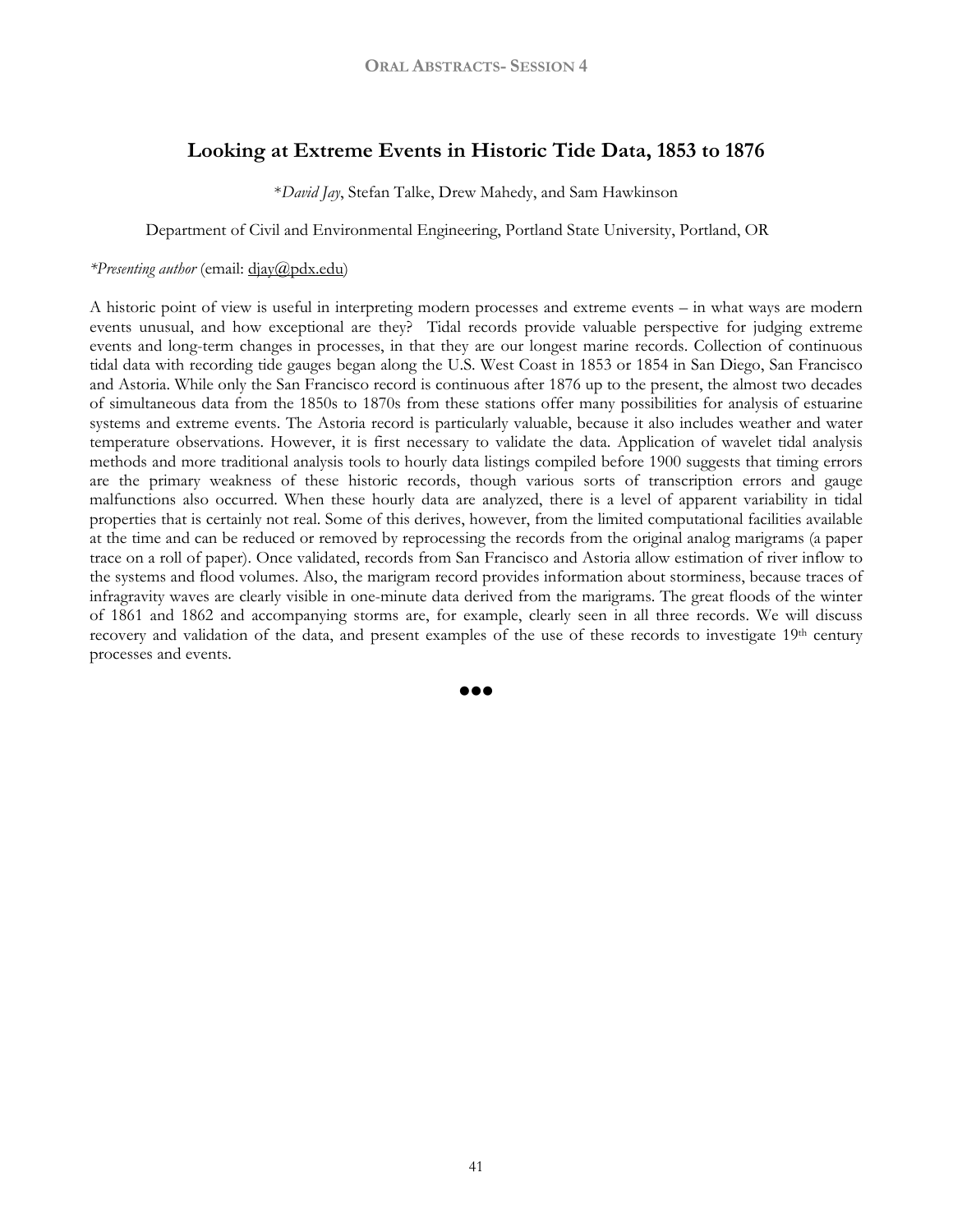# **Modeling Historic Salinity Intrusion in Lower Columbia River Estuary**

*\*Lumas Helaire*, Stefan A. Talke, David A. Jay, Drew Mahedy, and Austin Hudson

Fluvial, Oceanic, and Water-level Sciences (FLOWS) Laboratory, Portland State University, Portland, OR

### *\*Presenting author* (email: helaire@pdx.edu)

The salinity intrusion length, or the maximum extent that saline ocean water intrudes into an estuary is an important estuarine ecosystem parameter. In this presentation we detail the development of a 3-D baroclinic model of the 19th century Lower Columbia River Estuary (LCRE) to assess how much salinity intrusion has changed. Comparisons of historic and modern data and model results indicates that the M2 tide has increased by  $\sim 10\%$  due primarily to channel deepening but also reduced freshwater flow (17% decrease in mean discharge and 40-45% in peak discharge). Bathymetric changes and seasonal shifts in flow input have increased salinity intrusion, such that the LCRE has shifted from a seasonally freshwater estuary to one with nearly permanent salinity intrusion. In this study we use a hydrodynamic model to examine the terms in the salt flux in both the historic and the model and examine how the salt flux has evolved over the past 150 years. Mechanisms for the changes include: increased estuarine circulation, increased internal asymmetry, reduced bottom friction and mixing, and decreased river flow. We hope that an understanding of the evolution of the salinity structure over the past 150 years can help us to predict the future state of the LCRE.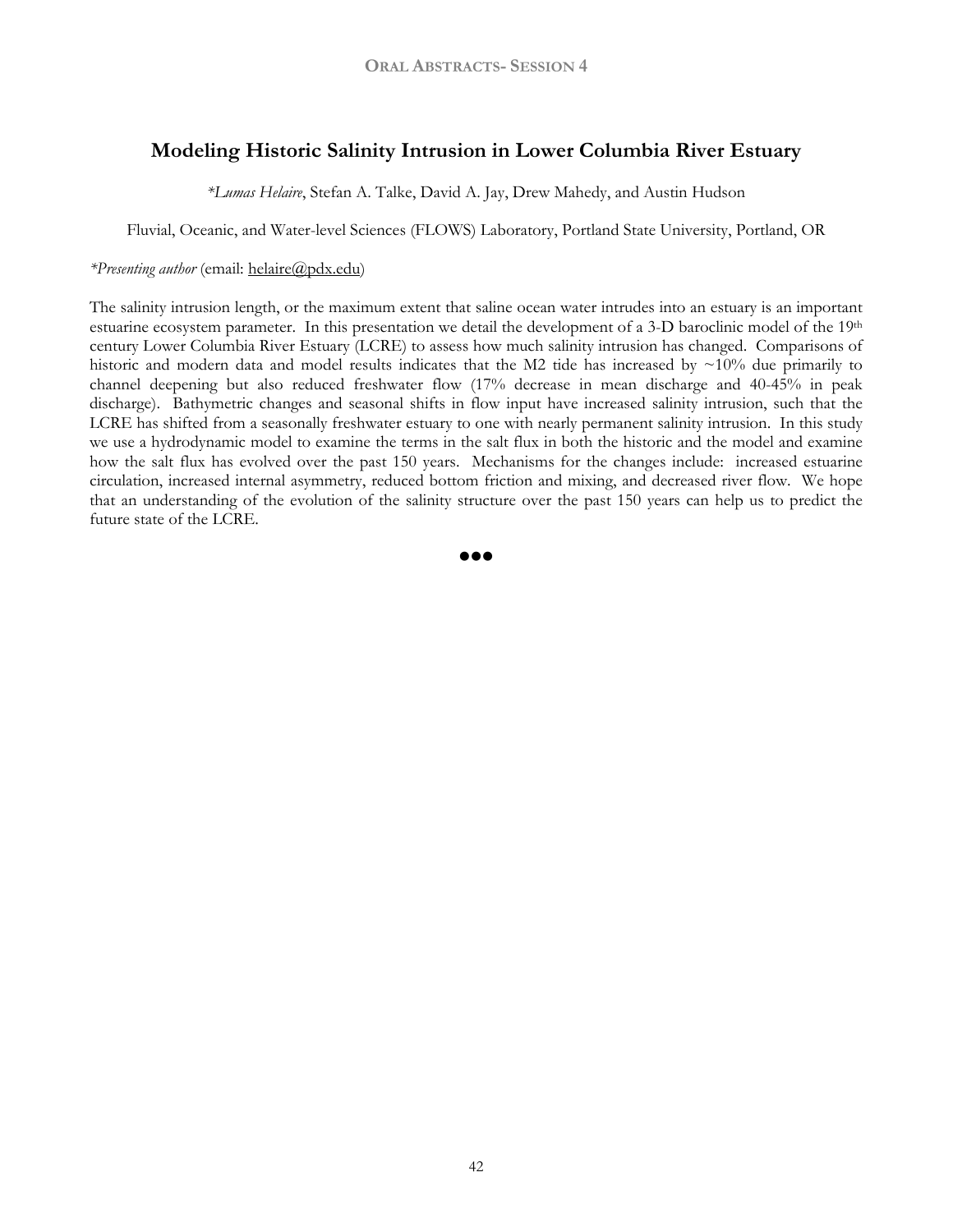# **Can Tide/River-Flow Interactions in the Columbia River Estuary Be Observed in the Coastal Ocean?**

*\*Edward D. Zaron* 

Department of Civil and Environmental Engineering, Portland State University, Portland, OR

### *\*Presenting author* (email: ezaron@pdx.edu)

Numerous studies have documented variations in tidal properties at Astoria which are not explained by the predictable astronomical tidal forcing. Because extreme water levels are the sum of contributions from mean sea level, tides, and storm surges, there is interest in mapping changing tidal properties as well as understanding their causes. Changing tides in the Lower Columbia River are the result of changes in channel morphology and river flow which are leading to less frictional damping of the tides. Given these changes in the river tides, what is the backeffect on the open-ocean tides? An analysis of satellite altimeter data near the mouth of the Columbia River is conducted to examine the propagation of semi-diurnal and non-linear tides out of the river. A 3 cm signal is detectable in the M2 tide and its seasonal modulates, and in the M4 and MK3 overtides, which decays to an undetectable level at a distance of 140km from the river mouth. Implications of this study are that, (1) tidal rivers act like point sources for tidal anomalies which propagate back into the open ocean, (2) tide corrections for the forthcoming SWOT satellite altimeter mission will need to account for over-tides and seasonal tidal modulations in order to achieve the objective of 1cm accuracy in the coastal ocean.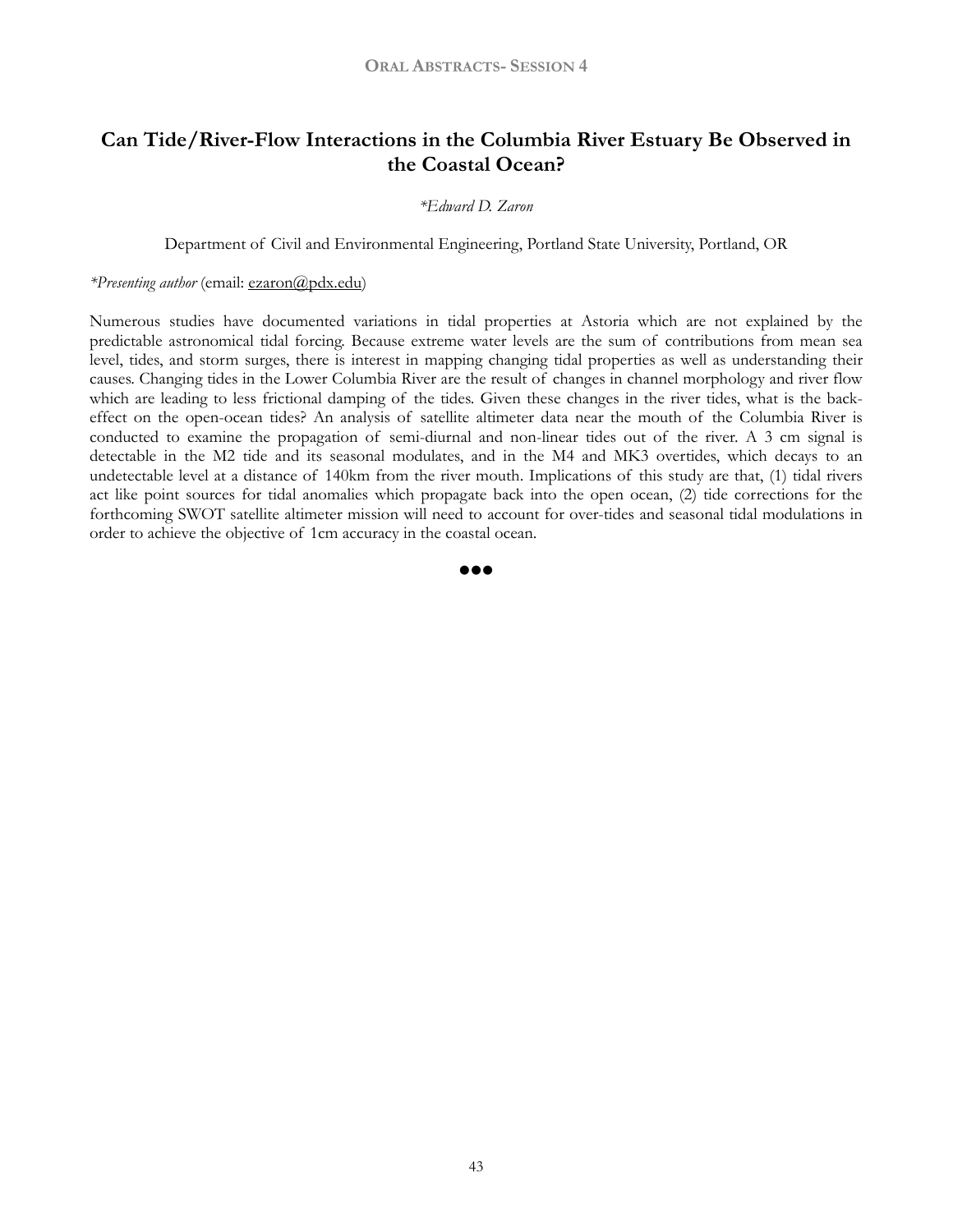# **Underwater video measurements of Dungeness crab (Cancer magister) responses to thin-layer dredged material disposal**

\**Stephanie Fields1*, Sarah Henkel1, and Curtis Roegner2

1Oregon State University, Corvallis, OR 2NOAA Fisheries, Hammond, OR

\**Presenting author* (email: fieldsst@oregonstate.edu)

To maintain a safe navigation channel at the mouth of the Columbia River (MCR) the US Army Corps of Engineers (ACE) annually dredges more than three million cubic meters of sediment from the mouth and places the material at designated near and offshore disposal sites. To mitigate for coastal erosion, a nearshore network of beneficial-use disposal sites has been proposed to channel more dredged sediment into the littoral zone. With the planned expansion of disposal sites, there are concerns about the potential impacts on Dungeness crab (*Cancer magister*), a vital fishery in both Oregon and Washington. This work focuses on monitoring Dungeness crab at the first beneficial-use site, the South Jetty Site, where ACE is practicing a thin-layer disposal method to reduce both mounding and organism burial. Historic monitoring of Dungeness crab at disposal sites included crab pots, but concerns still remain about the resilience of Dungeness crab to dredged material disposal as no *direct* observations of behavioral response to dumping have been made. Our project examined the direct effects of dredged material disposal events on crabs in an experimental framework using acoustic telemetry and new video-based approaches. This talk focuses on results from video techniques employing CamPods (baited video landers) and benthic video sleds. We also deployed traditional crab pots. The goal of this research was to determine if dredged material disposal affects Dungeness crab distributions and behavior at impact and control sites. CamPods provided a 'crab's-eye' view of a disposal event, being directly dumped on by the dredge vessel. This documented Dungeness being engulfed by the sediment plume and allowed for pre- and post-plume comparisons of relative abundance. The impact of the disposal plume appeared to be localized and temporary, with crabs displaced by the plume, but returning to the impact area after a disposal event. Abundances based on crab pots did not differ between disposal or control areas. The CamPods provided a snap-shot of disposal impacts that the traditional crab pots did not capture. Video sled data detected more temporal variation in Dungeness densities across the disposal season, rather than spatial. These results indicate that the thin-layer disposal at the nearshore South Jetty Site is an acute impact, but does not appear to significantly affect Dungeness abundances on a longer timescale.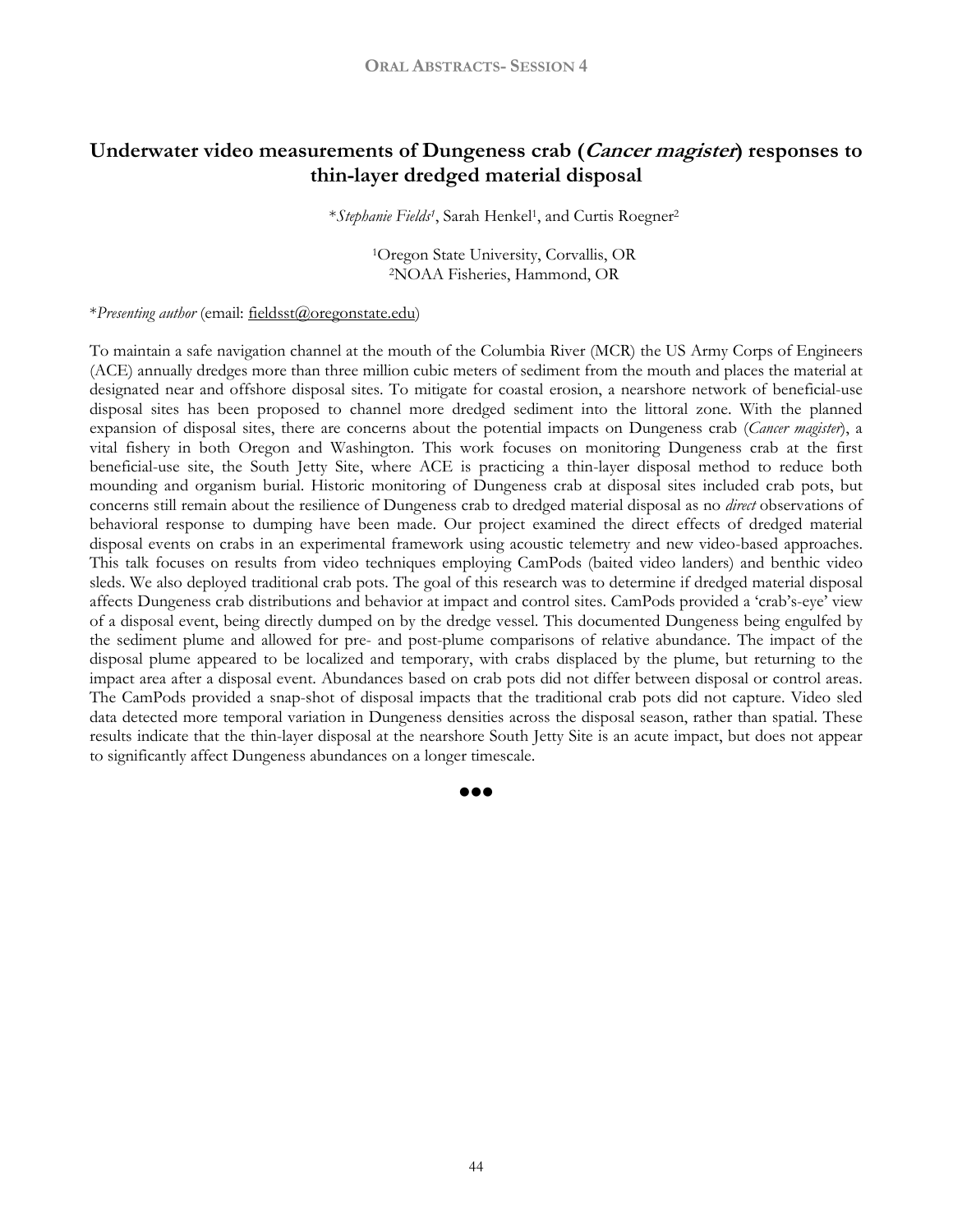# **Acoustic Telemetry Measures of Dungeness Crab Movement and Behavior Relative to a Nearshore Sediment Disposal Site**

*\*Curtis Roegner1* and Stephanie Fields2

1NOAA Fisheries, Hammond, OR 2Oregon State University, Corvallis, OR

*\*Presenting author* (email: curtis.roegner@noaa.gov)

The Columbia River estuary and the adjacent nearshore zone are important habitat for Dungeness crab (*Cancer magister*), and these areas support valuable commercial and recreational fisheries. The estuary sustains high densities of juvenile crabs and is thought to function as a nursery, while larger crabs and especially females are believed to migrate to more saline nearshore habitat to mate and release brooded larvae. However, little is known about these crab migrations or indeed crab distributions or movements between habitats in general. One possible impact on crab populations is dredge operations in the mouth of the Columbia and sediment deposition events designed to aid beach nourishment. To learn more about crab movements and the effects of dredge depositions, we have been using benthic video imagery and acoustic telemetry to observe crabs during deposition events. This talk will present results from telemetry experiments. During 2014 and 2015, we conducted paired releases of tagged crabs in control and impact arrays using the Vemco VPS system. Arrays were each composed of a grid of four acoustic receivers arranged orthogonally 300m apart. Crabs were tagged with individually identifiable 9mm V9A transmitters epoxied to the upper carapace. During a tagging experiment, 10 tagged crabs were released in the center of each receiver array, followed soon after by deposition of sediment at the impact array by the USACE hopper dredge *Essayons*. The control array was outside the impact effect. We conducted three tag releases each year during the September period of permitted deposition activities, and the receivers were retrieved in late October. Individual crabs we evaluated for acute effects of deposition (distance, velocity, direction), and metrics were compared between impact and control arrays. We also determined movement and residence from crabs outside of the initial deposition period to evaluate migration and foraging behavior. Results indicate significant displacement of crabs by the sediment plume, but not burial or mortality. Crabs at both arrays were surprisingly mobile and were observed to travel in directed (nonrandom) movements. Individual crab detections were relatively brief within arrays, but crabs a number of individuals were detected days or weeks after release, suggesting a local residence. In general, the thin-layer sediment deposition utilized by the USACE appears effective at minimizing acute negative effects on crabs, in concurrence with our video measurements. We also deployed oceanographic buoys and moorings at the site, which recorded low dissolved oxygen events, large phytoplankton blooms, and fluctuating high temperatures which appear related to transport to the coast of anomalous warm water ("blob") conditions. These conditions may affect crab behavior in the nearshore zone.

88 Q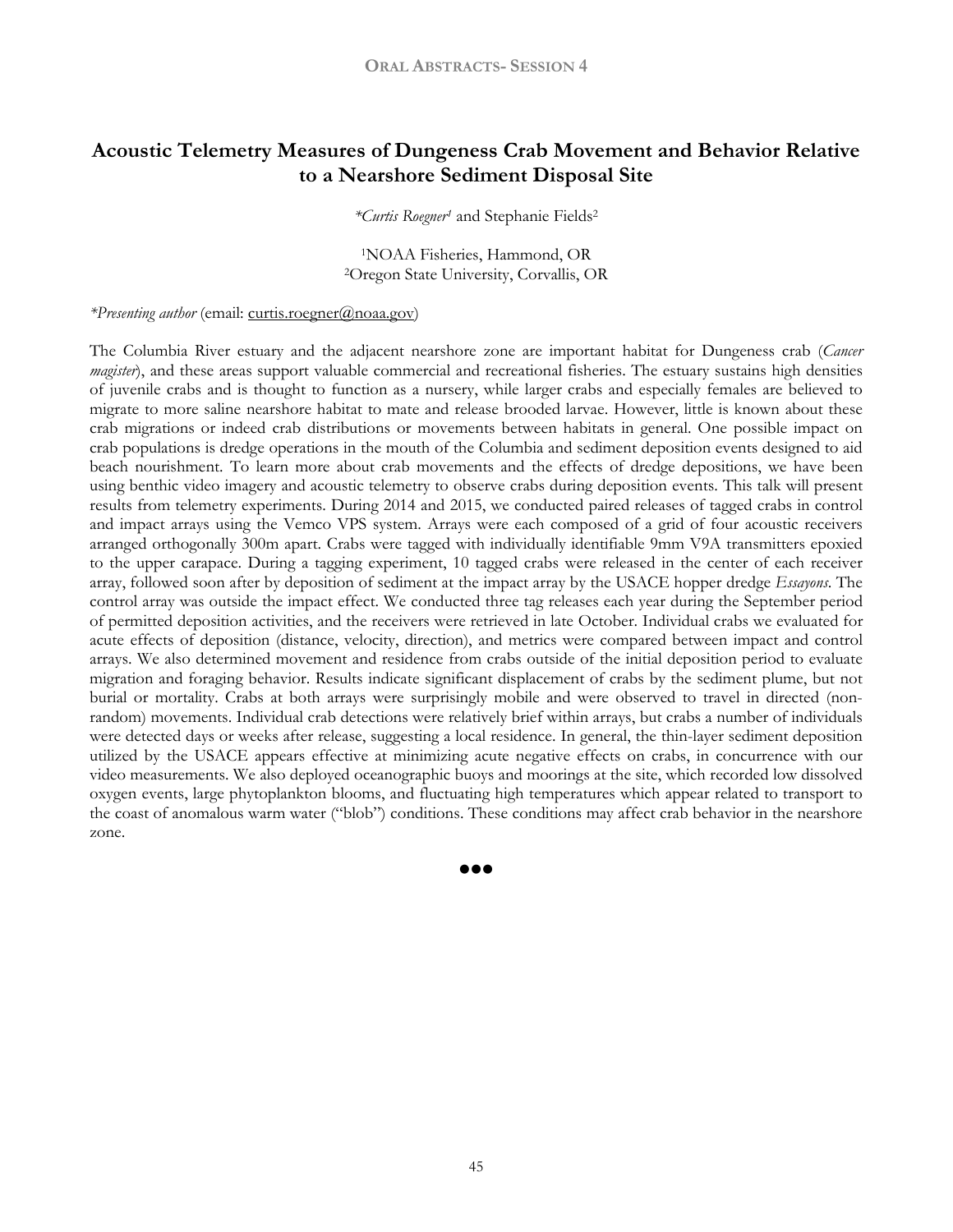# **MAY 26, 2016 SESSION 5: INNOVATIVE TECHNOLOGIES AND NEW DATA PRODUCTS**

# **Sediment Acoustics - Real-Time Continuous Suspended Sediment Data in the Lower Columbia River**

*\*Paul Diaz Jr* and Marc A Stewart

USGS Oregon Water Science Center, Portland, OR

### *\*Presenting author* (email: pdiaz@usgs.gov)

The ability to calculate suspended sediment flux on a continuous and real-time basis is critically important. Continuous real-time suspended sediment data can be used to determine and compute the timing, source, and quantity of sediment transport in the Lower Columbia River. This information could be used by federal agencies, local governments, and others, interested in effects sediment has on navigation, water quality, biological, and other potential impacts on the Lower Columbia River. The Sediment Acoustics technique is a promising new method that can be used to calculate continuous real-time suspended sediment data. The USGS has acoustic instruments deployed at several key locations in the Lower Columbia River basin. With minimal effort these existing acoustic gages can be calibrated to provide continuous real-time suspended sediment data. Currently the USGS is in the final stages of releasing continuous real-time sediment data at a key stream gage in the Lower Columbia River basin while additional data is being collected at other sites in the Lower Columbia River Basin. These data are to be released in the near future.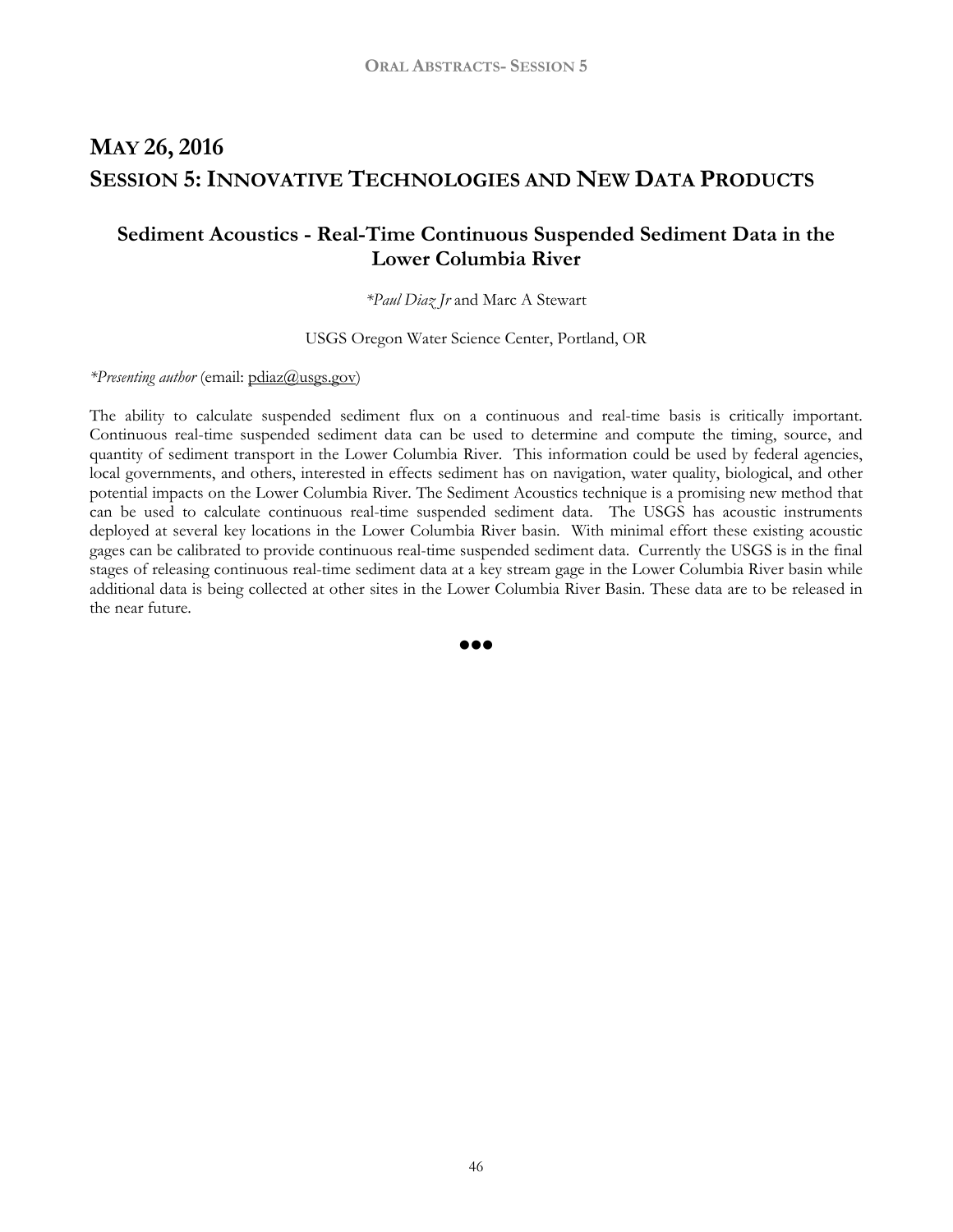# **Refining the Edges of the Columbia River Eulachon Run – A New Application for Environmental DNA**

*\*Joe Krieter1*, Taal Levi2, Maria Sandercock1, Andy Clodfelter1, Michelle Hollis3

1Hart Crowser Inc., Natural Resources Division, Portland, OR 2Oregon State University, Quantitative Wildlife Ecology and Conservation Lab, Corvallis, OR 3Port of Portland, Environmental Division, Portland, OR

*\*Presenting author* (email: joe.krieter@hartcrowser.com)

In November 2015 the Port of Portland (Port) initiated a three year study to help address management questions related to the conservation and recovery of federally listed southern eulachon (*Thaleichthys pacificus)*. Although eulachon monitoring has occurred since the late 1990s in the lower Columbia River (LCR) mainstem and in select tributaries such as the Cowlitz and Lewis rivers, surprisingly little is known about adult run timing and mainstem habitat use within the Portland/Vancouver reach. One of the primary objectives of our study is to refine our understanding of adult run timing, relative to federal and state guidelines for the timing of in-water work, within the most industrialized reach of the LCR.

Our first year pilot study relies on the use of environmental deoxyribonucleic acid (eDNA) sampling techniques, a relatively new approach used to determine the presence of a target organism within an aquatic environment. Sampling for eDNA is non-invasive and has been reported as more sensitive than traditional sampling methods such as seining or trawling, particularly when target animal abundance is low. On the Port's behalf, Hart Crowser is working collaboratively with Oregon State University (OSU) research scientists during the performance of this field study. Hart Crowser aquatic ecologists designed the sampling plan and are leading the field data collection efforts while OSU scientists perform the eDNA laboratory analyses. The Cowlitz Tribe also provides data from their fyke net trapping efforts which we use for method validation.

Preliminary findings indicate that eDNA sampling, using digital droplet Polymerase Chain Reaction (ddPCR) analyses can be used to detect very low concentrations of eulachon DNA in the Columbia River. We have consistently detected eulachon in areas where trapping has confirmed their presence. By extension, we believe our results for areas where eulachon DNA was not detected indicates that the species was not locally abundant in these areas. Spatially distributed eDNA transects sampled throughout the spawning run can yield critical information about the timing and relative distribution of eulachon in reaches of the river that are difficult to sample using traditional techniques, but are nonetheless important from an in-water work management perspective. Over the next two years we hope to apply the knowledge from this first year pilot study to further broaden our spatiotemporal understanding of eulachon uses in the Portland/Vancouver reach.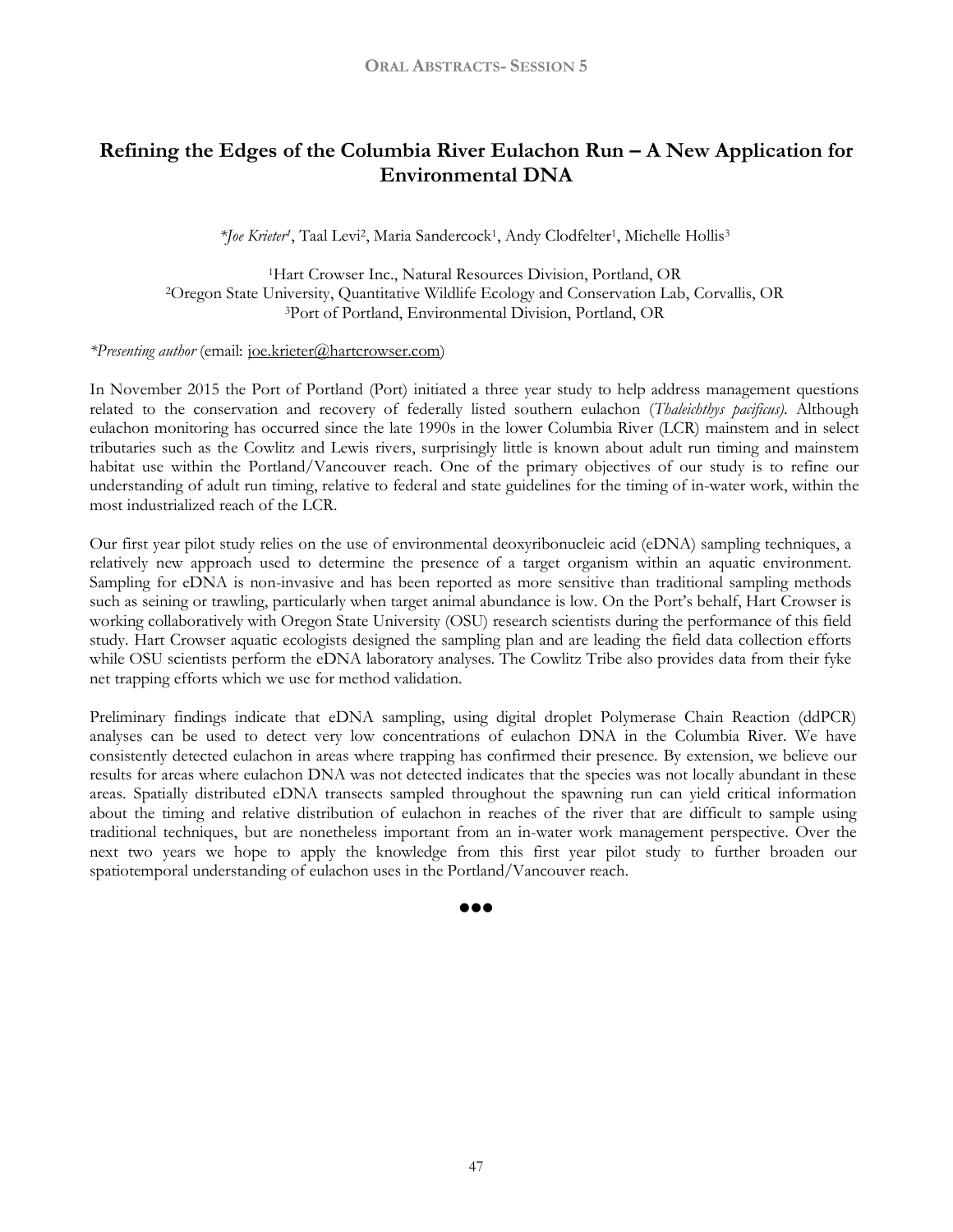# **Monitoring Opportunities in the Estuary with Unmanned Aerial Vehicles (UAVs)**

*\*Ian Sinks1* and Keith Steele2

1Columbia Land Trust, Vancouver, WA 2Sitka Technology Group, Portland, OR

### *\*Presenting author* (email: isinks@columbialandtrust.org)

As an early adopter of using UAVs to gather high-resolution data in the estuary, Columbia Land Trust has implemented a UAV-based monitoring trial to detect, monitor, and manage invasive reed canarygrass, marsh vegetation development, and other physical features within restoration areas. Partnering with Sitka Technology Group, they flew an initial flight during the winter dormant season (February 2016) where they were able to collect imagery from a commercial UAV to produce orthomosaics of two sites totaling more than 300 acres. The orthoimagery and land surface generated from the imagery provided Columbia Land Trust with an 'as-built' of constructed channels and mounds, large wood structures, and an invasive species baseline. This summer, they will be doing a second round of UAV flights of the same areas to determine vegetation communities, including reed canarygrass. Columbia Land Trust and Sitka Technology Group are working together to develop a program that helps the Land Trust leverage limited conservation funds for more effective land stewardship.

During this presentation, Ian and Keith will provide attendees with:

- An overview of what Columbia Land Trust is doing to control invasive species in the estuary and why UAVs were chosen to augment their stewardship program.
- A primer of the legal requirements and restrictions of using UAV technology.
- An overview of the best practices used in designing their UAV-based program, planning and executing the flights, and analyzing the collected data.
- A review of collected raw images, orthoimagery, and topographic datasets (a point cloud and derivative 3D model).
- Specific examples of how Columbia Land Trust is using UAV-collected data.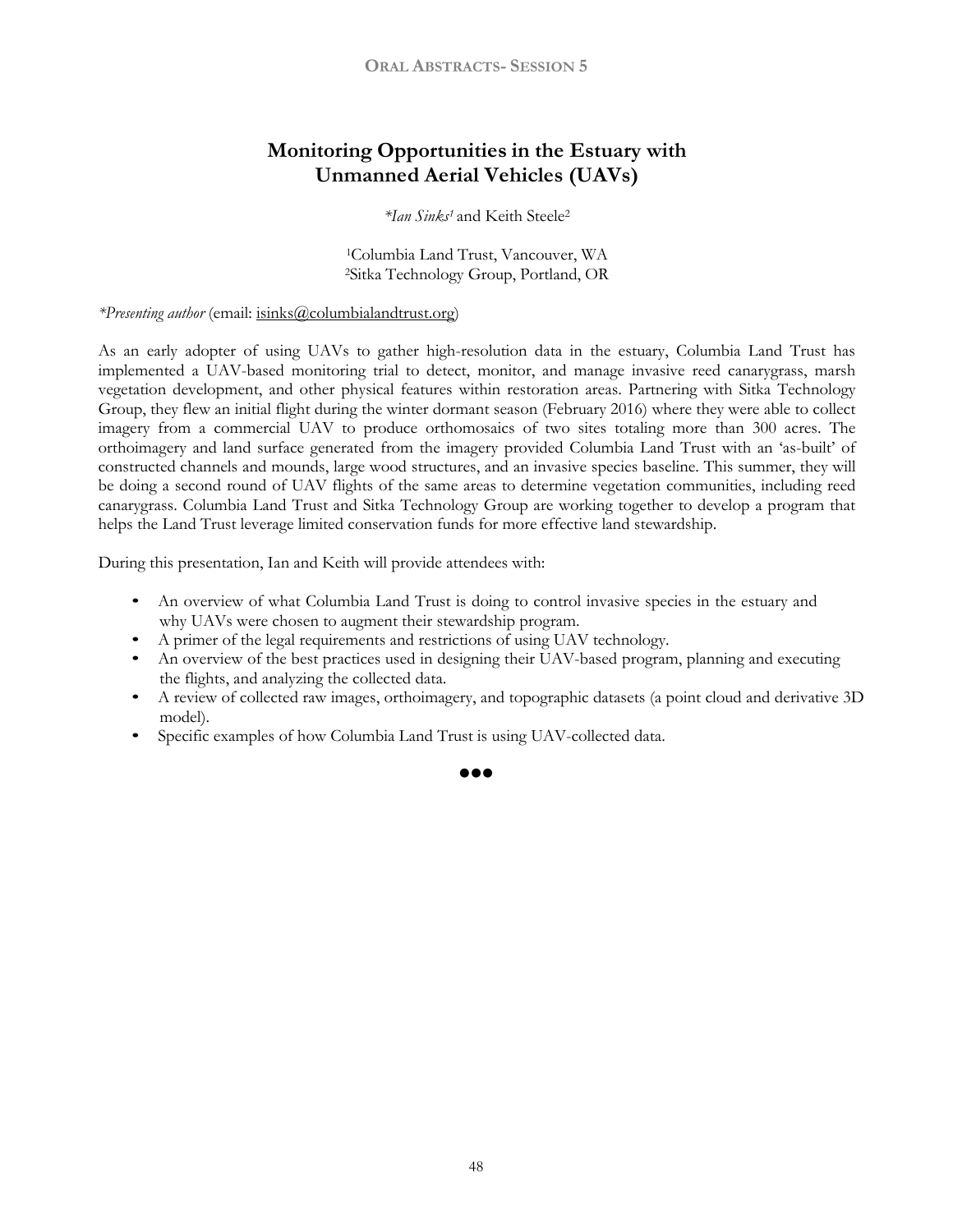# **POSTER PRESENTATIONS**

# **Batwater Station Floodplain Restoration**

*\*Janice Bell, P.E*. and Jenni Dykstra

*\*Presenting author* (email: janice@watways.com )

The Batwater Station Floodplain Restoration Project (Batwater Station) reconnected a 26-acre wetland to the lower Columbia River and its tidal influence to benefit threatened and endangered species of salmon and steelhead. The project also benefited several other native species such as turtles, frogs, deer and beaver. Historically, the property was a tidally influenced shrub-scrub wetland. Cries Creek flowed through the wetland to the river and fish and wildlife freely moved between the site and river. Over time, the site changed: the land was cleared, dikes were constructed and tidegates installed, Cries Creek was realigned, a driveway was laid through the middle of the site, and the rich diversity of species was replaced by a homogenized mix of some ash and willow predominated by invasive reed canarygrass.

The restoration of this site was initiated by Karin Hunt (private landowner) and relied upon the collaboration of several project partners, including Bonneville Power Administration, Lower Columbia Estuary Partnership (Estuary Parnership), Lower Columbia River Watershed Council, Columbia Soil and Water Conservation District (CSWCD), Waterways Consulting and Kynsi Construction. The project began in 2011 with initial talks between the landowner, CSWCD and the Estuary Partnership, and was constructed in the summer of 2015. The site will be planted in winter 2016, and monitored by the Estuary Partnership using photo points and gages for physical characteristics such as water surface elevation, sediment accretion and temperature to observe the hydrologic connectivity to the Columbia River, habitat quality, and changes in the floodplain over time.

The diversity of the project partners at Batwater Station provided challenges in gaining a group consensus on the project vision, but the project that emerged included several unique features that allowed all partners to achieve their goals. Specific project elements included:

- Breaching 500 lineal feet of levee and removing a tidegate to reconnect the floodplain and Cries Creek to the Columbia River
- Constructing 1,600 lineal feet of starter tidal channels to provide off-channel habitat and initiate natural tidal channel development
- Installing 14 large wood structures and 4 sets of beaver analog structures in the tidal channels to create habitat complexity, cover for juvenile fish, basking structures for turtles, and to encourage beaver activity
- Planting 11 acres of the site with native wetland trees, shrubs and emergent vegetation to initiate natural ecological processes, hydraulic diversity, control sediment, moderate water temperatures, and provide fish and wildlife habitat
- Treating invasive reed canary grass to enable revegetation and plant establishment
- Raising the level of the driveway to redirect Cries Creek into the restoration area while enhancing the landowner's access to her home, and allowing her to continue to manage the western portion of her property for livestock and as a high-flow refuge for Columbian white-tailed deer
- Installation of hummocks to provide habitat diversity and balance on-site cut/fill

The presentation of this project will include an overview of the project, a description of the tidal channel design process, and highlight the multi-species design components.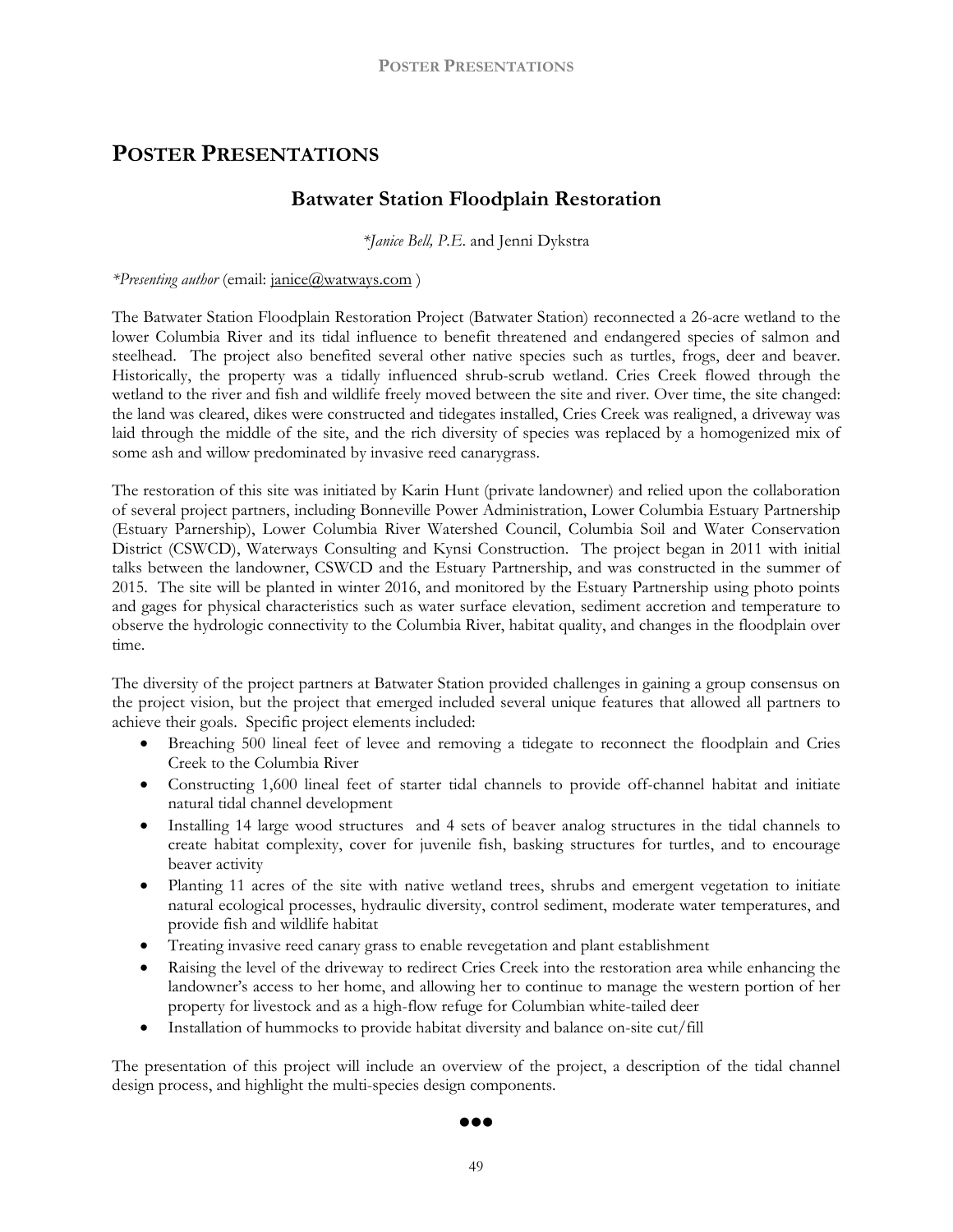# **Restoration of Cold Water Refugia in the Columbia River Estuary**

### *\*Chris Collins*

### Lower Columbia Estuary Partnership, Portland, OR

### *\*Presenting author* (email: ccollins@estuarypartnership.org)

During the past century, a combination of factors has degraded Columbia River water quality, including its thermal regime. Adult and juvenile salmonids migrate through the mainstem Columbia River (including the Columbia River estuary) during periods when temperatures average 18-22˚C and reach as high as 24˚C. The effects of these temperatures include physiological stress and higher susceptibility to predation. Data are available detailing the characteristics and use of thermal refugia by adult salmon and steelhead above Bonneville Dam; however, very limited data exist regarding use of thermal refugia in the Columbia River below Bonneville Dam. Despite this data gap, available evidence suggests that thermal refugia may provide important benefits to outmigrating juvenile salmon. This is particularly true for subyearling Chinook, whose migration timing coincides with the period of warmest mainstem Columbia River temperatures. This reliance has important implications for salmon recovery, particularly in the face of climate change (warmer air temperatures and changes in precipitation patterns), which is anticipated to increase mainstem temperatures above already stressful levels. The anticipated benefits (and potential future reliance) of thermal refugia to subyearling Chinook also presents a new habitat enhancement strategy for salmon recovery projects in the Columbia River estuary. We present an overview of the need for, and potential benefits of, thermal refugia; a summary of site characteristics that are anticipated to provide thermal refugia; a summary of remaining uncertainties associated with the ability of individual sites to provide thermal refugia; and a case study of a recently completed project that provides examples of habitat enhancement techniques that are anticipated to protect and restore thermal refugia.

88 Q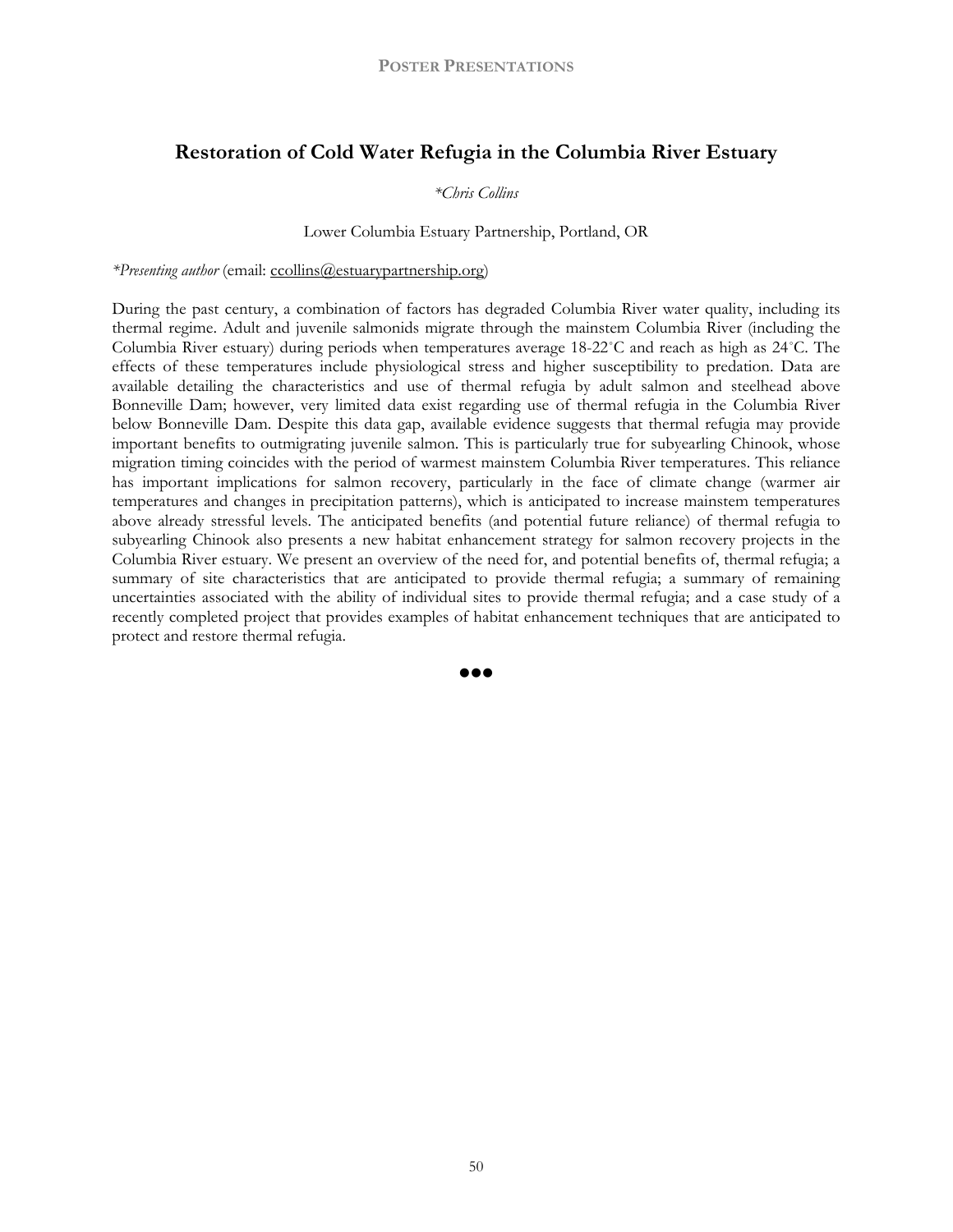# **Advancing the Integration of Vegetation in Floodplain Modeling and Management to Achieve Multi-Objective Benefits for Flood Risk Reduction**

\**Kevin Coulton, P.E., CFM1,* Stefan Lorenzato, MS2, Tom Griggs, Ph.D.3, Seungjin Baek, Ph.D., P.E.4, Dale Meck, EIT5, John Stofleth, MS, P.E.6, Chris Bowles, Ph.D., P.E.4

> 1cbec, inc. eco engineering, Troutdale, OR 2FloodSAFE Environmental Stewardship and Statewide Resources Office, Floodway Ecosystem Sustainability Branch, Sacramento, CA 3River Partners, Chico, CA 4cbec, inc. eco engineering, West Sacramento, CA 5cbec, inc. eco engineering, Yakima, WA 6cbec, inc. eco engineering, Wadesville IN

*\*Presenting Author* (email: k.coulton@cbecoeng.com)

Past efforts at "flood control" were often made at the expense of the ecological integrity of rivers and streams by simplifying the systems, constraining key natural processes, and limiting habitat and ecological niches. Today, increasing scientific and public interest in the ecological, and economic, value of floodplains, and changing regulation, especially those related to the improved management of floodplains with consideration for endangered species, all advocate for restoring and sustaining floodplain functions and processes.

Numerical models can be a powerful tool to help achieve these multi-objective benefits in floodplain management; however, the representation of vegetation in models is often rudimentary. Plants play a key role in how processes and functions are expressed and hydraulic roughness is the principle model parameter describing how plants interact with flood water. Roughness is commonly over-simplified in models leading to missed opportunities for risk reduction and ecological enhancement. Aligning plant characteristics to variations in roughness is a key factor in integrative floodplain design.

We will describe recent engineering and ecological research, and explore design concepts and techniques, that advance the integration of vegetation in floodplain modeling and management. Vegetation on floodplains can be designed, modeled, and ultimately managed to achieve engineering and ecological objectives, such as maintaining flood conveyance while accommodating the establishment and growth of riparian plant communities. Case studies will show how placement of plants can direct overbank flows, improve flood storage, reduce scour and erosion, facilitate sediment transport, and alleviate other flood risk factors, while providing critical habitat.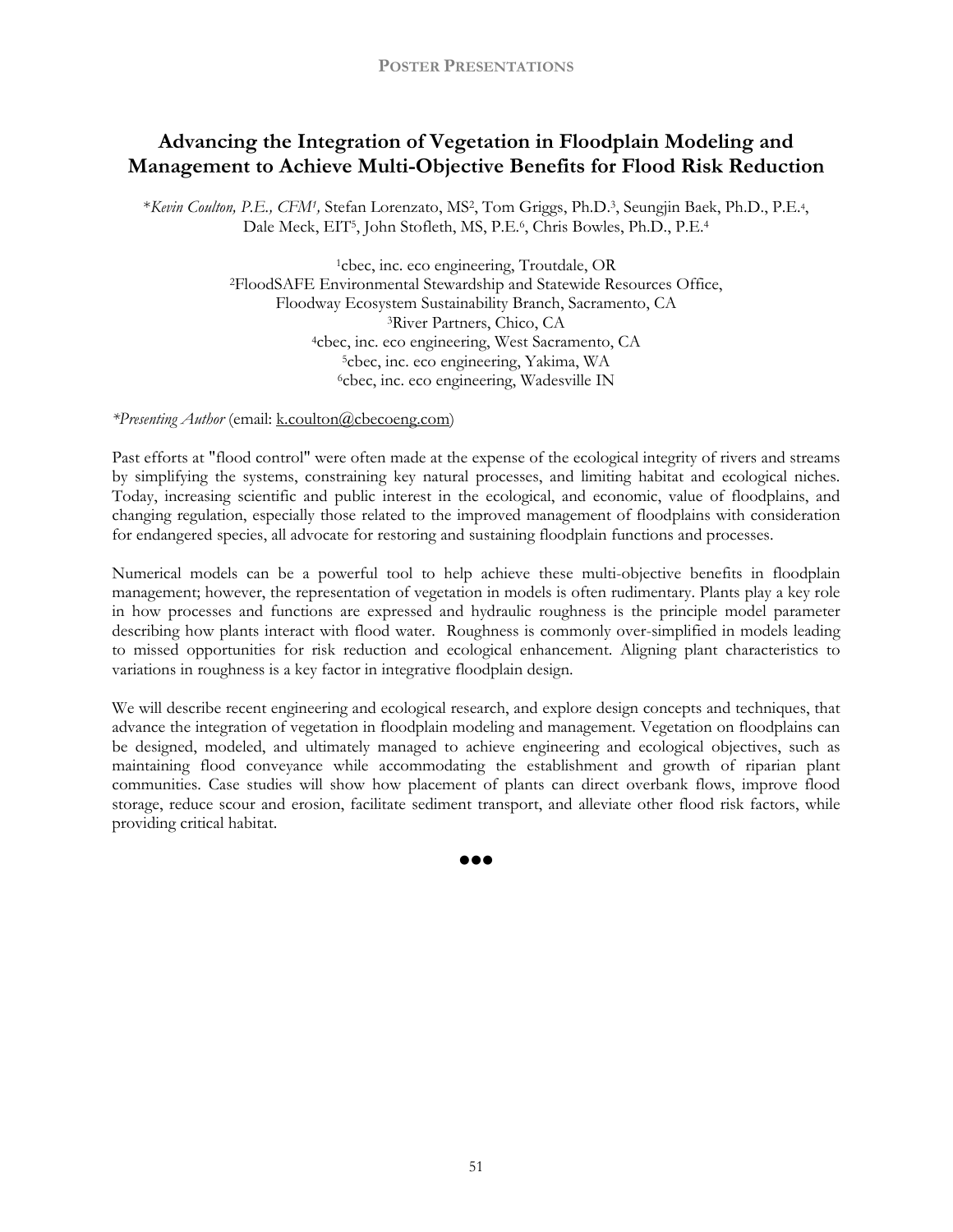# **Quagga and Zebra Mussel Monitoring in the Pacific Northwest, USA: How Much Effort is Needed to Detect Rare Planktonic Taxa in the Columbia and Snake Rivers?**

\**Timothy D. Counihan1*, Stephen M. Bollens2

1Western Fisheries Research Center, Columbia River Research Laboratory, USGS, Cook, WA 2School of the Environment, Washington State University, Vancouver, WA

### *\*Presenting author* (email: tcounihan@usgs.gov)

Recent studies suggest that the ecological and economic costs of an infestation of quagga and zebra (dreissenid) mussels in the Pacific Northwest, USA would be significant. We use information collected from 2012-2014 to characterize the spatial extent of dreissenid mussel veliger monitoring in the Pacific Northwest and place the efforts in the context of introduction and establishment risk. We also estimate the effort needed for high probability detection of rare planktonic taxa in the Columbia and Snake Rivers and whether current efforts provide for early detection of dreissenid mussels. We found that the effort to monitor for dreissenid mussels increased from 2012-2014, that regional efforts were distributed across risk categories ranging from high to very low, and that there are substantial gaps in our knowledge of introduction and establishment risk. The estimated effort required to fully census planktonic taxa, or to provide high detection of rare planktonic taxa, was high. The current level of effort expended does not provide for high probability detection of dreissenid mussel veligers or other planktonic taxa when they are rare in the reservoirs evaluated.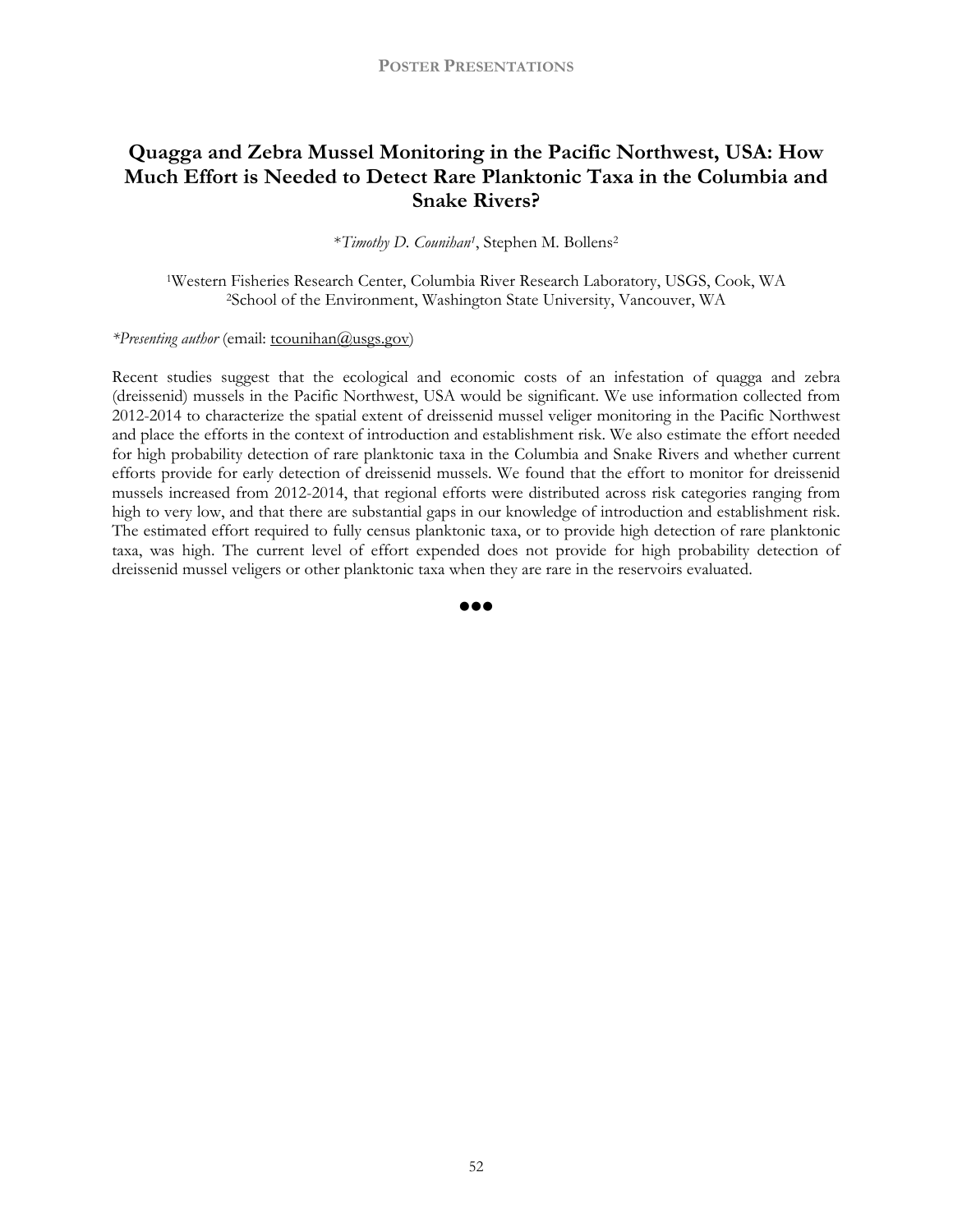# **Columbia Estuary Ecosystem Restoration Program: Restoration Design Challenge of Channel Outlets**

*\*Heida Diefenderfer*1, Val Cullinan1, Amy Borde1, Shon Zimmerman1, and Ian Sinks2

1 Pacific Northwest National Laboratory, Sequim, WA 2 Columbia Land Trust, Vancouver, WA

*\*Presenting author* (email: heida.diefenderfer@pnnl.gov)

The channel network is one of the most ecologically important and costly features of tidal wetland restoration projects designed for juvenile salmon habitat functions in the lower Columbia River and estuary (LCRE). The Restoration Design Challenges (RDC) study sought to address the lack of established best management practices for channel network design in tidal wetlands of the LCRE. At the outset of the study, we interviewed restoration practitioners in the LCRE, who prioritized research into the *number of channel outlets* from among several aspects of the channel network initially considered for the study. The focus on channel outlets was needed because available information regarding these confluences between the channels inside of wetlands and the water bodies outside of wetlands was insufficient for design purposes, and the number of outlets was thought to be important to aquatic habitat connectivity as well as channel evolution. Generally, practitioners developed a model based on historical channel network design and modified it to account for limitations caused by local infrastructure, stakeholder requirements, and cost-benefit analysis. However, linear regression models had recently become available, which in most cases indicated that a larger number of outlets than was historically present would be suitable, leading to inconsistent sources of design information. In this study, we developed methods to analyze and summarize channel outlet counts, planform channel perimeter, channel surface area, wetland area, and island area for > 300 reference wetlands using two GIS datasets developed through the Columbia Estuary Ecosystem Restoration Program: 1) the Ecosystem Classification and 2) the Landscape Planning Framework. We separated mainland and island wetlands for analysis yet still found a very high variability of these five wetland channel network properties within the eight hydrogeomorphic reaches. In some reaches there also were significant differences between mainland and island channel networks. We conducted linear regressions of the number of channel outlets, channel perimeter, and channel area, all as a function of wetland area, for island or mainland wetlands in each reach. Through this approach, we identified five predictive models (defined as  $R^2 \ge 80\%$ ), all of which were located in the lowest three reaches of the river. Four of the models use channel perimeter as the response variable and one uses channel area, however, no models using channel outlets were predictive. In future restoration designs in reaches A, B, and C, these models could be consulted in addition to routine methods, but they should not be viewed as prescriptive given the variability in these metrics. We concluded that 1) for these three response variables, the approach used by practitioners, based on historical channel network design, is not inferior to the use of a regression model; 2) the landscape setting is important to identifying the number of channel outlets; and 3) caution should be used when comparing channel-network reference information between island and mainland wetlands.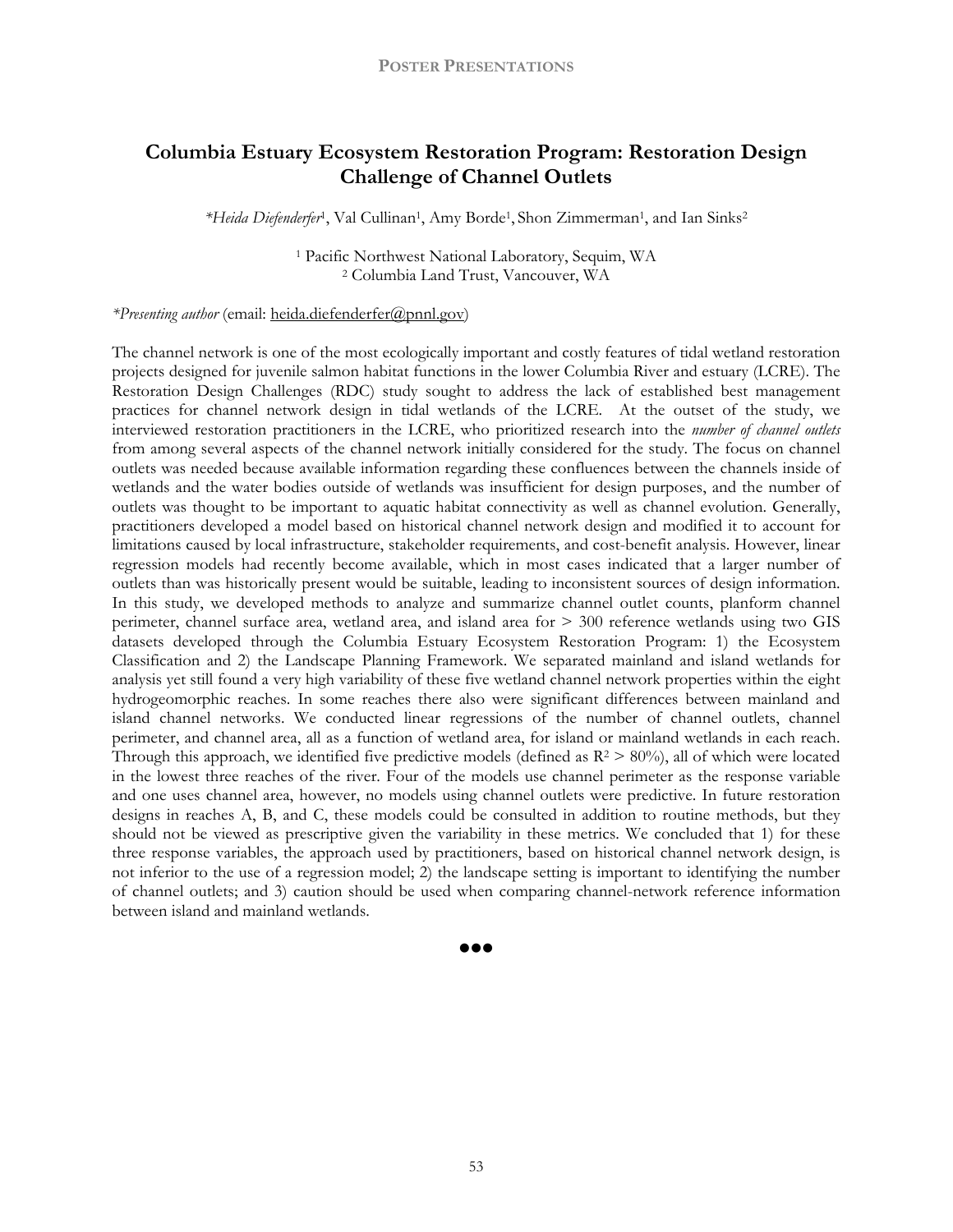# **Columbia Estuary Ecosystem Restoration Program: Restoration Design Challenge of Topographic Heterogeneity**

*\*Heida Diefenderfer*1,Ian Sinks2*,* Val Cullinan1, Shon Zimmerman1, and Amy Borde1

1 Pacific Northwest National Laboratory, Sequim, WA 2 Columbia Land Trust, Vancouver, WA

#### *\*Presenting author* (email: heida.diefenderfer@pnnl.gov)

Tidal wetland restoration designs in the lower Columbia River and estuary (LCRE) increasingly incorporate topographic heterogeneity, variously described as mounds, berms, natural levees, peninsulas, bar and scroll, or ridge and swale. These are thought to provide ecological functions related to the establishment of woody plants and to mitigate the costs of removing material that is excavated to establish a channel network. The Restoration Design Challenges (RDC) study sought to address the lack of established best management practices for designing topographic heterogeneity and establishing woody vegetation in tidal wetlands of the LCRE. At the outset of the study, we interviewed restoration practitioners in the lower Columbia River and estuary, Puget Sound, and outer coast regions to identify field sites and related studies. We found that planting success has been variable, often requiring years and multiple planting efforts to establish. However, no baseline counts of species planted on mounds through the Columbia Estuary Ecosystem Restoration Program (CEERP) had been collected, so mortality could not be estimated, which led to a recommendation that future restoration projects generate baseline data from new sites for this purpose. Our literature review found that papers tended to focus on microtopography (height or elevation), soil and nutrients, and function but little evidence was available for systems similar to the LCRE (tidal or tidal-fluvial wetlands). Some papers indicated differences in environmental controls (moisture, temperature) based on aspect and elevation. Our field research therefore focused on the qualitative assessment of plant vigor together with environmental parameters potentially related to plant growth in these ecosystems: soil temperature and moisture, the aspect of side slopes, and vertical position on mound. Statistical analysis of the soil temperature and moisture data we collected indicated that soil moisture stratified with the vertical position on the mound, which suggests that practitioners may wish to evaluate the tolerances of locally important native plants, using the hydrologic regime and elevation data as the design basis. Though stratification of soil temperature was less conclusive, temperature appeared to positively vary with elevation. Mound aspect appeared to be less important to temperature and moisture than hypothesized, although field data were collected only in summer. Qualitatively observed differences in plant mortality and the vigor of plantings appeared to correspond to differences in soil organic matter and moisture. Findings on plant vigor and success emphasize the importance of considering the source of mound material, whether it is from the bottom of a slough or the topmost layer of a floodplain, especially regarding organic matter content. Consideration of naturally present topographic heterogeneity—particularly size, number, and configuration—relative to different project goals for marsh, shrub, or forested ecosystems is an important underpinning of site-specific mound designs.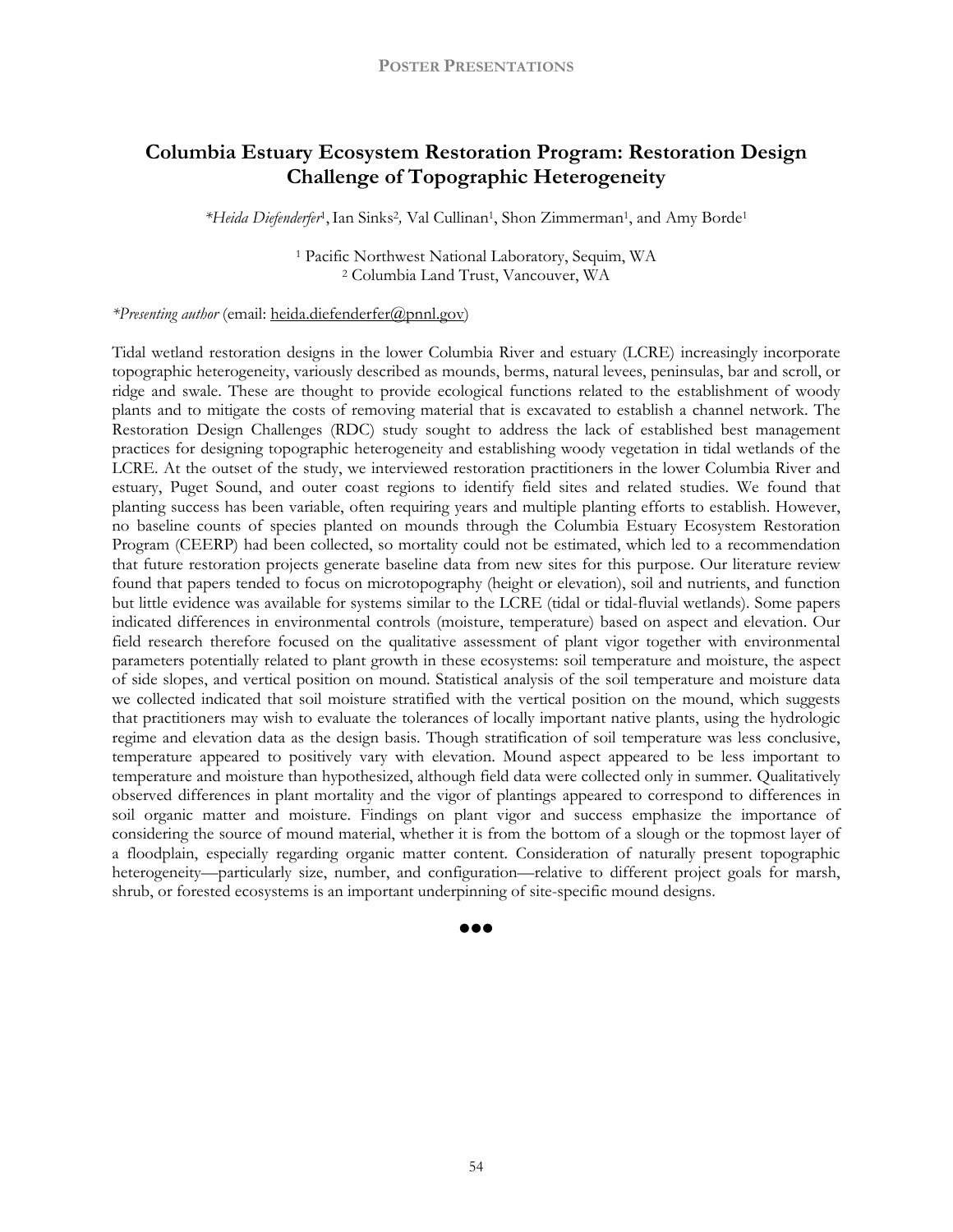# **Monitoring Microbes in the Columbia River Estuary Using an Autonomous Robotic Sampler Integrated with an Observation and Prediction System**

*\*Lydie Herfort*, Charles Seaton, Michael Wilkin, Peter Zuber, António M. Baptista, and Holly M. Simon

NSF Science & Technology Center for Coastal Margin Observation & Prediction (CMOP), Oregon Health & Science University, Portland, OR

### *\*Presenting author* (email: herfort@ohsu.edu)

Our understanding of the impacts of environmental change on microbial communities would be improved by the acquisition of samples in the precise moments that conditions change and the ability to subsequently monitor the responses of microbial populations to the change. Our approach to this problem involved embedding a robotic microbial sampler (Environmental Sample Processor) within the operations of an interdisciplinary observation and prediction system (SATURN; www.stccmop.org/saturn) for the Columbia River estuary. The Columbia River estuary provided an ideal testbed for the challenge of capturing transient fluctuations in physical, biogeochemical and microbiological parameters in an extremely dynamic environment. The estuary is characterized by fast-changing water masses with large freshwater and oceanic influences, high but fluctuating suspended particulate matter concentrations, strong currents and short flushing times. Water samples of microbiologically-relevant transient events were collected autonomously, either adaptively (i.e., sampling was initiated based on sensor data meeting user-defined parameters) or at predetermined times, and the abundance of specific microorganisms was determined by molecular analysis. Environmental parameters, assessed from SATURN physical-biogeochemical sensors and model predictions, provided context to these results. This allowed the effective characterization of (1) the impact of wind-driven coastal upwelling on ammonia-oxidizing archaea in the estuary (especially those associated with estuarine turbidity maxima); and (2) temporal dynamics of the red water bloom-forming ciliate, *Mesodinium major*, and its cryptophyte prey, *Teleaulax amphioxeia*. Changes in the populations of these organisms can be linked to changing environmental conditions (e.g., brought about by upwelling episodes for the archaea, and lowering of the river discharge for the ciliate), making them good candidates for this monitoring study.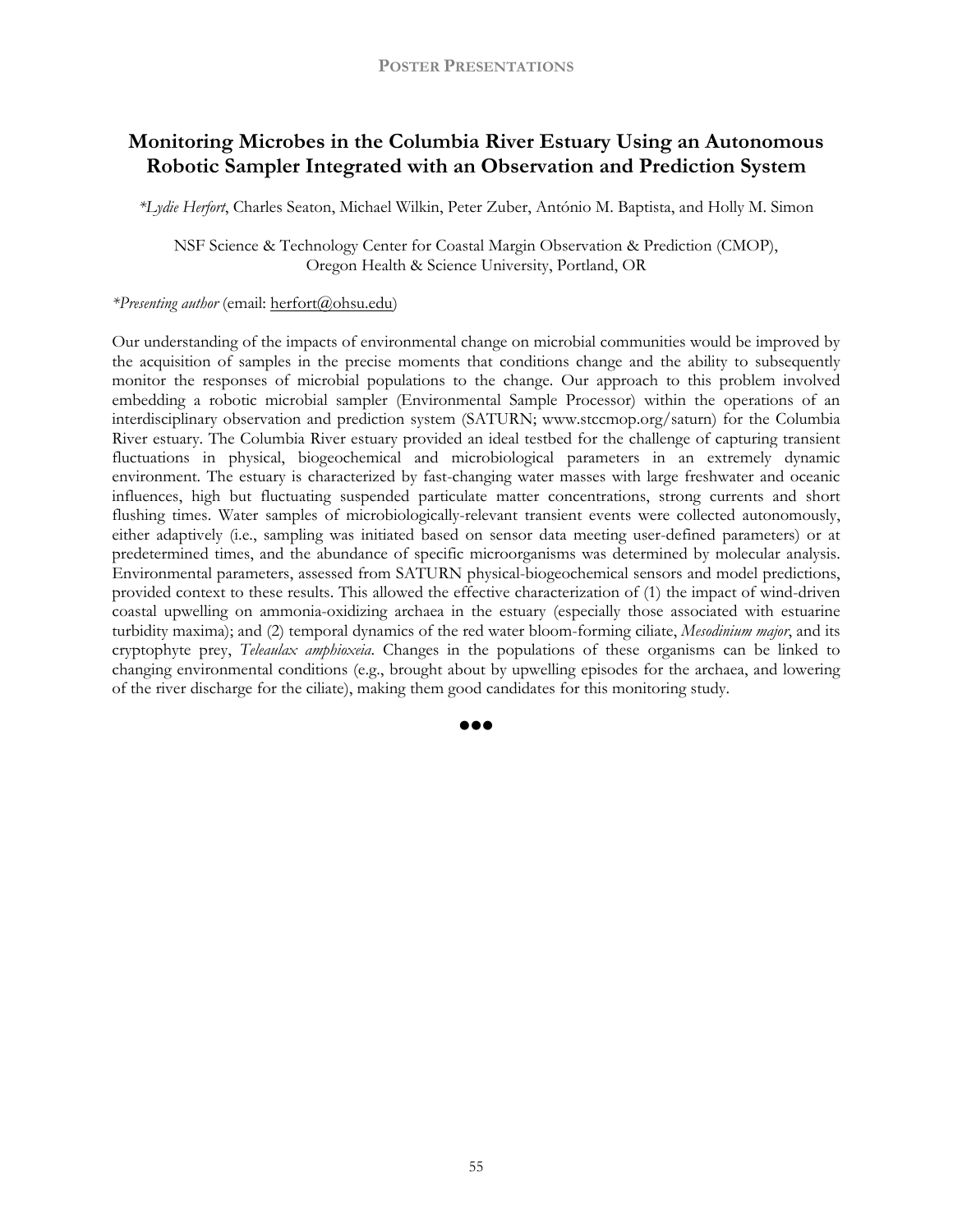# **Long term Changes to River Flow Observed in Historic Tide Data (1853- 2015) at Astoria, OR**

\**Drew Mahedy*, Stefan Talke, David Jay, and Sam Hawkinson

Department of Civil and Environmental Engineering, Portland State University, Portland, OR

### *\*Presenting author* (email: amahedy@pdx.edu)

Changes to the morphology and hydrodynamics of the Lower Columbia River Estuary (LCRE) over the past 130 years have primarily resulted from large-scale anthropogenic modifications. Recent recovery of tide data at Astoria, OR from analog tabulations and tide rolls show that the M2 tidal amplitude has increased by nearly 10% from 1855 to the present. Moreover, peak river discharge during the spring freshet has decreased by an average of 40% since 1878. Based on tidal theory, the interaction between tides and river discharge is determined by quadratic bed friction. We estimate spring freshet conditions in the two decades (1853-1876) preceding the start of U.S. Geological Survey observed flows based on long-term regressions of tidal property (TP) ratios. These TP ratios include the M2 admittance, which is the tidal amplitude relative to the astronomical forcing, and  $M4/M2^2$ , which represents frictionally produced asymmetry in the tide wave. Historic flow measurements are calibrated using water level measurements from Portland, OR in 1876 and validated using rating curve estimates of discharge at The Dalles, OR. Initial results reproduce large spring freshets and flood events in 1859, 1861, 1862, 1866, and 1876, and demonstrate how seasonal flooding was a common event. Compared to historic norms, the Columbia River estuary is in a condition of permanent drought; the low-flow year of 1869, an extreme outlier in the 19<sup>th</sup> century, has become the new norm.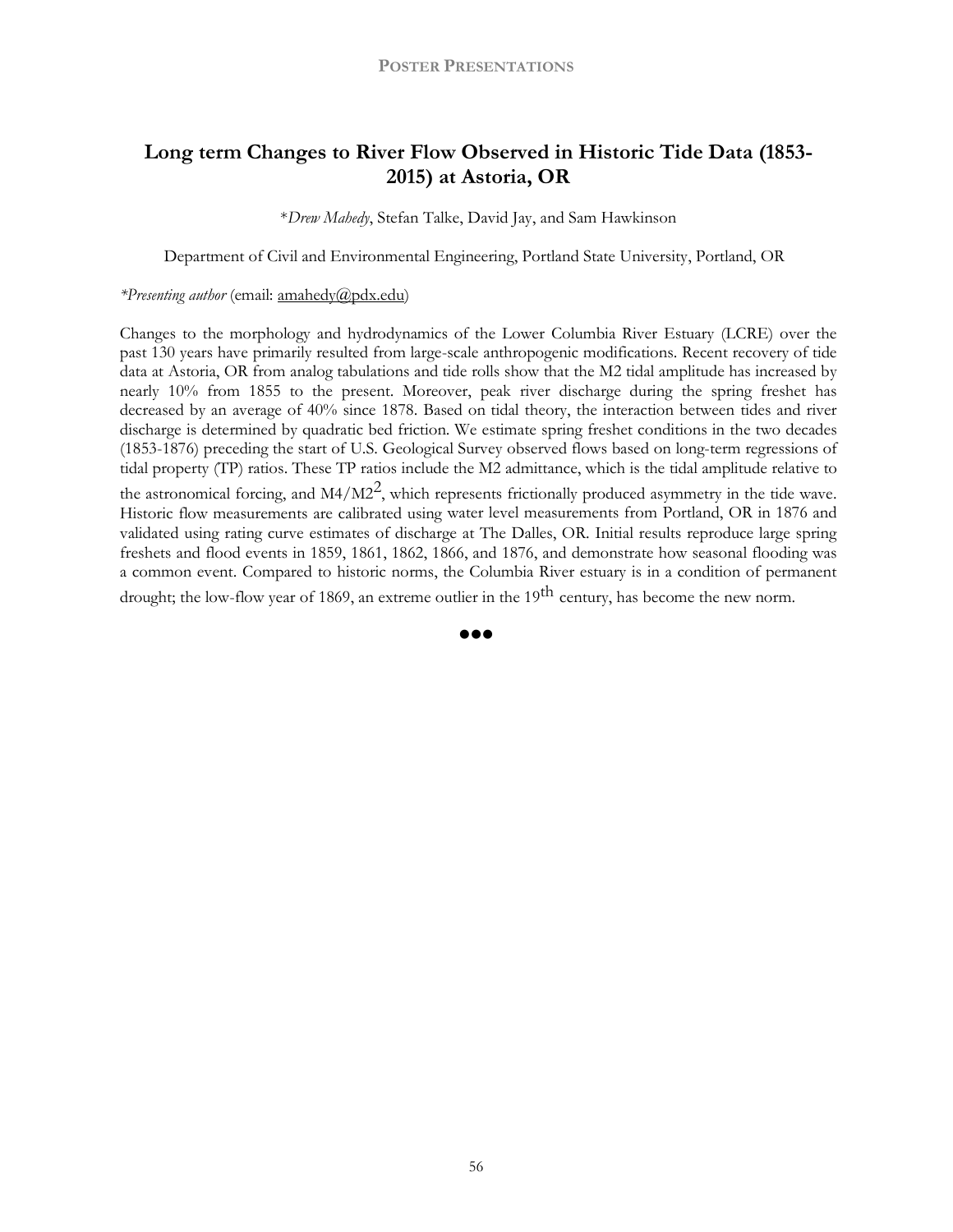# **Lower Columbia River Thermal Refugia Study: Results Summary for 2014-2015 Columbia River Gorge Stream Temperature Monitoring**

*\*Keith Marcoe*, Matt Schwartz

Lower Columbia Estuary Partnership, Portland, OR

### *\*Presenting author* (email: kmarcoe@estuarypartnership.org)

The lower Columbia River serves as rearing habitat and a migration corridor for multiple endangered and threatened salmonid species. There is growing concern that Columbia River temperatures during the summer months, which have been increasing for several decades, may be inducing thermal stress on populations of these fish that utilize the river during these months. Streams and tributaries entering the lower Columbia are typically cooler than the Columbia itself, and as such can provide refuge for these migrating fish from warmer Columbia River waters. As part of a multi-year study to document cold water inputs to the lower Columbia River, we monitored summertime thermal and discharge characteristics of the 15 primary tributary complexes that enter the Columbia River in the lower Columbia River Gorge (below Bonneville Dam) during 2014 and 2015. Based on these results, we assessed the potential of these streams for serving as 'thermal refugia' zones to migrating adult and juvenile salmonids, under current climatic conditions. Five of the fifteen tributaries were seen to have cold water 'plumes' at their respective confluences with the Columbia River, which may offer thermal refuge directly or provide thermal cues to fish to seek cooler water upstream. Even for streams where plumes were not observed to form, evidence of suitable refugia was noted. Based on our criteria, twelve of these tributaries had adequate flow and cold enough temperatures to offer thermal refuge in floodplain or higher gradient reaches.

Future components of this study include monitoring Gorge streams that were not surveyed in the current year, documenting 'non-stream' cold water inputs such as groundwater, outfalls, etc., documenting cold water sources downstream of the Columbia River Gorge, and assessing potential impacts due to climate change. As Columbia River temperatures continue to warm, the importance of cold water sources that can be utilized by fish, i.e. thermal refugia, will likely continue to increase. Gaining a better understanding of the extent and quality of these sources is fundamental to understanding how these endangered stocks currently utilize the lower Columbia River corridor during warm water periods, how this use may be impacted by a changing climate, and what management actions can be taken to restore and protect these cold water areas.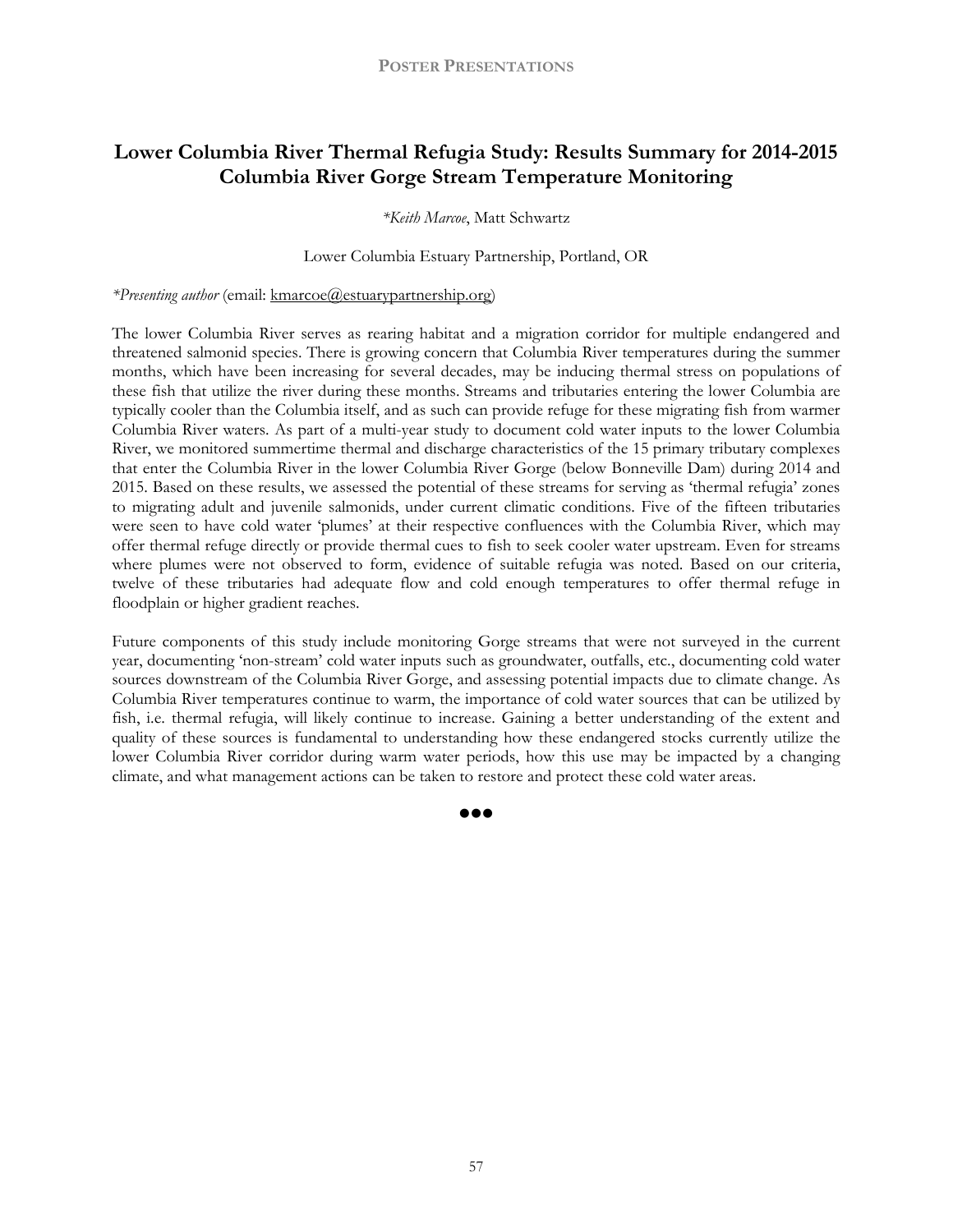# **Trestle Bay Habitat Restoration Project**

### \**Gail Saldana* and Justin Saydell

### US Army Corps of Engineers and the Columbia River Estuary Study Taskforce

### *\*Presenting author* (email: gail.l.saldana@usace.army.mil)

Trestle Bay is a jetty lagoon feature that was formed as a result of sediment accretion along the ocean side of the MCR South Jetty during initial construction of the jetty between 1885 and 1895. 628 acres of intertidal and shallow subtidal habitat are largely enclosed by the 8,800‐ft portion of the South Jetty Root that bisects the bay. The permeable jetty structure provides full exchange of tidal water volume over the complete tidal cycle through relatively large circuitous pathways between the jetty rocks. It is believed that lack of light, water velocities and length of pathways are a deterrent for juvenile salmonids and other fish species from passing back‐and‐forth through the permeable rock jetty.

The Trestle Bay Section 1135 Project (constructed in August 1995) lowered a 500‐ft segment of the jetty providing more efficient ebb and flood tide and partial fish access into the enclosed bay. This lowered jetty segment provided a solitary access/egress point for the entire 628 acres of enclosed habitat. Salmon and Steelhead juveniles typically enter shallow embayments like Trestle Bay during flood tide and exit before ebb tide, which provides the juvenile fish with two  $\sim$  6-hour windows per day to get into the bay, forage, and exit before the ebb tide.

Pre- and post-project biological monitoring data for the Section 1135 Project suggest that fish access could be further improved by opening up additional targeted segments of the relic jetty root. Pre- and post-project sediment monitoring data also suggest that flushing of nutrients and detrital material from the enclosed bay could be further improved by such actions.

The recent restoration effort (completed in February 2016) created seven additional spatially distributed openings in the relic jetty root. Lowering segments of the relic jetty root down to adjacent grade will provide open access through the entire water column; and additional openings through the jetty will distribute flow quantities through a larger composite cross sectional area, thereby reducing maximum entry and exit velocities during mid-tides. Additional openings would also increase the export/exchange of intertidal inputs, which are an important component of the estuarine food web.

The constructed project will provide improved foraging and rearing conditions and increased duration for juvenile salmonids and other fish species access/egress to important shallow‐water and intertidal habitat. Improved access, opportunity and ecological function are expected to benefit several threatened and endangered species including: fall and spring/summer Chinook salmon (*Oncorhynchus tshawytscha*), chum salmon (*Oncorhynchus keta*), Snake River sockeye salmon (*Oncorhynchus nerka*), steelhead trout (*Oncorhynchus mykiss*), coho salmon (*Oncorhynchus kisutch*) and coastal cutthroat trout (*Oncorhynchus clarki*).Candidate species such as Coho salmon *Oncorhynchus kisutch*) also are expected to benefit from improved access, opportunity and ecological function of the bay.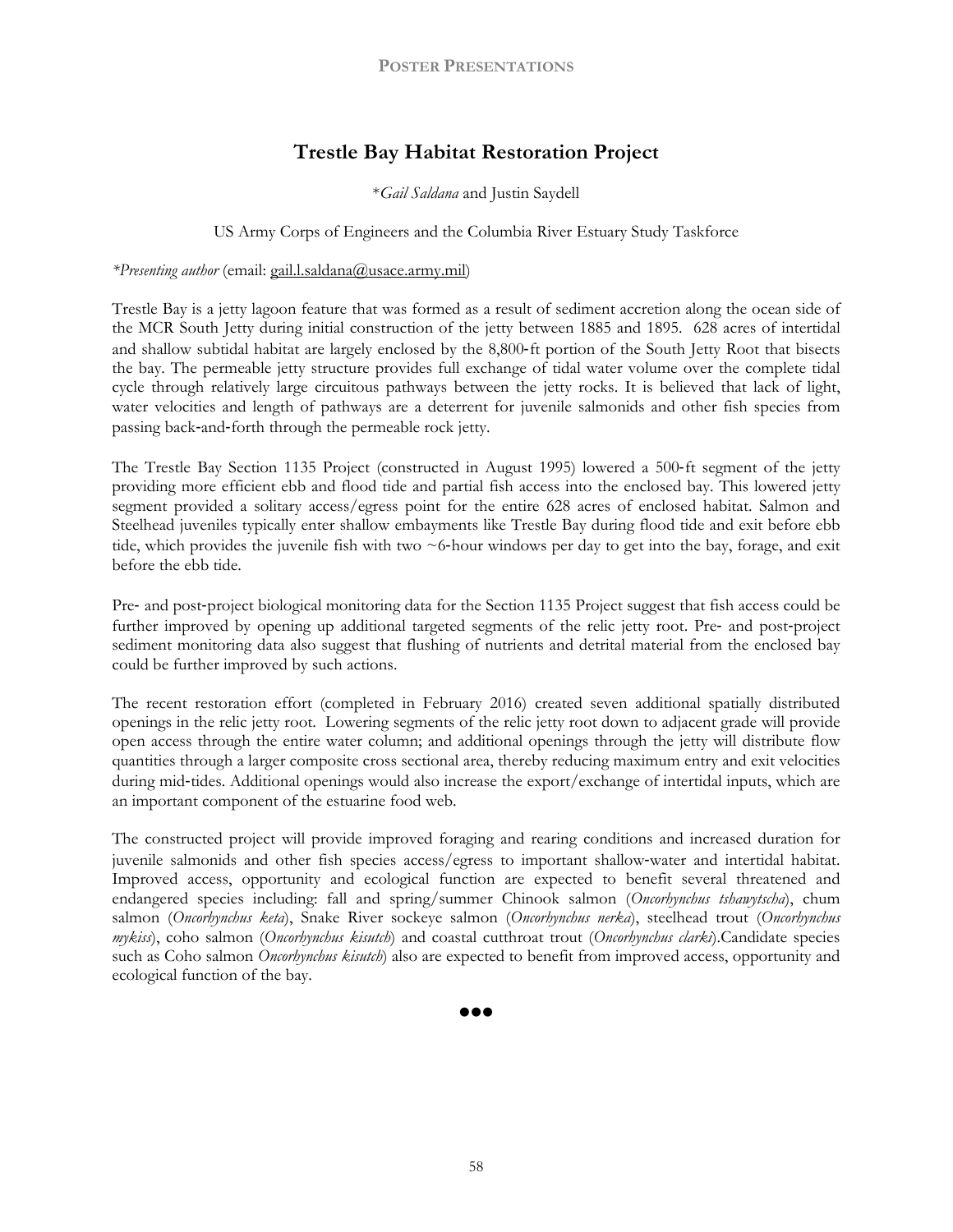# **Local Atmospheric Effects in the Columbia River Estuary: Can We Simulate Them, and Do They Matter?**

### \**Isabella Scroccaro*, António M. Baptista, and Paul J. Turner

NSF Science and Technology Center for Coastal Margin Observation & Prediction (CMOP), Oregon Health & Science University, Portland OR

### *\*Presenting author* (email: scroccar@ohsu.edu)

Circulation modeling has become an important tool in understanding and managing the Columbia River estuary as a regional resource. That type of modeling has offered insights into ecosystem restoration and salmon recovery efforts, and in balancing ecological health, navigation improvements, and hydropower exploration.

River discharges, tides and coastal upwelling are all recognized as key drivers of the estuary's circulation, and therefore have been carefully accounted for in modeling efforts by CMOP and other groups. However, few modeling (or, more broadly, scientific or applied) studies have addressed the influence of local atmospheric forcing in detail. This is in part because local atmospheric forcing is perceived as secondary, and in part because available atmospheric observations and simulations have historically been spatially very coarse.

With the advent of high-resolution atmospheric modeling, it is timely to revisit the role of local atmospheric forcing. Here, we contrast the effects of third party (NOAA and University of Washington) forcing at resolutions ranging from 4/3km to 32km, on CMOP simulations of the estuarine circulation. We also contrast these results against ignoring atmospheric forcing within the estuary. Simulations are for three distinct periods: the year of 2014, and two separate ~30d periods in late 2015 and early 2016, including a major winter storm in 2015.

Results show that, while certainly secondary in general, local atmospheric forcing is at times significant for important estuarine features and metrics. This is particularly visible during the 2015 winter storm, where neglecting or coarsely representing local wind and atmospheric pressure can substantially alter water levels (by up to  $\sim$ 20cm) and salinity intrusion length (by over 5km), with implications that may extend to plume volume and shallow habitat. More generally, the effect of local forcing is important estuary-wide in winter months, through the wind and atmospheric pressure fields; and local solar radiation influences seasonal temperature trends.

Implications of these findings are discussed in the context of CMOP operational products (daily forecasts and simulation databases), as well as in the context of the scientific understanding of circulation, water retention and habitat in the estuary.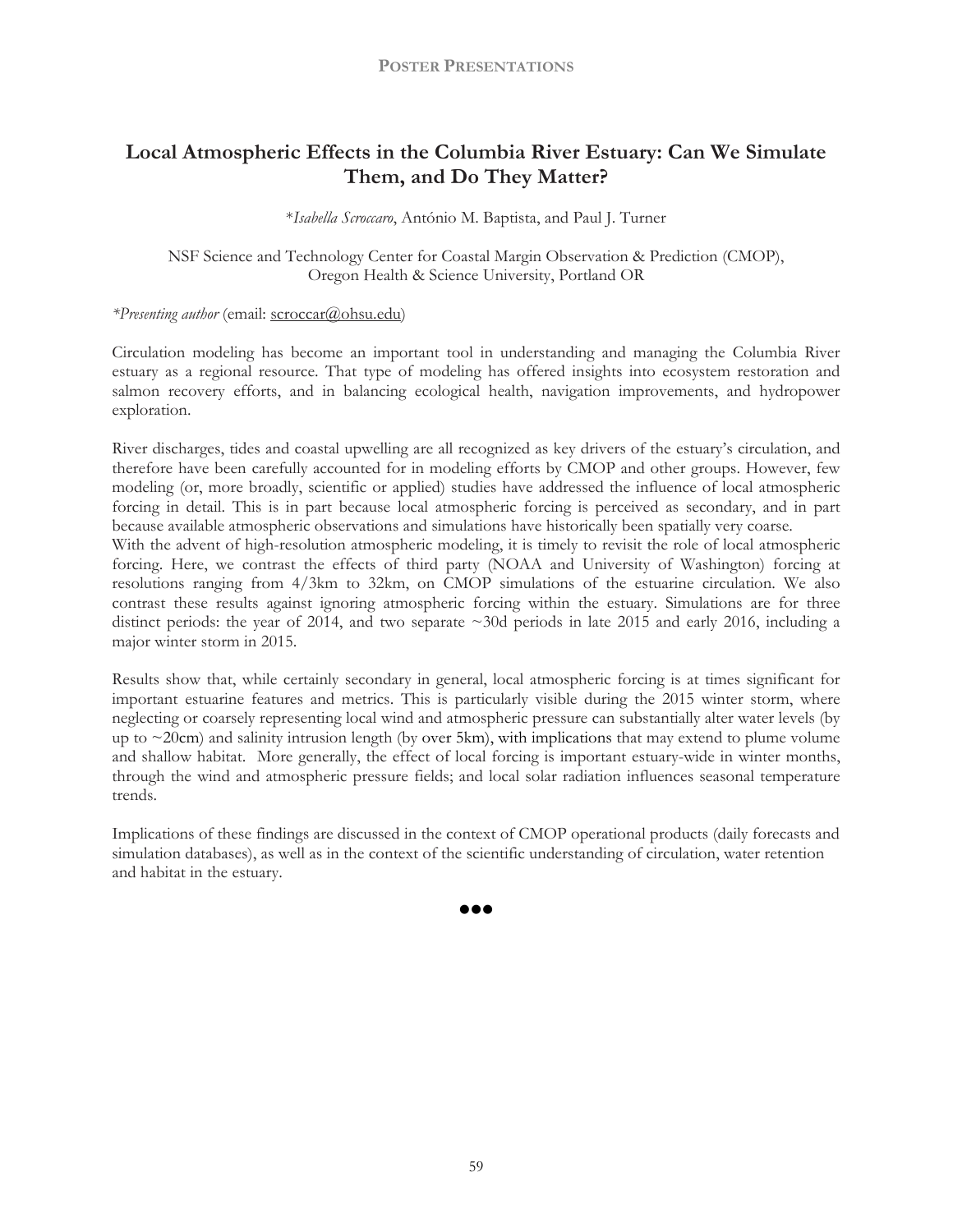# **Columbia River Endurance Stations: Eyes on the Warm Blob, and Beyond**

*\*Charles Seaton*, Sarah Riseman, Michael Wilkin, Jo Goodman, Paul J. Turner, Joseph A. Needoba, and António M. Baptista

NSF Science and Technology Center for Coastal Margin Observation & Prediction (CMOP), Oregon Health & Science University, Portland OR

### *\*Presenting author* (e-mail: cseaton@stccmop.org)

An extensive network of interdisciplinary endurance stations has been established for the Columbia River estuary, as a part of a collaborative infrastructure (SATURN; Baptista et al. 2015) designed to help understand processes, variability and change in this important ecosystem. SATURN is a founding sub-system of the Northwest Association of Networked Ocean Observing System (NANOOS). Here, we review the network, introduce selected QA/QC procedures, and show examples of application of the data—with emphasis on a "Blob Watch" that offer insights into the influence on the Columbia River estuary of the 2015 Pacific Northwest Blob. Anchoring the observation network are long-term stations that capture system characteristics at the near-plume (SATURN-02), North (SATURN-01) and Navigation (SATURN-03) channels, as well as at the entrance of lateral bays (Baker Bay, SATURN-07; Youngs Bay, SATURN-09; Cathlamet Bay, SATURN-04) and upriver (Beaver Army, SATURN-05; Willamette River, SATURN-06 [now maintained by USGS]; and Vancouver, SATURN-08). Most of these stations measure scalar variables that include at least salinity, temperature, chlorophyll, turbidity, dissolved oxygen, and CDOM, with some stations also measuring additional scalar variables (including nitrate, Phycoerythrin, pH and pCO<sub>2</sub>) and vertical profiles of velocity (SATURN-01 through 04). With the exception of SATURN-02 (which is seasonal), all stations are maintained year-round, as allowed by logistics and funding. All data is available (http://www.stccmop.org), both in real time and in an historical inventory. For the inventory, each variable is subject to customized QA/QC procedures, often involving a combination of deionized water measurements (at SATURN-03 and 04), vessel-based water sampling near stations, and correlations with other stations. Here we will describe the procedure used for nitrate in the lower estuary stations, with emphasis on SATURN-01, 03 and 04. Station data has been used to support a broad range of scientific analyses, model benchmarks, and management decisions. Web-based "Watches" have also been developed to keep customized "eyes" on processes of interest, including estuarine hypoxia and estuarine turbidity maxima. Here, we will introduce the "Blob Watch," designed to track the effects on the estuary of the unusually warm Pacific Ocean waters that are often referred as the "Warm Blob."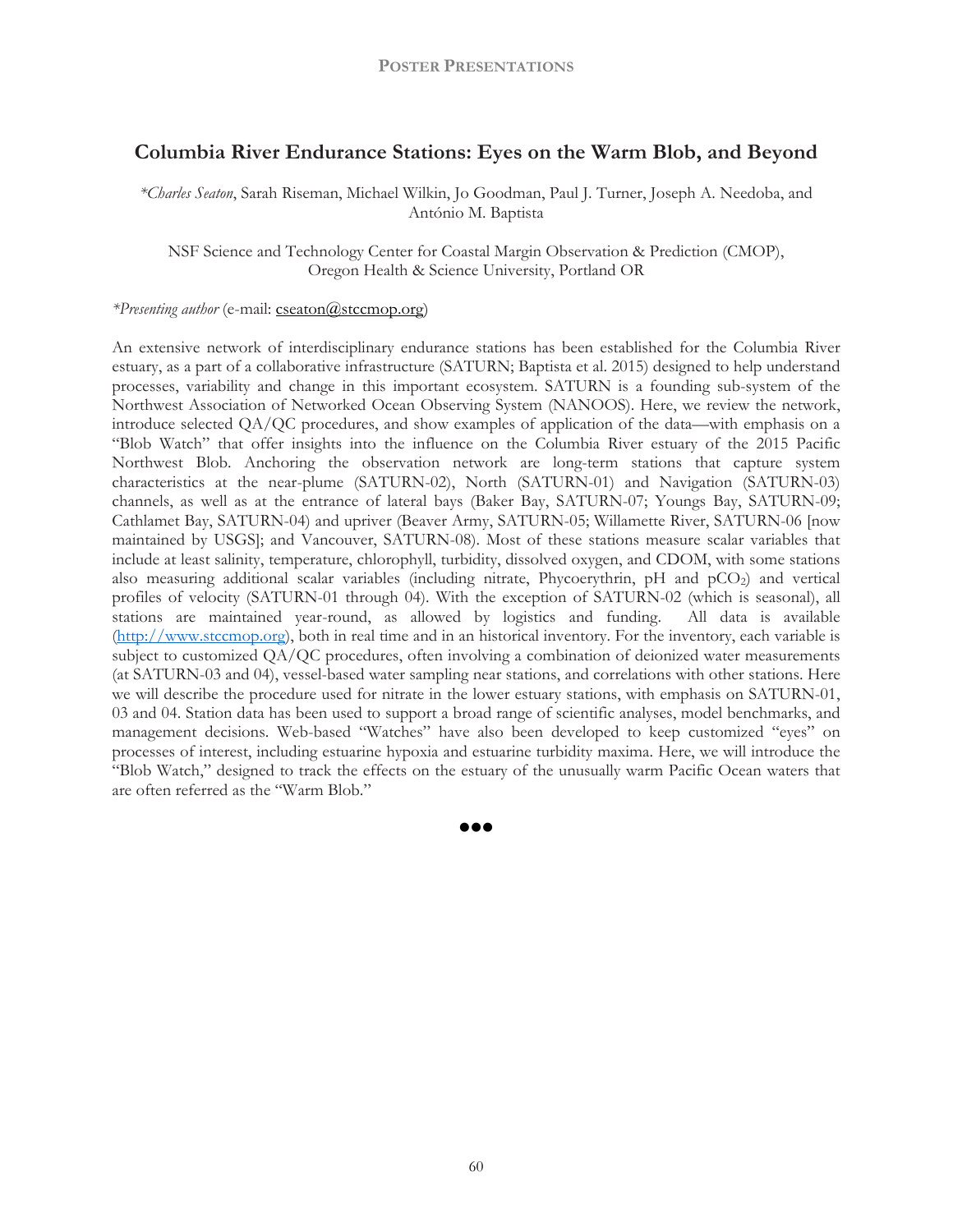# **Columbia Estuary Ecosystem Restoration Program: Restoration Design Challenge of Controlling Reed Canarygrass**

*\*Ian Sinks*1*,* Amy Borde2, and Heida Diefenderfer2

1Columbia Land Trust, Vancouver, WA 2Pacific Northwest National Laboratory, Sequim, WA

#### *\*Presenting Author* (email: isinks@columbialandtrust.org)

Reducing the extent of invasive reed canarygrass (RCG) in the extensive tidal freshwater region of the lower Columbia River and estuary (LCRE) is thought to facilitate establishment of native plant communities, improve food web dynamics, prevent floodplain armoring, facilitate passive channel formation, and avoid barriers to establishment of natural benthic communities. Concurrent research into reed canarygrass function is ongoing through BPA's Ecosystem Monitoring Program. The Restoration Design Challenges (RDC) study sought to address the lack of established best management practices to control reed canarygrass in tidal wetlands of the LCRE. The programmatic ecosystem-restoration objectives, particularly the focus on hydrologic connectivity for juvenile salmon, preclude the use of impoundment strategies for control. The study team conducted outreach to practitioners in the LCRE and in Puget Sound and outer coast regions, reviewed published literature on control methods and environmental factors, and completed field site review with data collection at two sites. Typically, restoration practitioners are lowering elevations to increase hydrologic impedance of RCG growth, or constructing elevated mounds and planting woody vegetation to control RCG. As a result, mid-elevations (non-woody high marsh) are being invaded by RCG, although some field sites show indications that native communities have the potential to compete. However, in general, there is practitioner resignation that RCG will persist in these habitats. Published literature regarding RCG control in tidal areas is sparse but indicates that with a strong understanding of site conditions there is a potential for control if wide scale, comprehensive (multi-factor) strategies are implemented with a commitment to maintenance. The potential role of soil nutrients was one factor identified in the literature review that had not previously been considered in the LCRE. The study provides a review of implications for restoration practice, an elevation table for RCG at river mile intervals for the LCRE, and recommendations for future study and field testing of control methods to improve restoration program performance.

**000**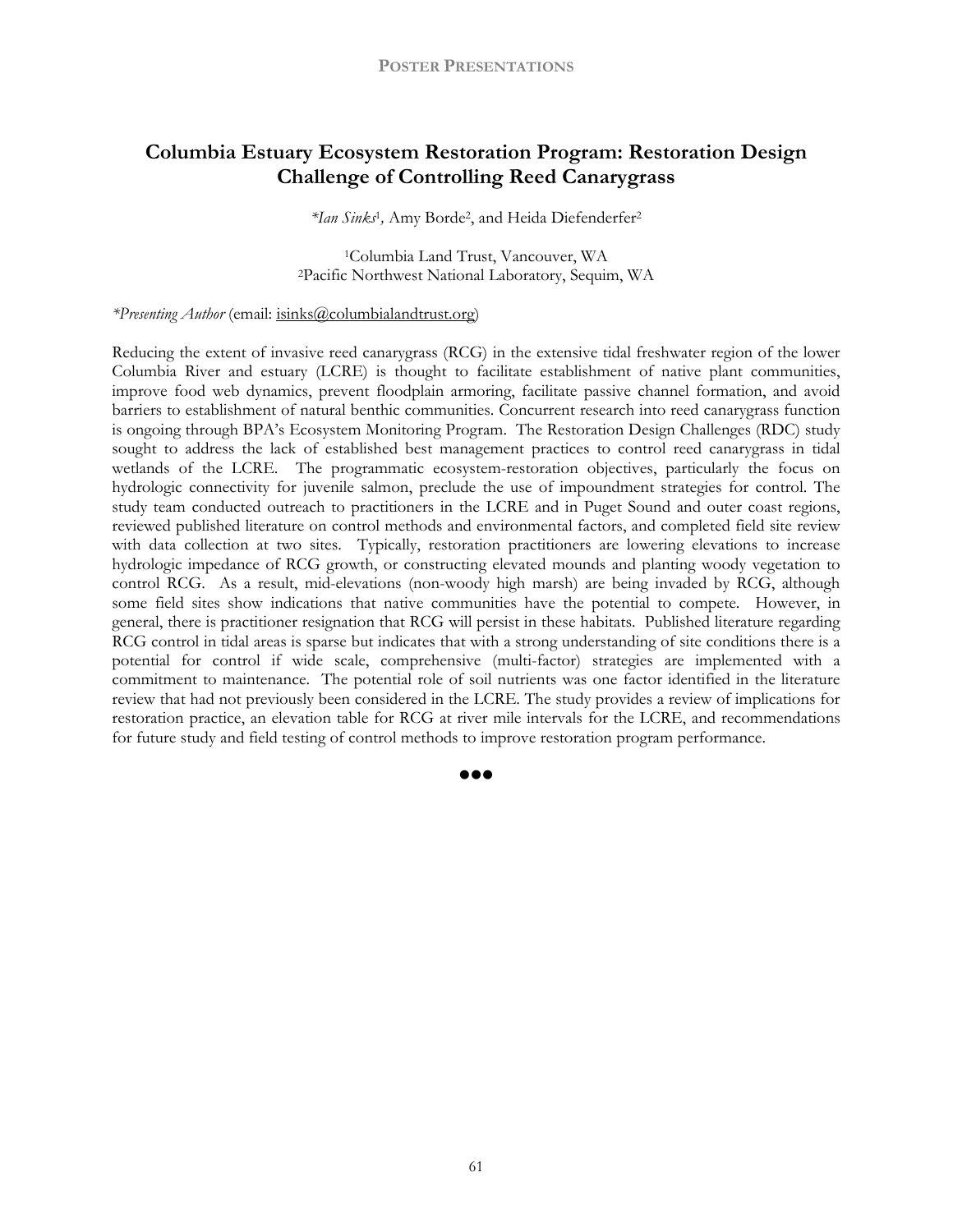# **Columbia-Pacific Passage Habitat Restoration**

*\*Jason R. Smith* and Matt Van Ess

### Columbia River Estuary Study Taskforce

### *\*Presenting author* (email: jsmith@columbiaestuary.org)

The Columbia-Pacific Passage Habitat Restoration Project is part of a multi-phase project sponsored by CREST involving three separate tributaries to the Columbia River estuary. The three sites are located within 5 miles of each other on the Columbia River shoreline in southwest Washington. The proposed sites of this large-scale restoration effort include Fort Columbia, which was restored in 2010 as part of phase I of the project, Megler Creek, which will be restored in the fall of 2016 as part of phase II, and Hungry Harbor, which will be completed during the third phase of the restoration strategy. Restoration is needed in this estuarine reach of the Columbia River because extensive historical alterations of the shoreline have eliminated the majority of off-channel foraging and rearing opportunities in this important migration corridor. Almost the entire 9 miles of lower river shoreline in Washington from Knappton Cove to the town of Chinook is heavily riprapped. Most of the historical estuarine tributaries that once served as off-channel habitat for migrating and spawning salmon have been disconnected from the Columbia mainstem by inappropriately sized and placed culverts. Fish presence studies conducted by NOAA on the Columbia River mainstem indicate that the North Channel is the primary route taken by outgoing juvenile salmonids in the Columbia River system. Therefore, reconnecting off-channel rearing habitat necessary for migrating salmonids along this widely used route is vitally important for improving salmonid survival for ESA listed fishes in the Estuary as well as fish utilizing Megler Creek.

Each phase of the project addresses a direct tributary to the Columbia River between river mile 8 and 14. Restoration actions consist of replacing dilapidated undersized perched corrugated metal culverts at the confluence of the creeks and the Columbia River with appropriately sized and placed concrete box culverts. The structure replacements aim to correct the existing fish passage barriers and improve access to upstream spawning habitat as well as improve off-channel rearing habitat by enhancing tidal connection to estuarine wetlands associated with the tributaries. The project is anticipated to restore habitat connectivity, eliminate the barrier to off-channel habitat, improve and expand off-channel habitat, improve nutrient exchange processes, increase availability of preferred habitat, and expand the macrodetrius-based food web.

The project targets limiting factors for estuary and tributary habitats for anadromous fish. Rearing ocean-type juvenile salmon are closely associated with shallow water habitats in the estuary and lower mainstem. Presently, Megler Creek and Hungary Harbor are largely inaccessible to migrating juveniles. Targeted limiting factors include loss of habitat connectivity, blockages to off-channel/stream habitats, loss of side-channel or side-channel habitats, altered nutrient exchange processes, availability of preferred habitat (shallow water, peripheral habitats), and macrodetius-based food web. Tidal wetland habitat in addition to increased spawning access are projected to be restored – leading to higher nutrient transfer as well as increased productivity in the adjacent Columbia River nearshore environment.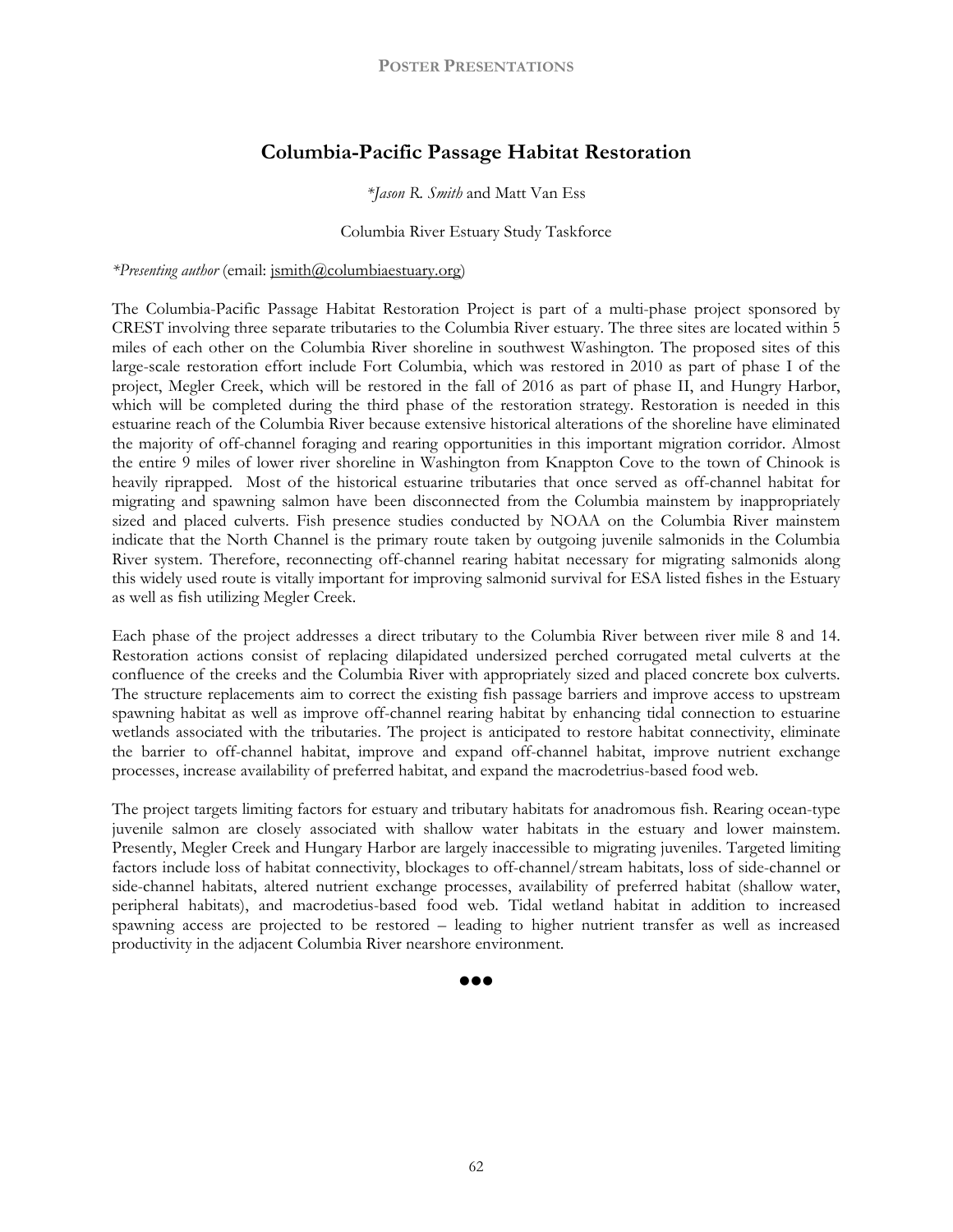# **The Chinook Estuary: Intertidal Wetland Restoration in an Uncertain Hydrologic Future**

*\*Alex Uber*, Nicole Czarnomski and Donna Bighouse

Washington Department of Fish and Wildlife, Vancouver, WA

### *\*Presenting author* (email: uberahu@dfw.wa.gov)

The 1500‐acre Chinook Estuary in Pacific County, Washington (Columbia River Mile 5) has been a location of active wetland restoration in the midst of agricultural, ranching, rural residences and terrestrial wildlife management. Anthropogenic changes to the estuary began in the late 1800s, with the construction of a rail line through the estuary. Intensive wetland diking and draining to allow conversion to agricultural use, and intensive logging in surrounding uplands followed. Since the early 2000s, WDFW has been engaged in habitat restoration efforts on the 1050‐acre WDFW Chinook Wildlife Area within estuary. Restoration actions have included land acquisition, filling of agricultural drainage ditches, excavation of legacy tidal channel blockages, re-establishment of native wetland plant species, and efforts to increase tidal flux between Baker Bay and the Chinook Estuary. In 2007, failing wooden tide gates were replaced by retractable tide gates near the Chinook Estuary‐Baker Bay confluence to allow for increased tidal exchange between the two estuaries. Since 2007, these tide gates have been managed to maximize tidal flux, and since Fall 2015 they have been managed and operated by a local organization and select residents, creating opportunities for more responsive management and benefits for fish. WDFW lands within the estuary are surrounded by, and hydrologically connected to private lands and ongoing community engagement has been key to habitat restoration progress achieved to date. A series of public meetings have been held to solicit feedback and improve restoration plans. Biological research and monitoring, hydrologic modeling, and the installation of a telemetric flow, stage, and precipitation monitoring station on the Chinook River are tools used to continue community education and engagement. Concerns have been raised by private landowners regarding the effects of tide gate management and inundation in the estuary driven by precipitation events. Potential sea level rise and increased storm intensity driven by climate change will compound the need for continued monitoring, restoration and community engagement.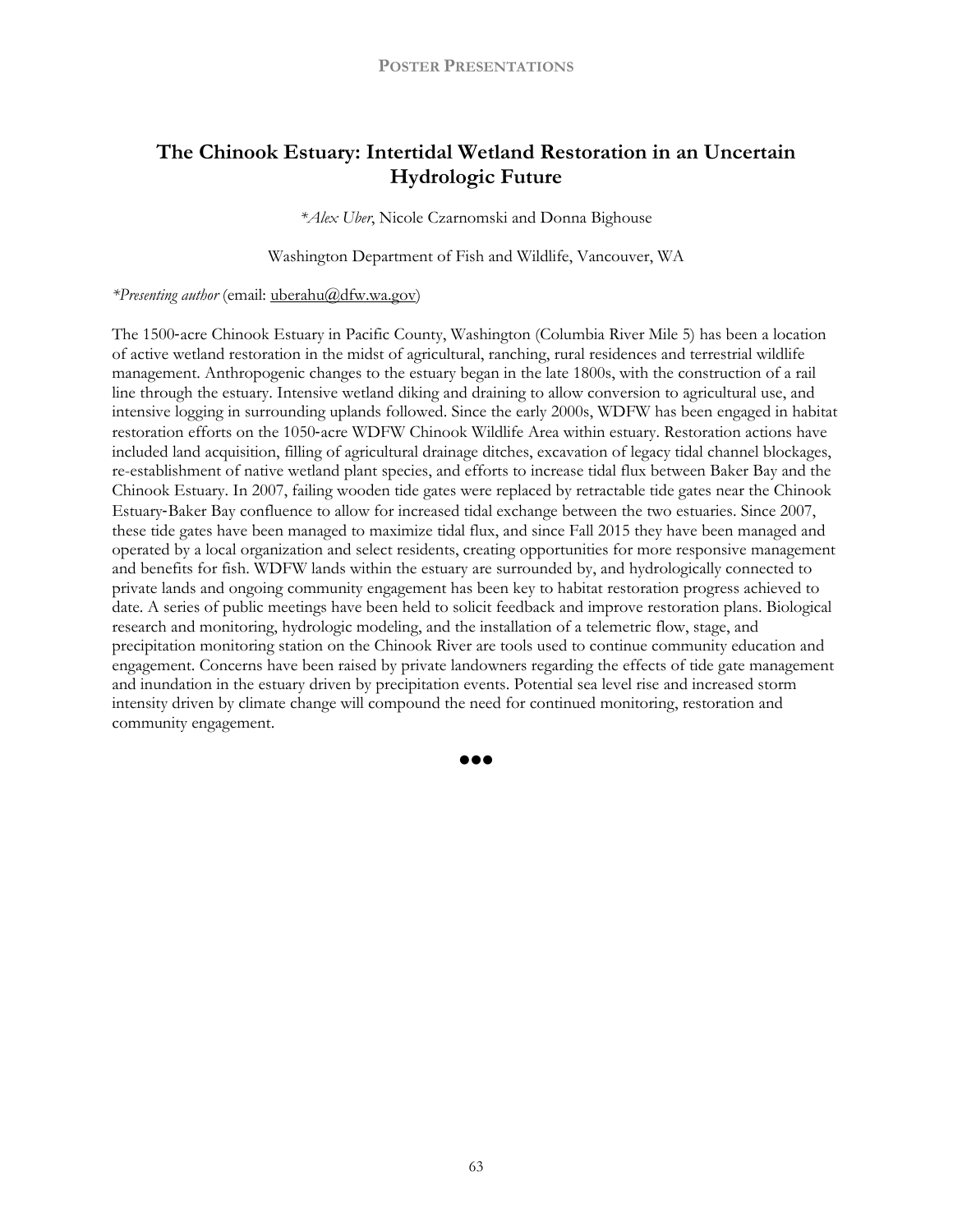# **Addressing Critical Data Gaps in the Life-History, biology, and Ecology of Threatened Eulachon (Thaleicthys pacificus) in the Lower Columbia River**

\**Jeannette E. Zamon*1, Susan A. Hinton1, Paul J. Bentley1, and Olaf Langness2

1NOAA Fisheries, Northwest Fisheries Science Center, Pt. Adams Research Station, Hammond, OR 2Washington Department of Fish and Wildlife, Region 5, Vancouver, WA

### \**Presenting author* (e-mail: jen.zamon@noaa.gov)

The population of eulachon *Thaleicthys pacificus* in the Columbia River is thought to be the largest in the world. Eulachon historically supported indigenous, commercial, and sport harvests, but were listed in 2010 as threatened under the U.S. Endangered Species Act. Despite the size and importance of the Columbia River population, critical uncertainties remain regarding adult spawning biomass estimates, run timing, migration behavior, sex ratios, and sex-specific size and weight. During January-March 2013, we used hydroacoustics and a trawl to sample eulachon in estuarine and tidal freshwater habitats of the Columbia River. Eulachon were present in the estuary on every sampling day. Acoustic data demonstrated that direct, fisheriesindependent estimates of adult spawning biomass are possible for the Columbia River population. Direct eulachon mortality in the trawl was negligible  $(<0.001\%)$ . We observed sex ratios closer to 1:1 than previously reported and length-weight distributions that differed from comparable data collected in 1980- 1981. The largest catches of eulachon occurred after a warming trend with reduced flow and turbidity when minimum estuary temperatures were above 5.5°C. Tributary spawning began after this warming period and continued for the next 2 weeks. Our observations support previous assertions that Eulachon hold in the estuary until warmer temperatures trigger upstream migration. Therefore, the estuary may serve as an important prespawning habitat and staging area. We believe recovery planning for Columbia River eulachon would benefit from updated, contemporary information on parameters related to adult spawners. Combined acoustic and trawl surveys could fill significant knowledge gaps for Columbia River eulachon and provide inseason information for fisheries managers, which has previously been unavailable.

88 Q